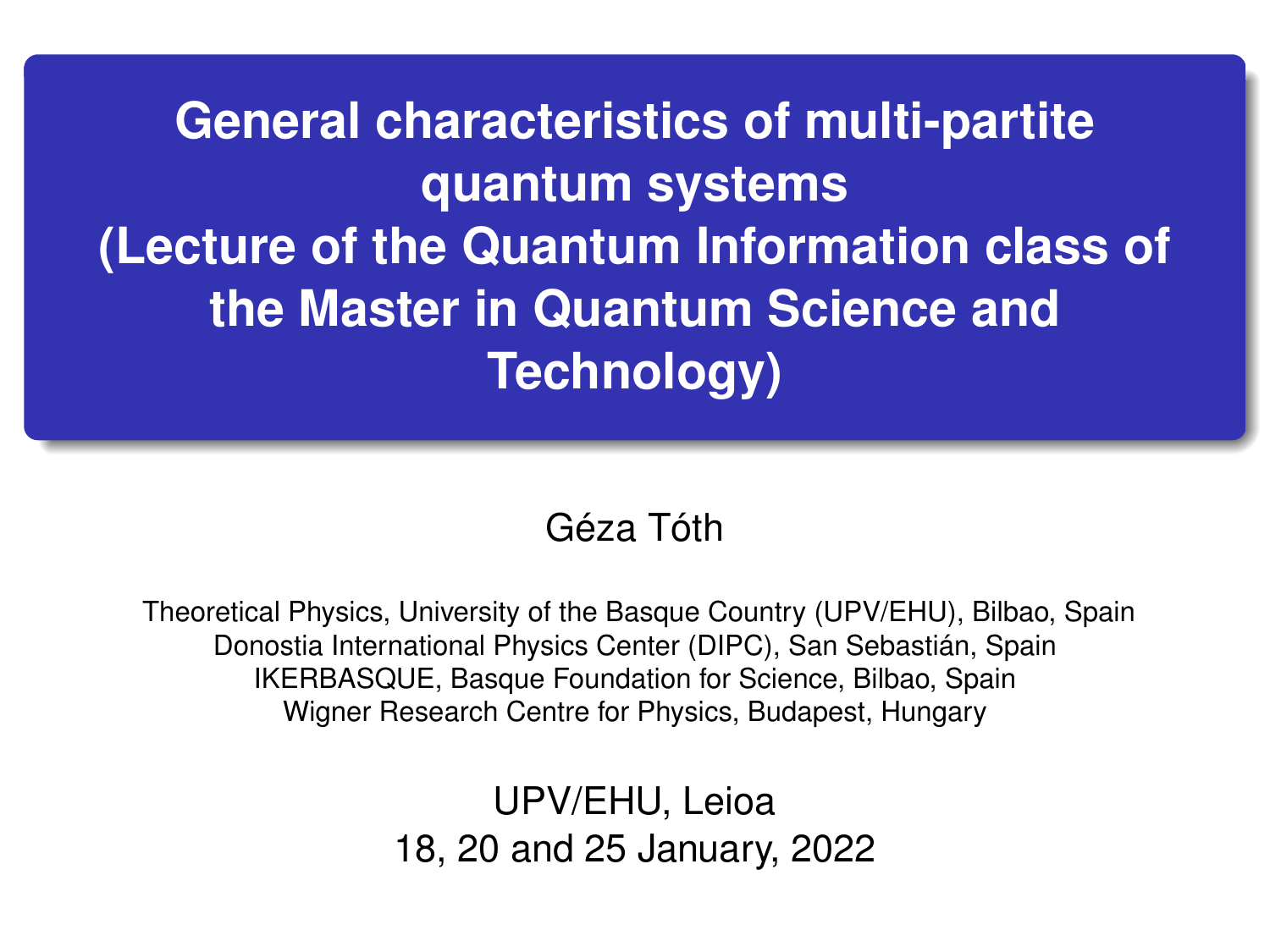# <span id="page-1-0"></span>**Outline**

## **1 [General characteristics of multi-partite quantum systems](#page-1-0)**

### [A. Classical bits](#page-1-0)

- [B. Quantum bit pure states](#page-11-0)  $\bullet$
- $\bullet$ [C. Multi-qubit systems - pure states](#page-13-0)
- [D. Measurement](#page-17-0)  $\bullet$
- [E. Mixed states and the density matrix](#page-19-0)
- [F. Geometry of quantum states](#page-25-0)
	- [A single qubit](#page-26-0)
	- A single qudit (qunit):*d*[-dimensional systems](#page-29-0)
- **G.** Two or more qubits: reduced states
- [H. Purifications](#page-45-0)
- [I. Purity](#page-49-0)
- **[J. Entropy](#page-51-0)** 
	- [Shannon entropy](#page-52-0)
	- **[Von Neumann entropy](#page-55-0)**
	- [Quantum relative entropy](#page-59-0)
	- **C** [Linear entropy](#page-61-0)
- [K. Fidelity](#page-62-0)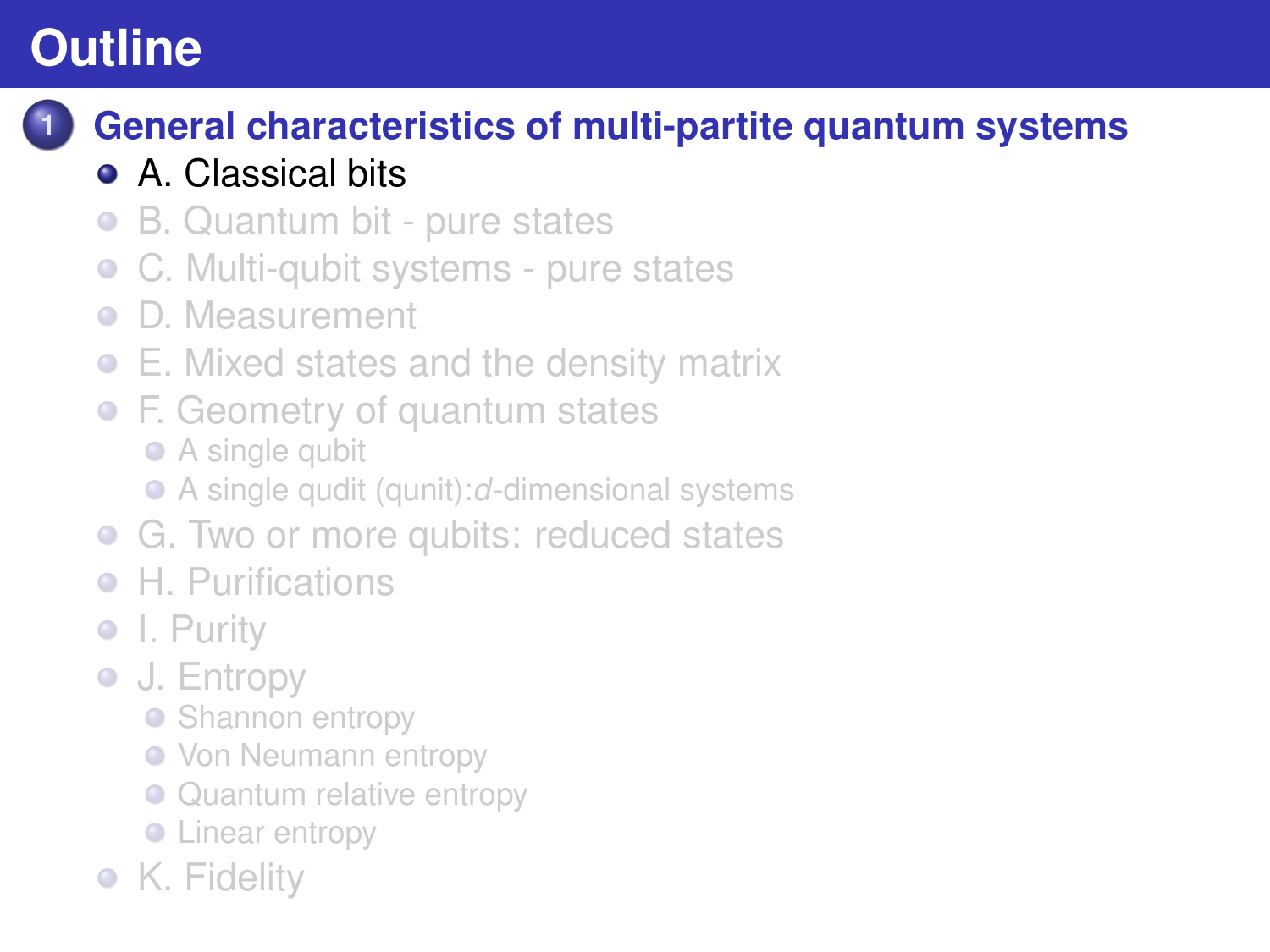# **A single classical bit**

- A classical bit can be either 0 or 1. Can we still use it to describe a real number between 0 and 1?
- For that, we need an ensemble of several classical bits

$$
\{b_k\}_{k=1}^M,\tag{1}
$$

where  $b_k = 0$  or 1

We can interpret the average value and the variance. That is,

$$
\langle b \rangle = \frac{1}{M} \sum_{k} b_{k}, \qquad (2)
$$

and

$$
(\Delta b)^2 = \frac{1}{M} \sum_{k} (b_k - \langle b \rangle)^2.
$$
 (3)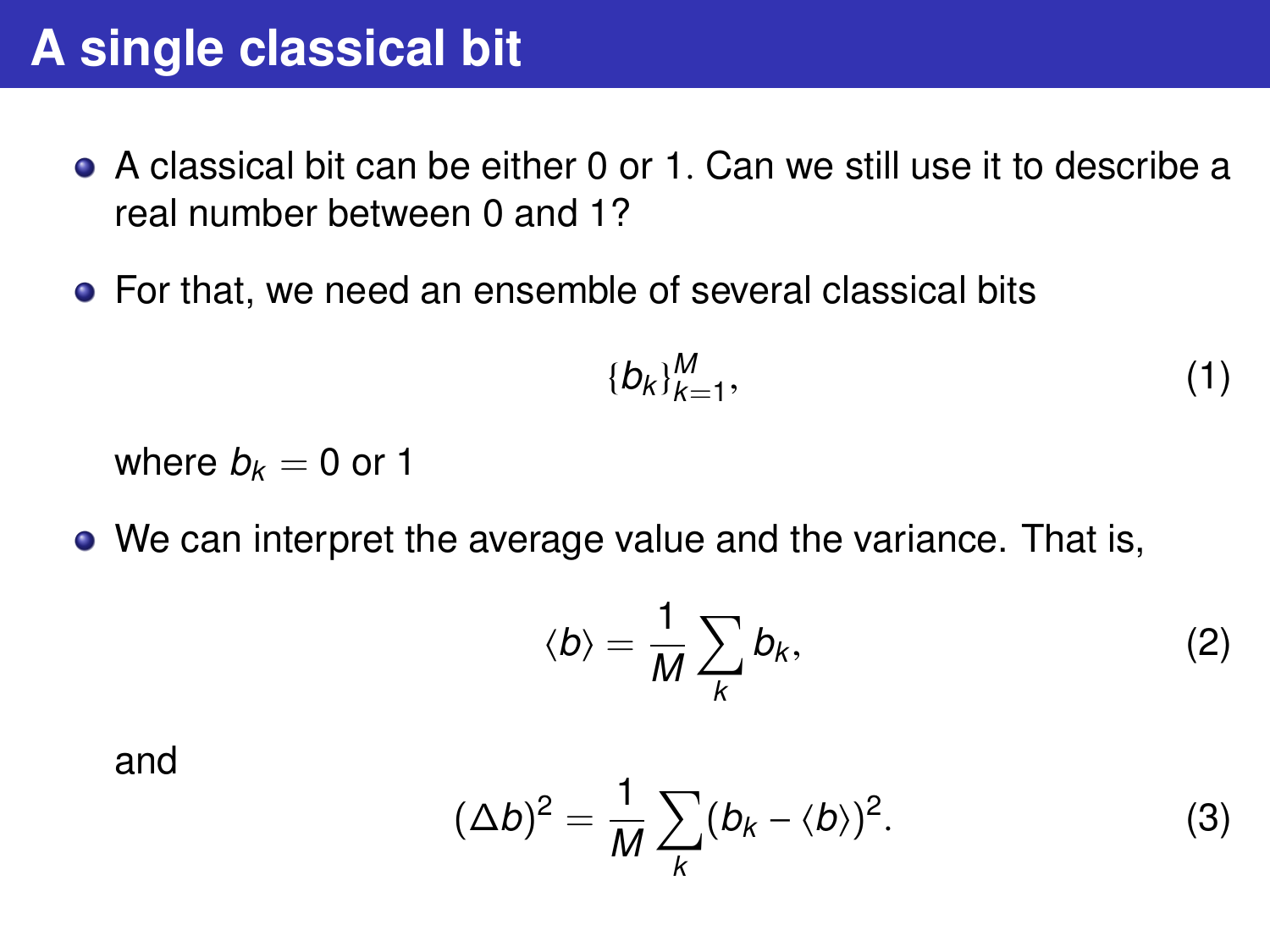- This can also be given with probabilities:
- $\bullet$  Let  $P_0$  and  $P_1$  be the probabilities of having a 0 or a 1.
- $\bullet$  The expectation value and the variance are the function of  $P_0$  and  $P_1$ . Since  $P_0 + P_1 = 1$ , we have a **single real degree of freedom** that describes the statistical properties of an ensemble of bits.
- Hence,

$$
\langle b \rangle = P_1 \tag{4}
$$

and

$$
(\Delta b)^2 = P_0(0 - P_1)^2 + P_1(1 - P_1)^2. \tag{5}
$$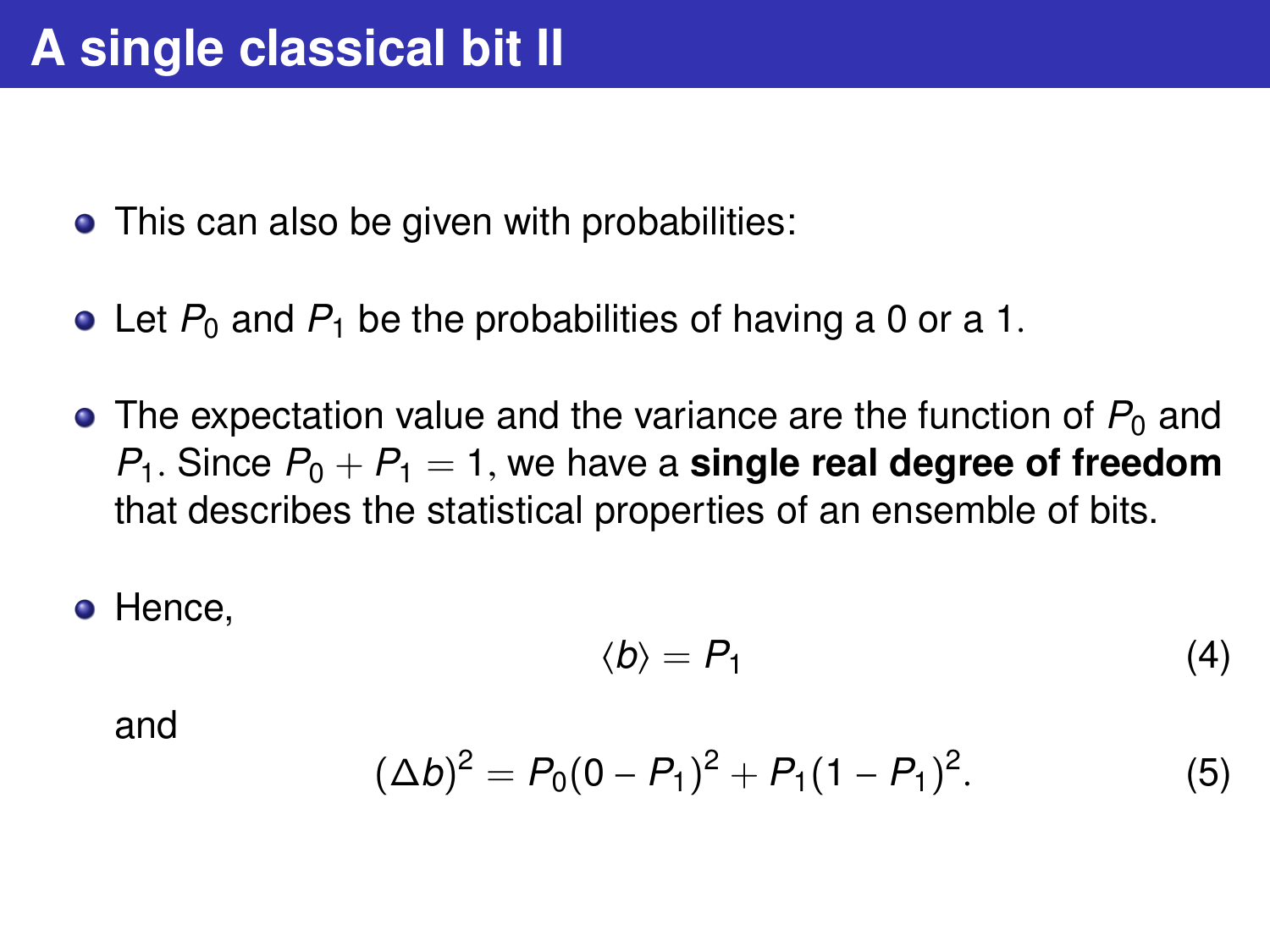- Stochastic computing uses random bits to calculate (John von Neumann, 1953).
- A random bit represents a real number between 0 and 1. Two random bits can easily be multiplied.

$$
\langle b_1 b_2 \rangle = \langle b_1 \rangle \langle b_2 \rangle. \tag{6}
$$

We need many samples to get the average with small error.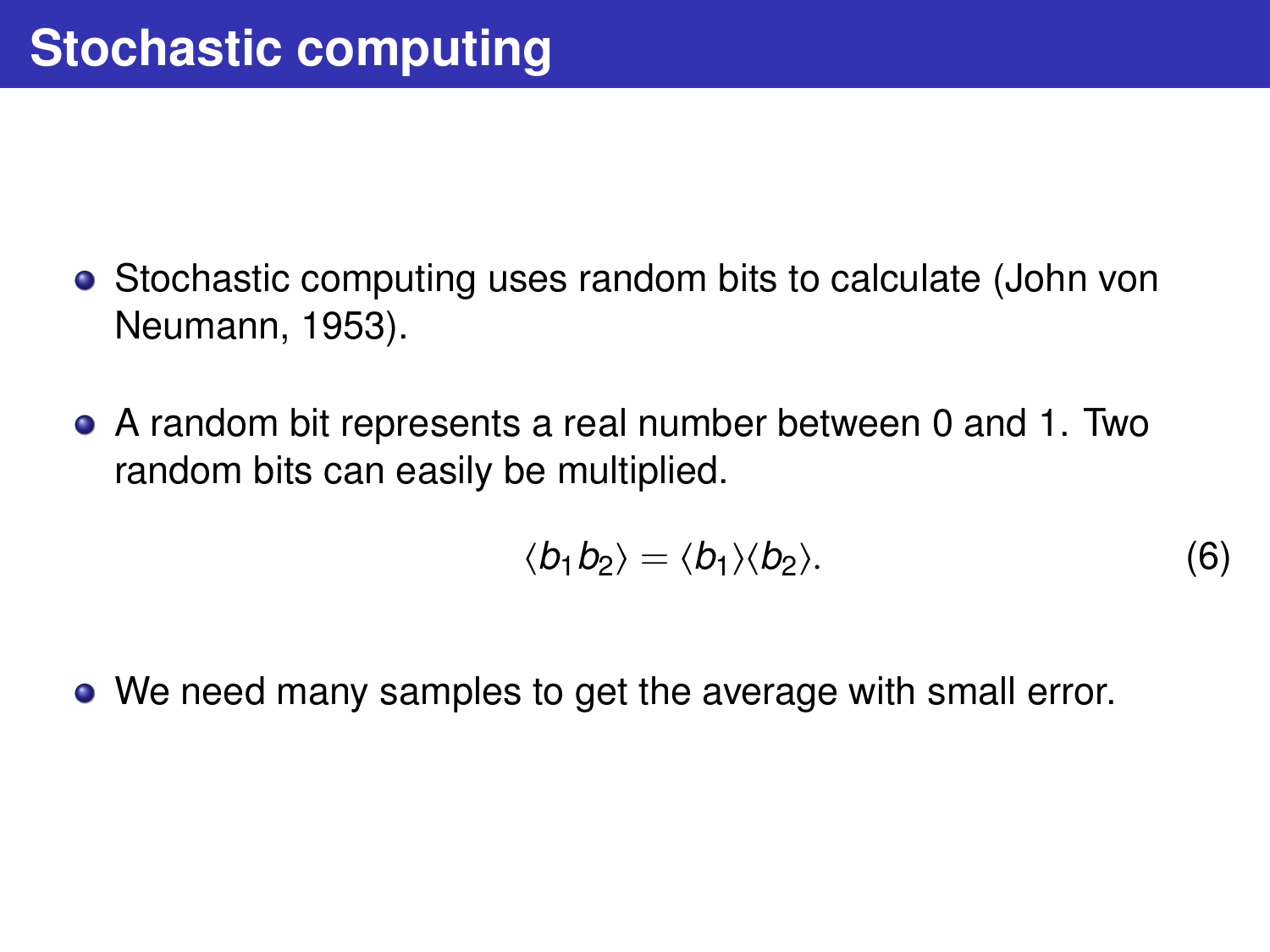Lectures on

#### PROBABILISTIC LOGICS AND THE SYNTHESIS OF RELIABLE

ORGANISMS FROM UNRELIABLE COMPONENTS

delivered by

PROFESSOR J. von NEUMANN

The Institute for Advanced Study Princeton, N. J.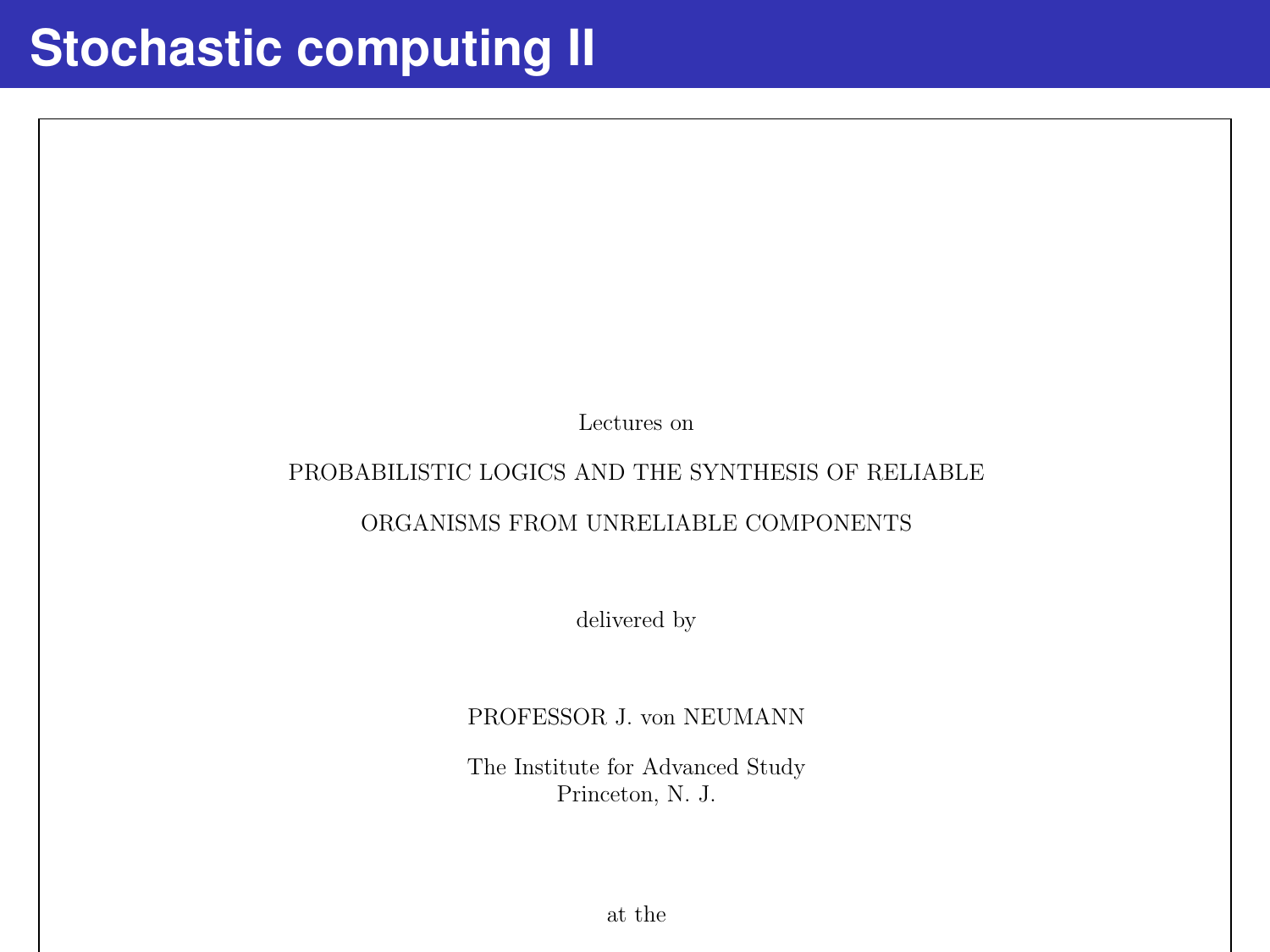# **Stochastic computing III**



The RASCEL stochastic computer, circa 1969, Wikipedia.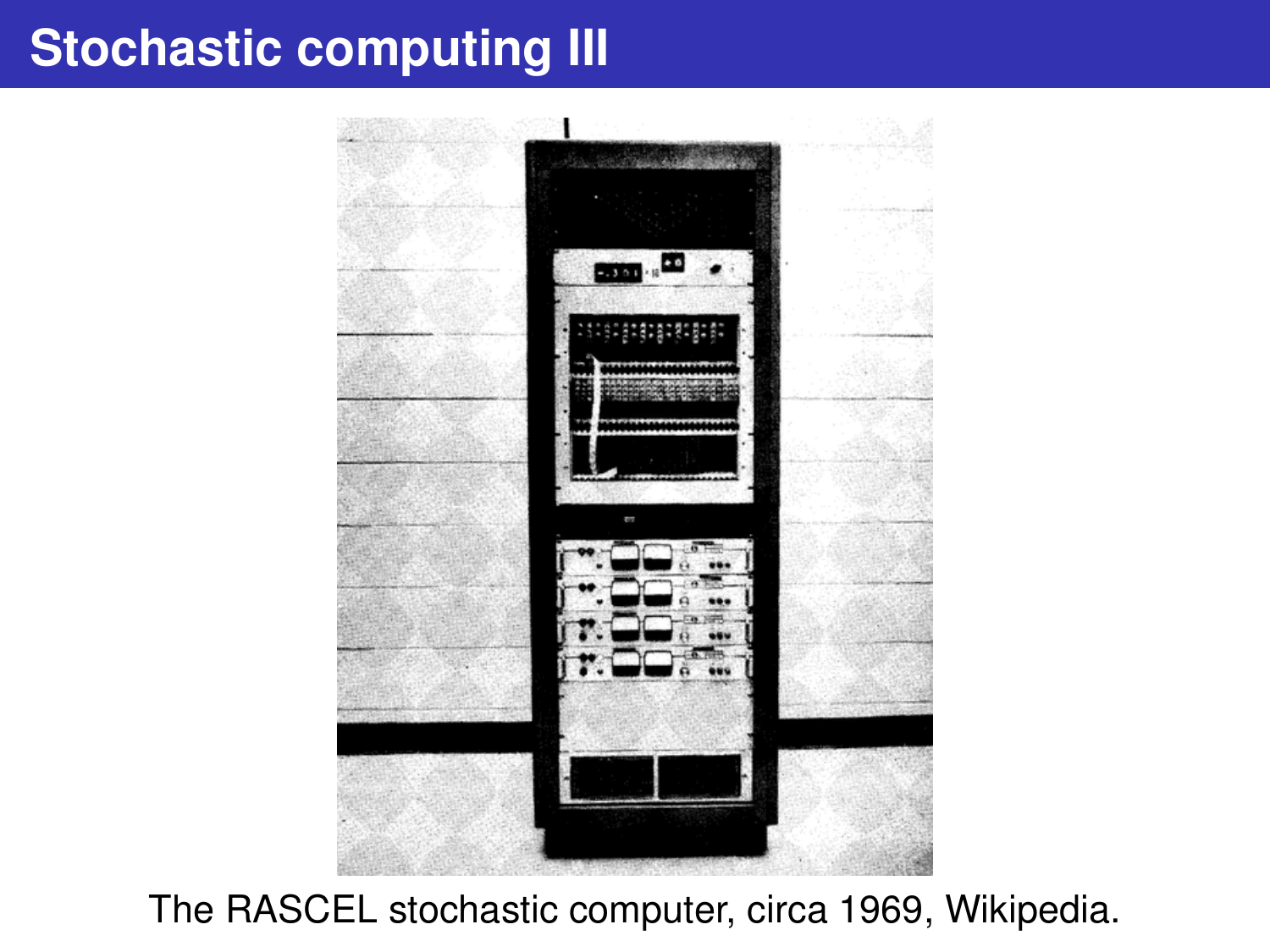# **Stochastic computing IV**

#### Multiplication is possible with an AND gate.



Figure 1.2: Similarity of biological signals and stochastic numbers; information is carried via pulses.



Figure 1.3: Stochastic multiplication: (a) accurate result with uncorrelated inputs; (b) inaccurate result due to correlated inputs.

A. Alaghi, The Logic of Random Pulses: Stochastic Computing, Ph.D. Thesis, University of Michigan, 2015.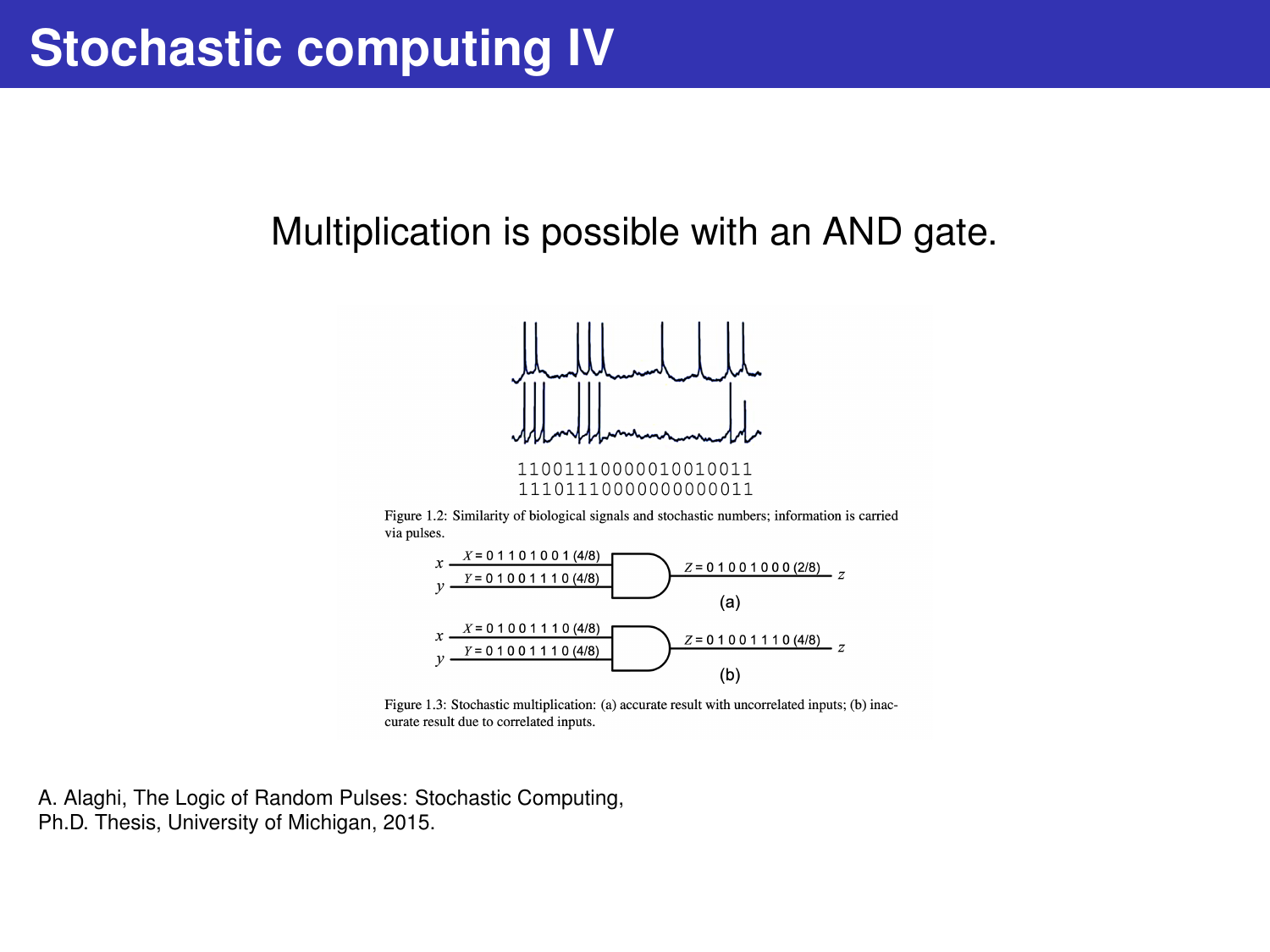- *N* classical bits can be in one of the 2*<sup>N</sup>* binary states. For example, for  $N = 2$ , these are 00, 01, 10 and 11.
- For  $N = 2$ , these are

$$
P_{00}, P_{01}, P_{10}, P_{11}.\tag{7}
$$

- The ensemble of the *N*-bit units can be described by the 2*<sup>N</sup>* probabilities.
- Since, again, the sum of all the probablities is 1, **we need**  $2^N 1$ <br>**real degrees of freedom** to describe the statistical properties of **real degrees of freedom** to describe the statistical properties of such an ensemble.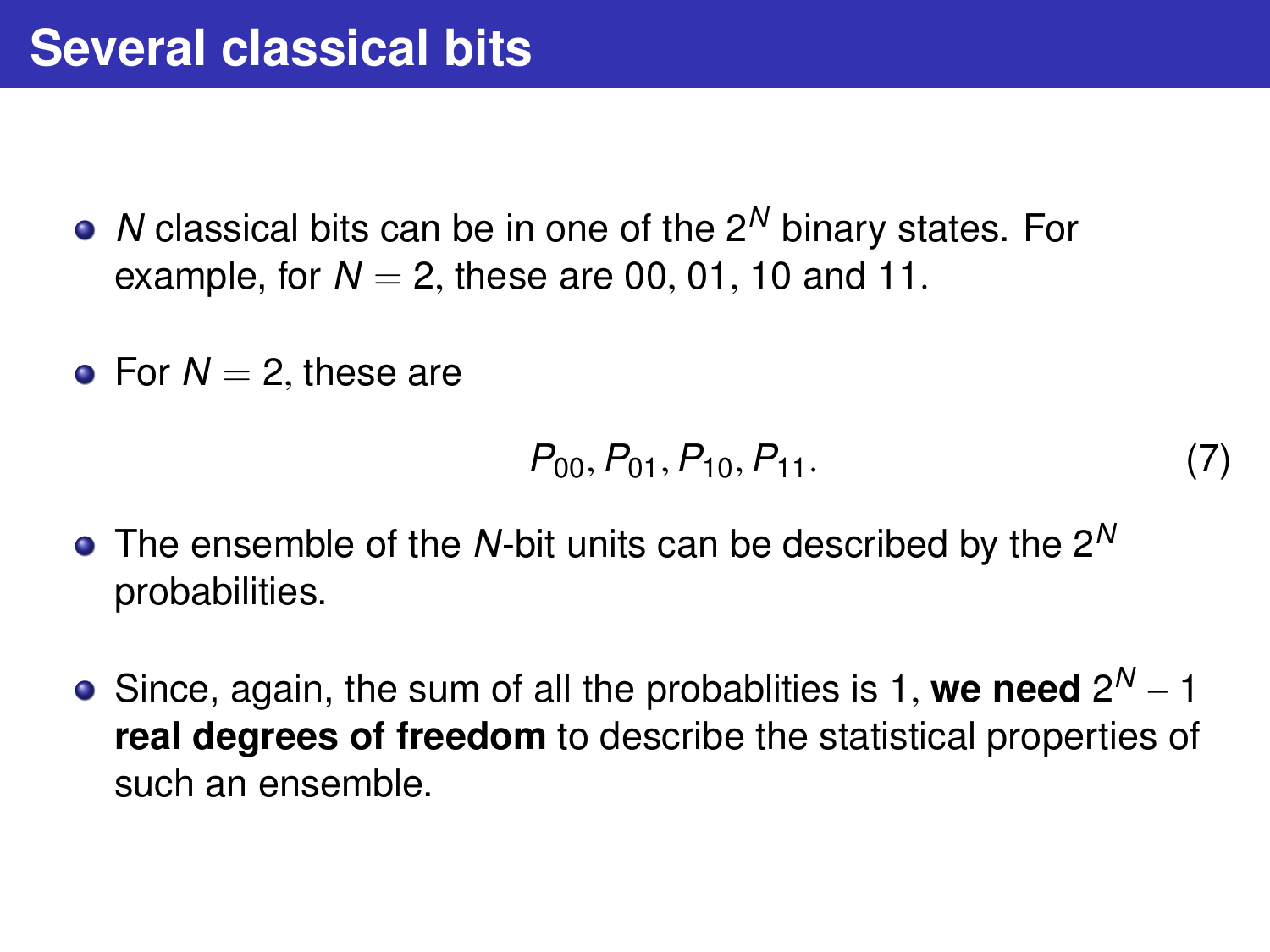- Let us consider some function of *<sup>N</sup>* bits *<sup>f</sup>*(*k*), where *<sup>k</sup>* is now an *<sup>N</sup>* bit number.
- Then, the expectation value of *f* is

<span id="page-9-0"></span>
$$
\langle f \rangle = \sum_{k=0}^{2^N-1} p_k f(k) = \vec{\beta} \vec{f}, \tag{8}
$$

where *k* is an *N*-bit number, i.e., an integer between 0 and  $2^N - 1$ . We put the  $f_k$ 's into a vector  $\vec{f}$ . We also put the  $p_k$  probabilities into  $\vec{\rho}$ .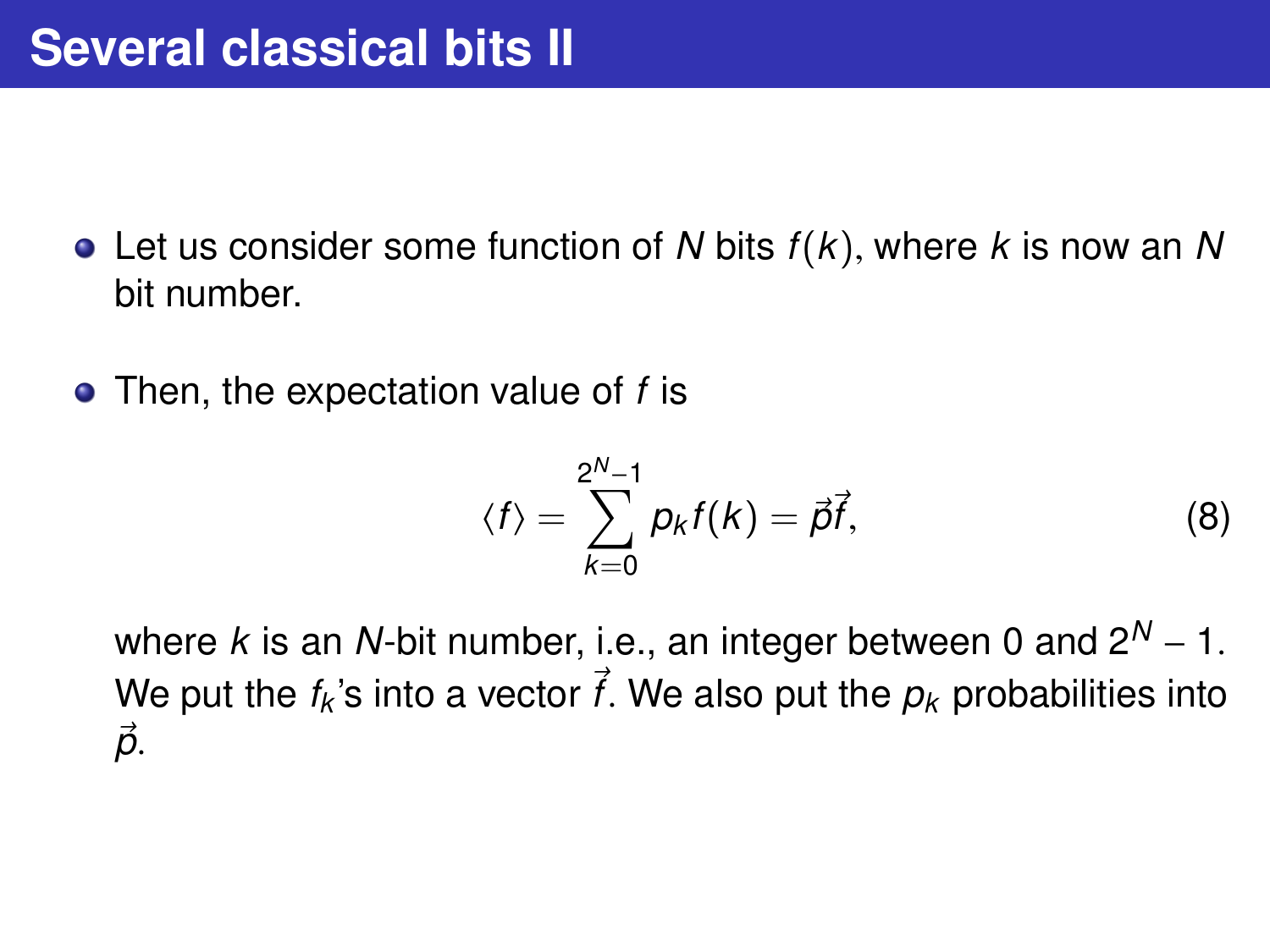• We can also write

$$
\langle f^2 \rangle = \sum_k p_k f_k^2 \tag{9}
$$

Hence,

$$
(\Delta f)^2 = \sum_k p_k f_k^2 - \left(\sum_k p_k f_k\right)^2.
$$
 (10)

These were relevant, since in the quantum case, we will have similar expressions.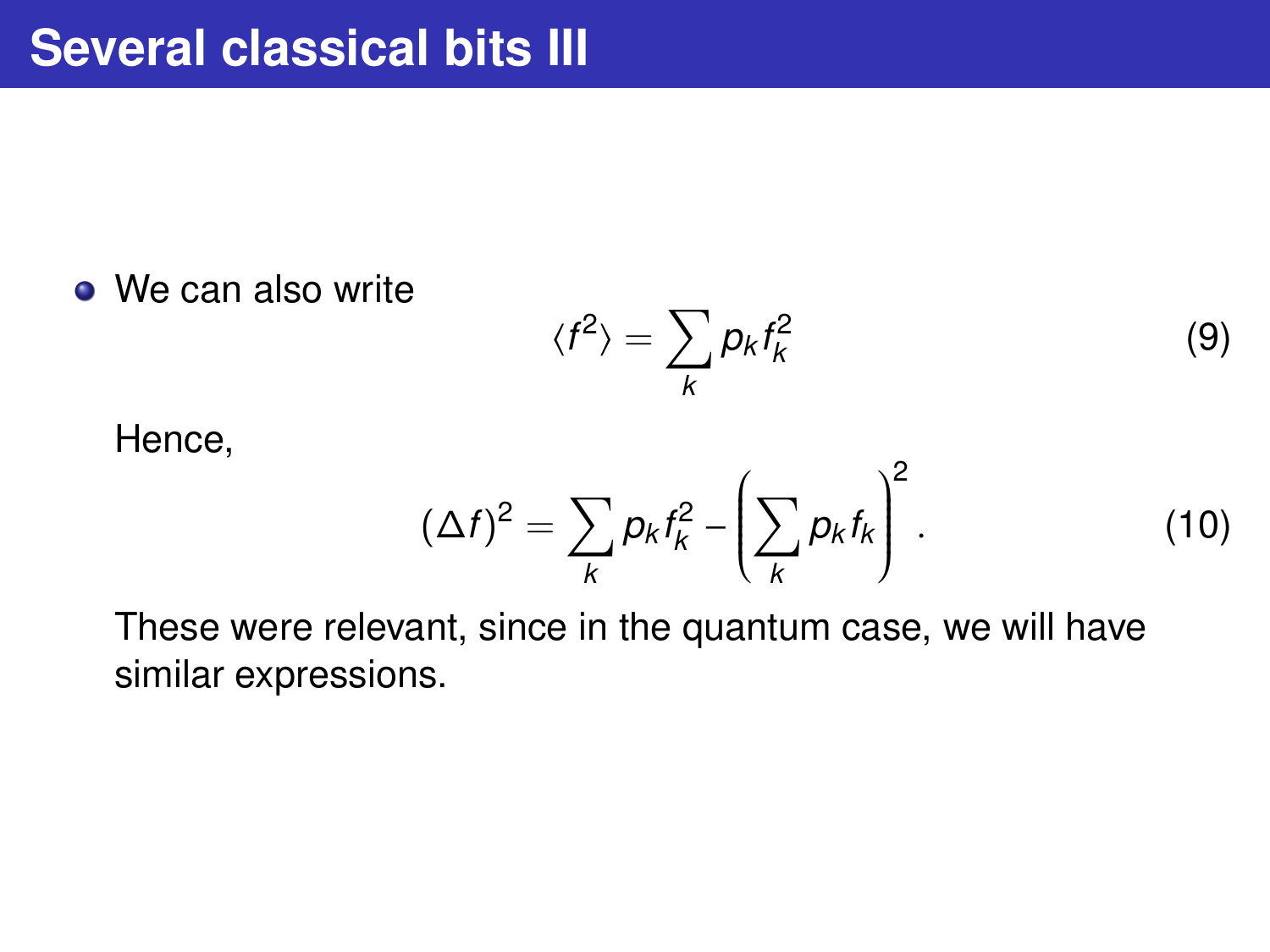# <span id="page-11-0"></span>**Outline**

# **1 [General characteristics of multi-partite quantum systems](#page-1-0)**

● [A. Classical bits](#page-1-0)

### [B. Quantum bit - pure states](#page-11-0)

- [C. Multi-qubit systems pure states](#page-13-0)  $\bullet$
- [D. Measurement](#page-17-0)  $\bullet$
- [E. Mixed states and the density matrix](#page-19-0)
- [F. Geometry of quantum states](#page-25-0)
	- [A single qubit](#page-26-0)
	- A single qudit (qunit):*d*[-dimensional systems](#page-29-0)
- **G.** Two or more qubits: reduced states
- [H. Purifications](#page-45-0)
- [I. Purity](#page-49-0)
- **[J. Entropy](#page-51-0)** 
	- [Shannon entropy](#page-52-0)
	- **[Von Neumann entropy](#page-55-0)**
	- [Quantum relative entropy](#page-59-0)
	- **C** [Linear entropy](#page-61-0)
- [K. Fidelity](#page-62-0)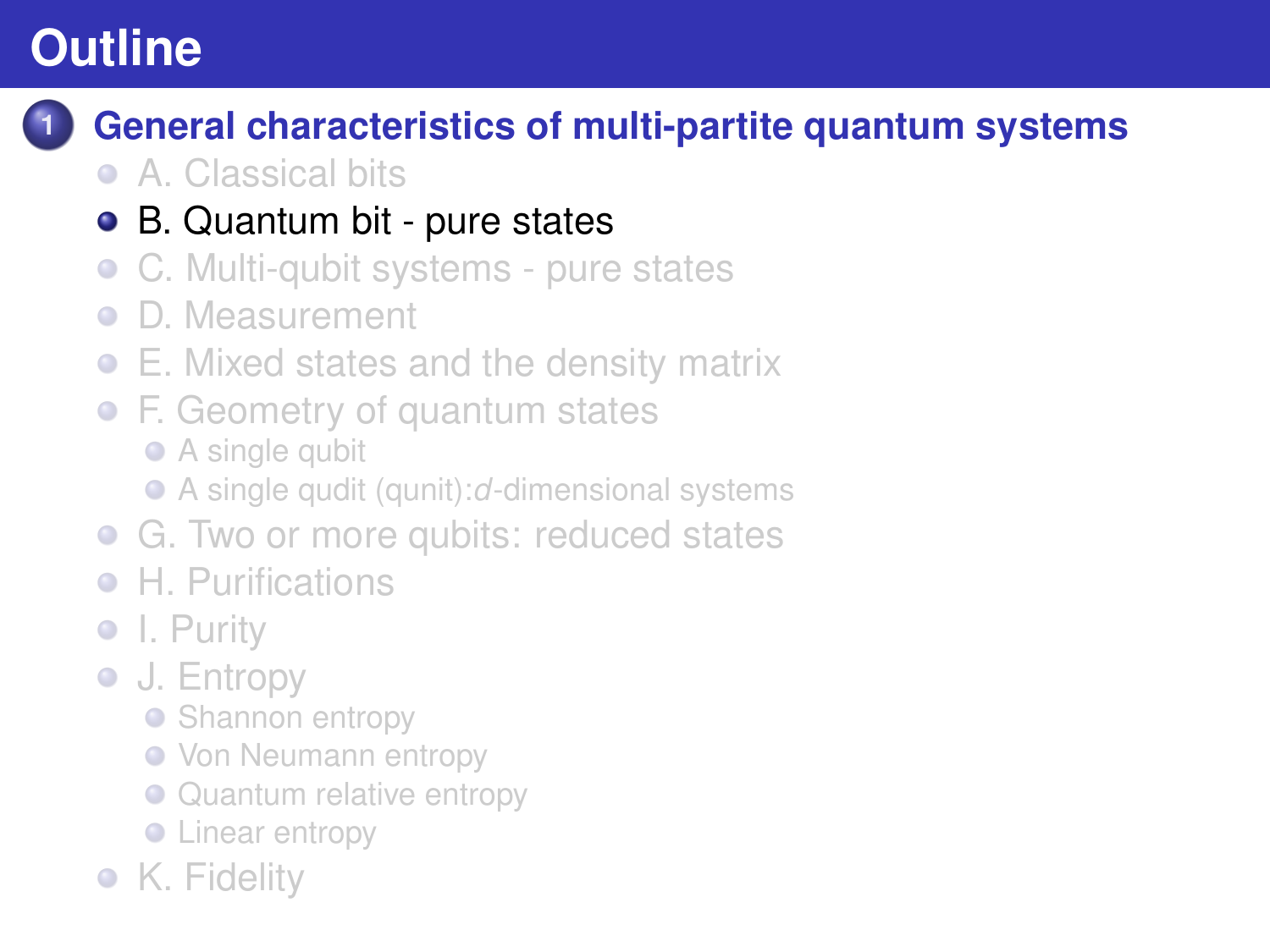A quantum bit (=two-state system, spin- $\frac{1}{2}$  particle) can be in a pure state

$$
|q\rangle = \alpha|0\rangle + \beta|1\rangle, \tag{11}
$$

where  $\alpha$  and  $\beta$  are complex numbers, and the normalisation condition  $|\alpha|^2 + |\beta|^2 = 1$ .

- Note that the overall phase does not matter, thus a pure quantum bit is described by two degrees of freedom.
- The two complex coefficients have **4 real degrees of freedom**.
- However, due to the normalisation condition and the arbitrariness of the overall phase we are left with **two degrees of freedom**.)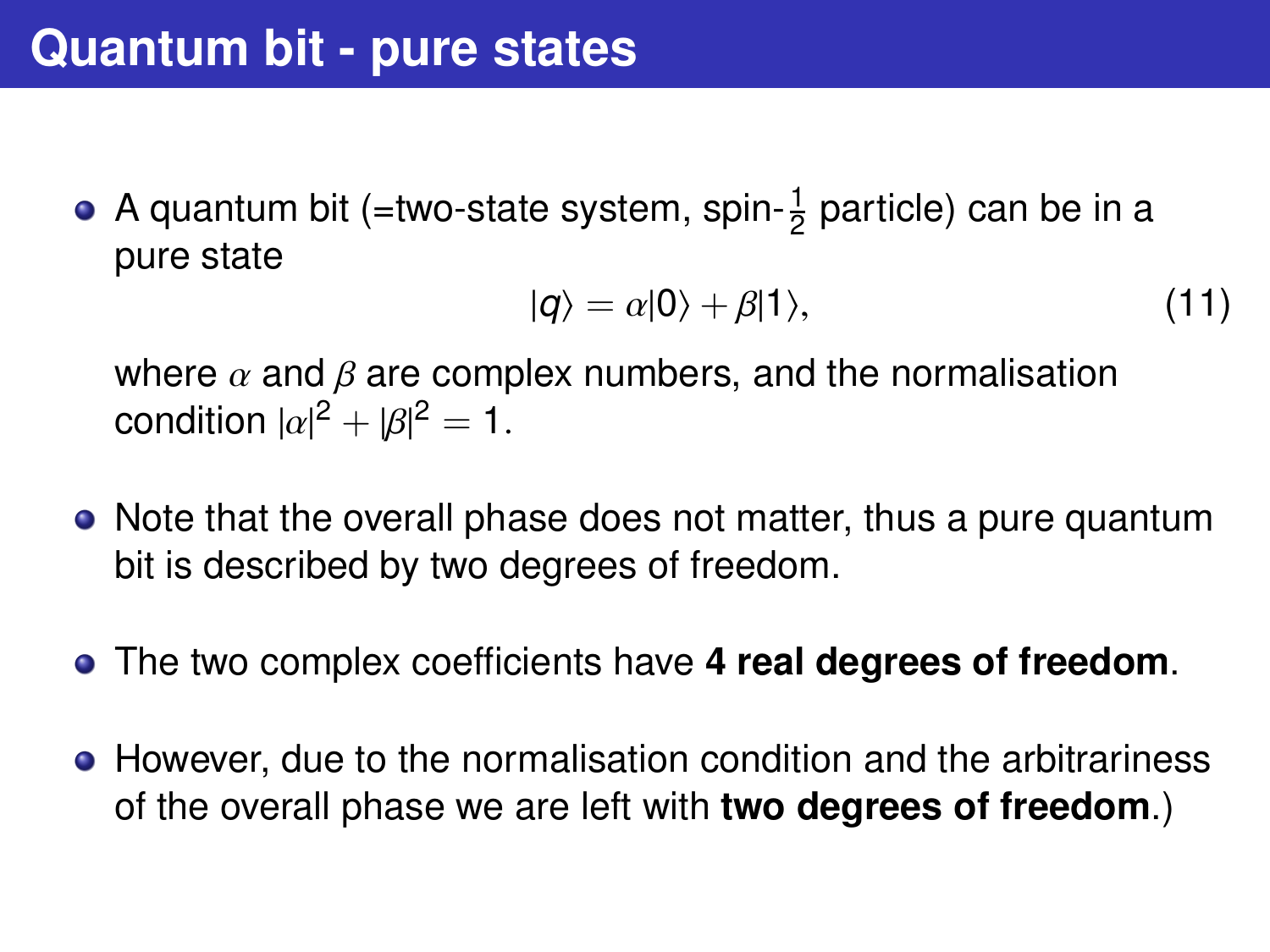# <span id="page-13-0"></span>**Outline**

### **1 [General characteristics of multi-partite quantum systems](#page-1-0)**

- [A. Classical bits](#page-1-0)
- [B. Quantum bit pure states](#page-11-0)  $\bullet$
- [C. Multi-qubit systems pure states](#page-13-0)
- [D. Measurement](#page-17-0)  $\bullet$
- [E. Mixed states and the density matrix](#page-19-0)
- [F. Geometry of quantum states](#page-25-0)
	- [A single qubit](#page-26-0)
	- A single qudit (qunit):*d*[-dimensional systems](#page-29-0)
- **G.** Two or more qubits: reduced states
- [H. Purifications](#page-45-0)
- [I. Purity](#page-49-0)
- **[J. Entropy](#page-51-0)** 
	- [Shannon entropy](#page-52-0)
	- **[Von Neumann entropy](#page-55-0)**
	- [Quantum relative entropy](#page-59-0)
	- **C** [Linear entropy](#page-61-0)
- [K. Fidelity](#page-62-0)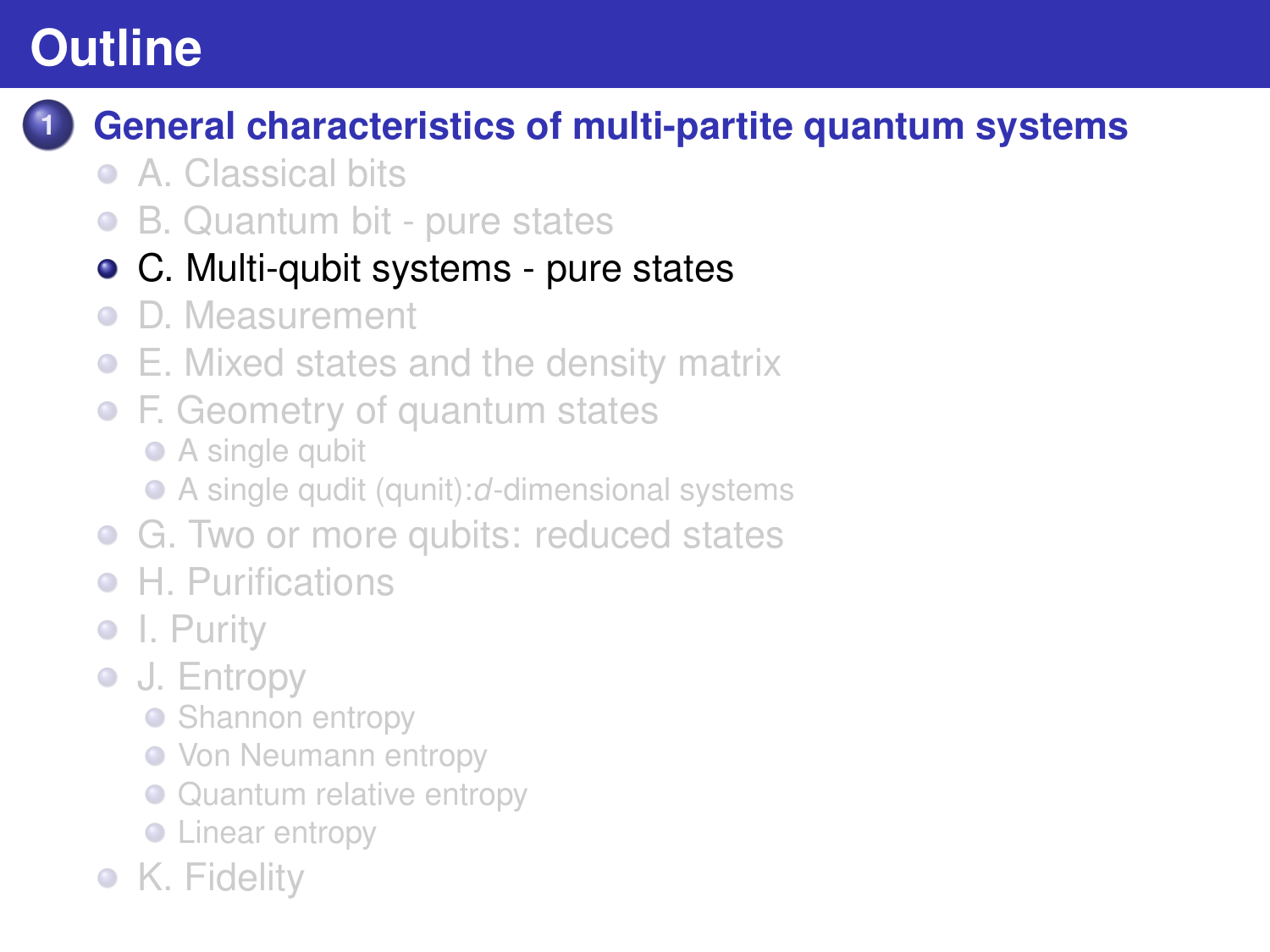## **Multi-qubit systems - pure states**

What about a two-qubit system? What kind of states it can be in? One could think on qubit 1 in state

$$
|q_1\rangle = \alpha_1|0\rangle + \beta_1|1\rangle, \tag{12}
$$

and qubit 2 in state

$$
|q_2\rangle = \alpha_2|0\rangle + \beta_2|1\rangle.
$$
 (13)

However, we all know that the general state of the two-qubit system can be given as

$$
|q_{12}\rangle = \alpha_{00}|00\rangle + \alpha_{01}|01\rangle + \alpha_{10}|00\rangle + \alpha_{11}|01\rangle. \tag{14}
$$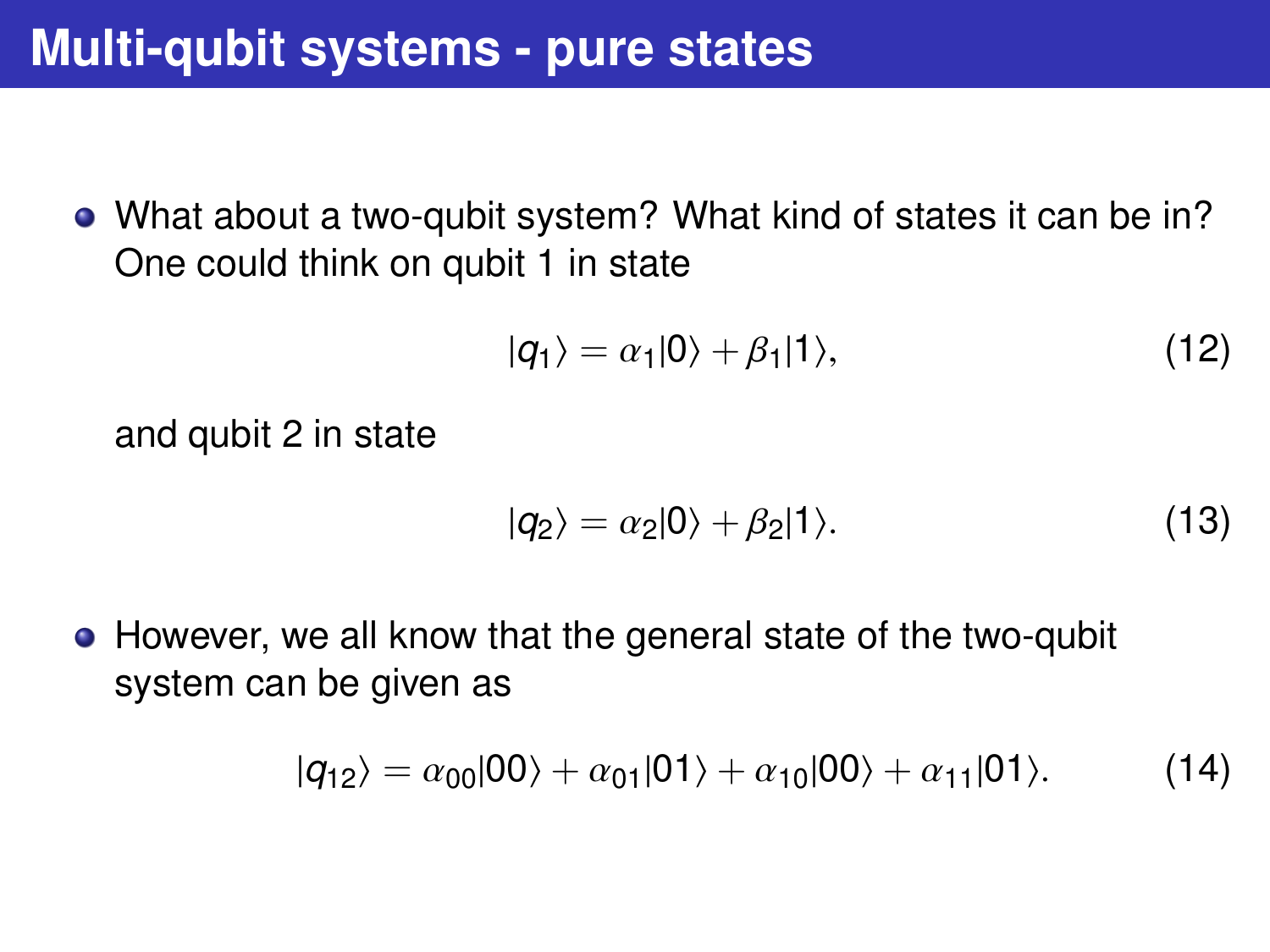# **Multi-qubit systems - pure states II**

- In general, for *N* qubits we need *N* complex numbers. Again the state has to be normalized and the overall phase does not matter, thus this means 2  $\times$  2<sup>N</sup> – 2 real degrees of freedom.
- We can place the coefficients in a vector, called state vector and write

$$
|\Psi\rangle = \begin{pmatrix} \alpha_{00} \\ \alpha_{01} \\ \alpha_{10} \\ \alpha_{11} \end{pmatrix} .
$$
 (15)

• The properties of the state vector are: it is normalized

$$
\langle \Psi | \Psi \rangle = 1. \tag{16}
$$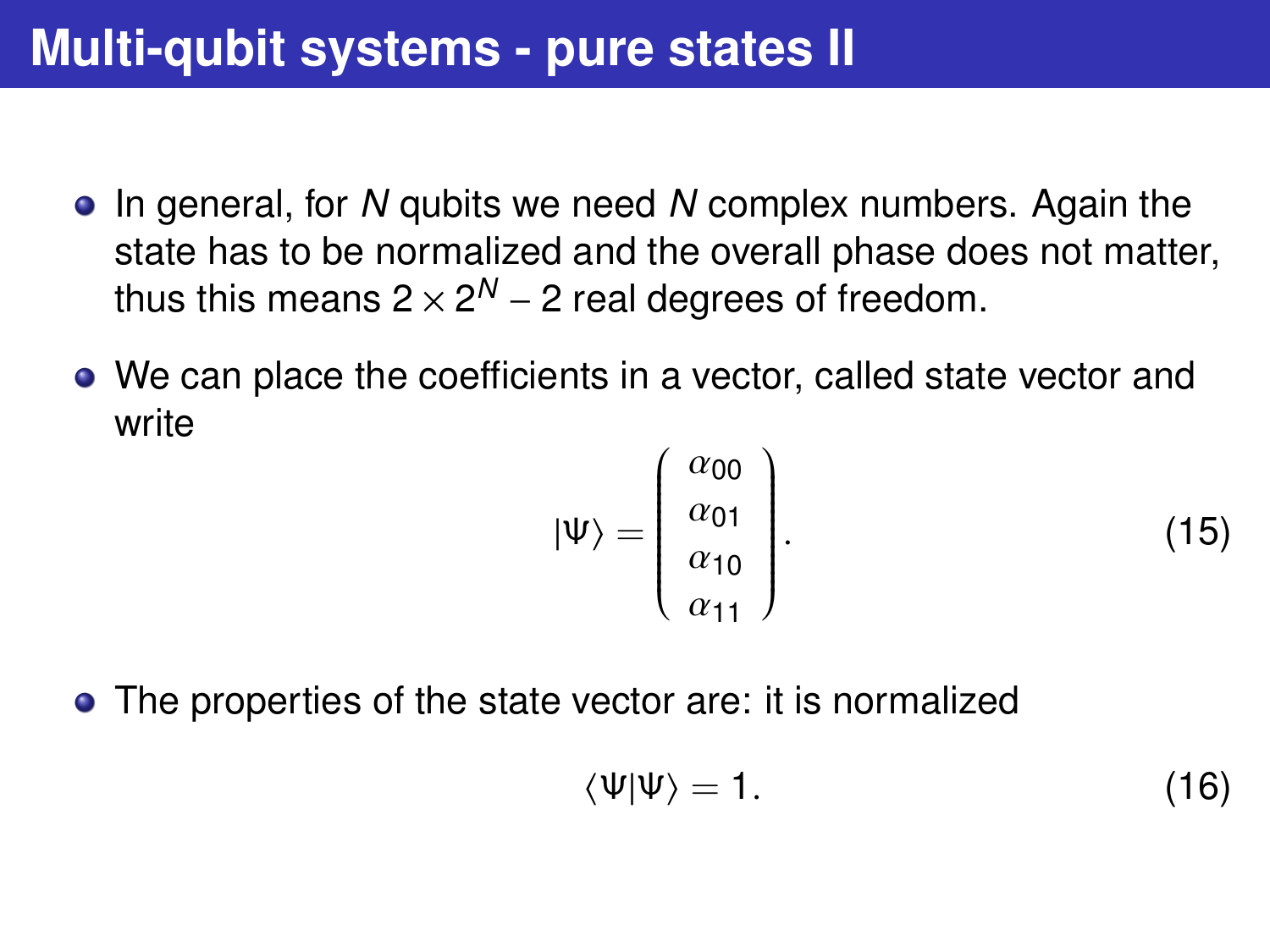• An overall phase does not matter:

$$
e^{-i\theta}|\Psi\rangle \tag{17}
$$

describes the same state for any  $\theta$ .

• The expectation value of an operator for a pure state can be obtained as

$$
\langle A \rangle = \langle \Psi | A | \Psi \rangle = \text{Tr}(A | \Psi \rangle \langle \Psi |).
$$
 (18)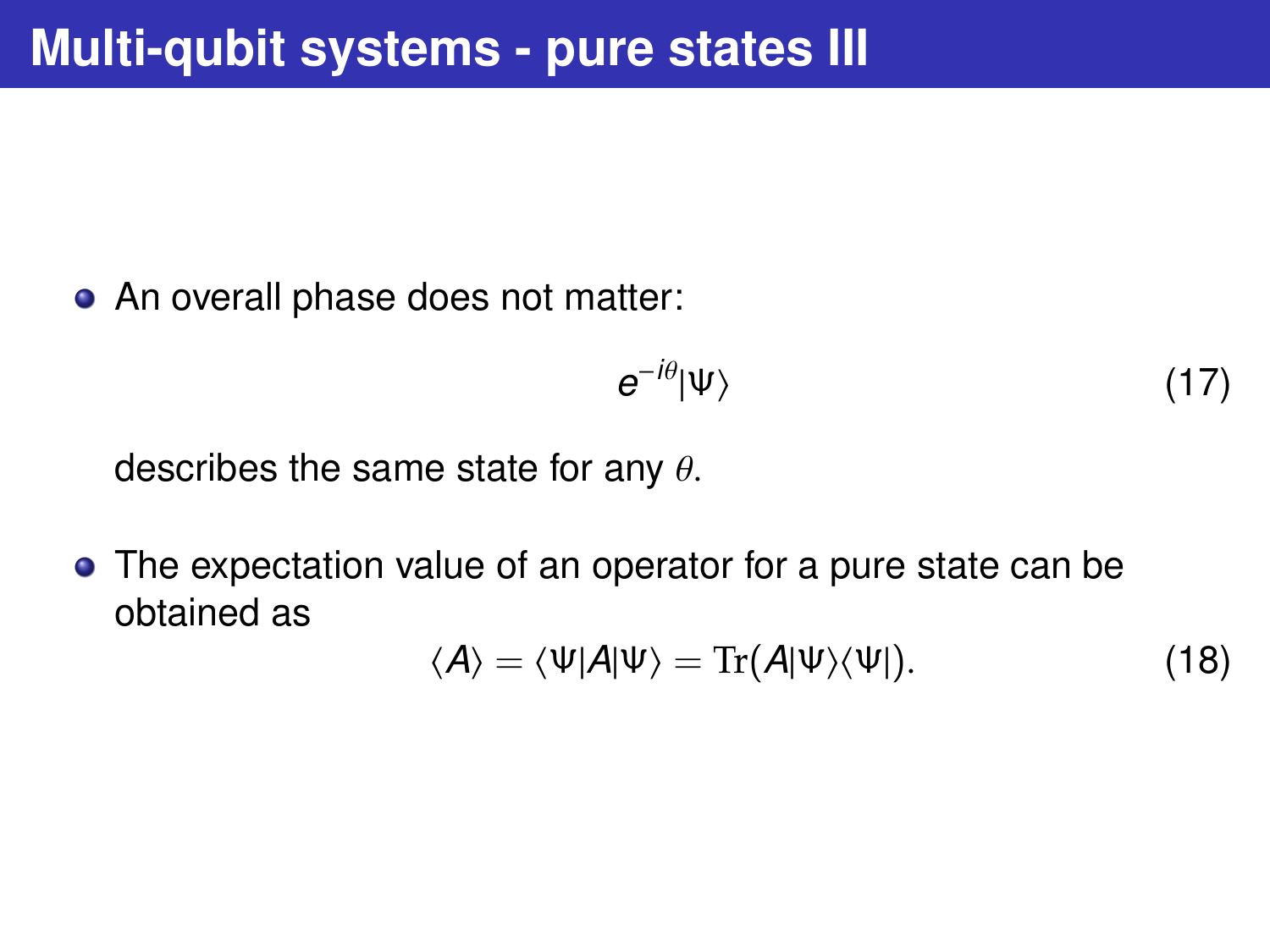# <span id="page-17-0"></span>**Outline**

### **1 [General characteristics of multi-partite quantum systems](#page-1-0)**

- [A. Classical bits](#page-1-0)
- [B. Quantum bit pure states](#page-11-0)  $\bullet$
- [C. Multi-qubit systems pure states](#page-13-0)

#### [D. Measurement](#page-17-0)

- [E. Mixed states and the density matrix](#page-19-0)
- [F. Geometry of quantum states](#page-25-0)
	- [A single qubit](#page-26-0)
	- A single qudit (qunit):*d*[-dimensional systems](#page-29-0)
- **G.** Two or more qubits: reduced states
- [H. Purifications](#page-45-0)
- [I. Purity](#page-49-0)
- **[J. Entropy](#page-51-0)** 
	- [Shannon entropy](#page-52-0)
	- **[Von Neumann entropy](#page-55-0)**
	- [Quantum relative entropy](#page-59-0)
	- **C** [Linear entropy](#page-61-0)
- [K. Fidelity](#page-62-0)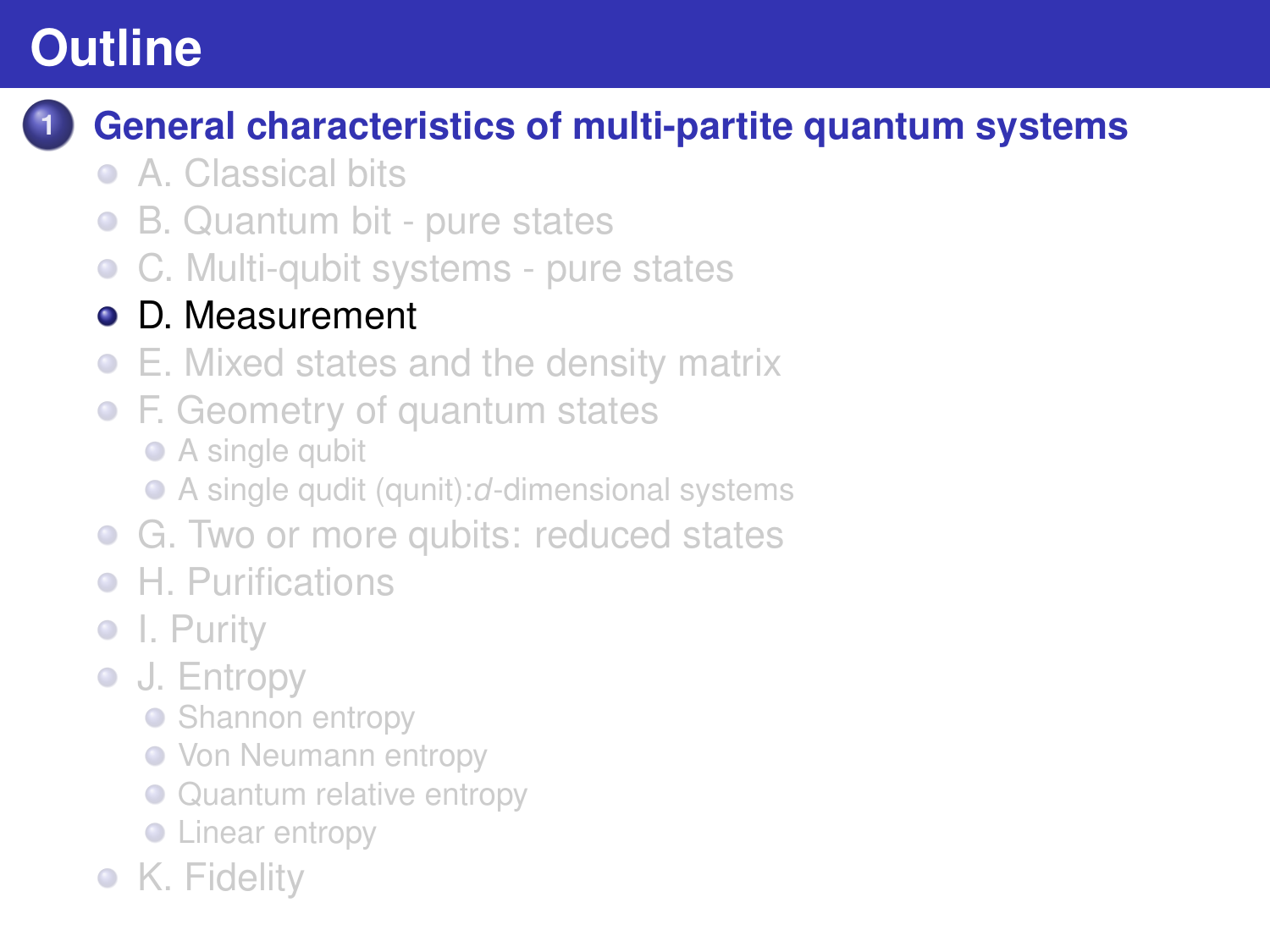The von Neumann measuement in the *z* basis results is eithet 0 or 1. If the state was  $\alpha|0\rangle + \beta|1\rangle$ , then we get a statistical mixture of 0 and 1, with the probabilities

$$
P_0 = |\alpha|^2, \tag{19}
$$

and

$$
P_1 = |\beta|^2. \tag{20}
$$

That is, from an ensemble of quantum bits we get an ensemble of classical bits.

- If we measure in the *x* basis, we get another classical ensemble.
- For a multi-qubit system, if we measure in the some basis (e.g., *<sup>x</sup>*, *<sup>y</sup>* or *<sup>z</sup>*), we get an ensemble of *<sup>N</sup>*-bit systems. However, for exach choice of basis we get a different classical ensemble.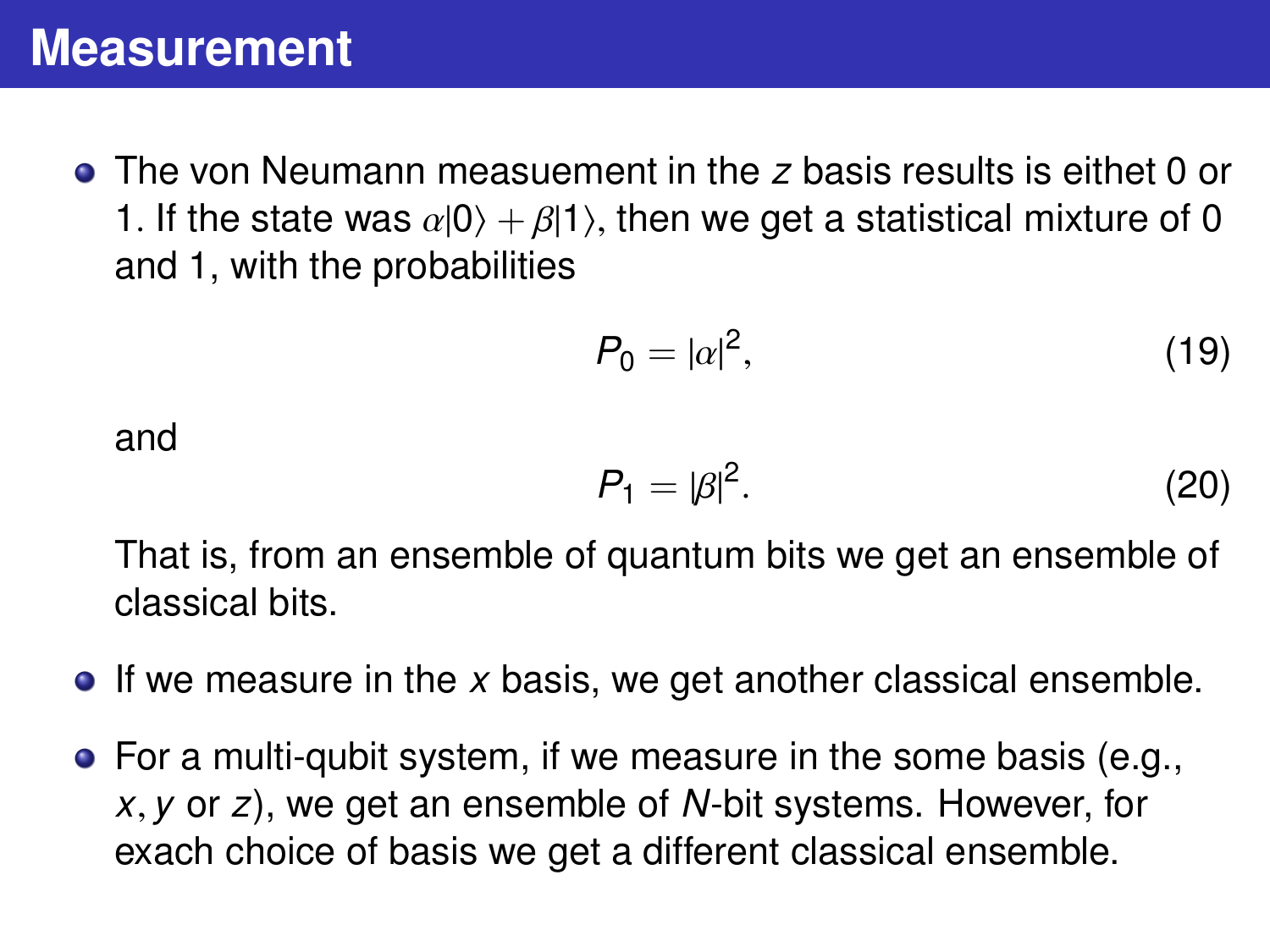# <span id="page-19-0"></span>**Outline**

### **1 [General characteristics of multi-partite quantum systems](#page-1-0)**

- [A. Classical bits](#page-1-0)
- [B. Quantum bit pure states](#page-11-0)  $\bullet$
- [C. Multi-qubit systems pure states](#page-13-0)  $\bullet$
- [D. Measurement](#page-17-0)  $\bullet$

## [E. Mixed states and the density matrix](#page-19-0)

- [F. Geometry of quantum states](#page-25-0)
	- [A single qubit](#page-26-0)
	- A single qudit (qunit):*d*[-dimensional systems](#page-29-0)
- **G.** Two or more qubits: reduced states
- [H. Purifications](#page-45-0)
- [I. Purity](#page-49-0)
- **[J. Entropy](#page-51-0)** 
	- [Shannon entropy](#page-52-0)
	- **[Von Neumann entropy](#page-55-0)**
	- [Quantum relative entropy](#page-59-0)
	- **C** [Linear entropy](#page-61-0)
- [K. Fidelity](#page-62-0)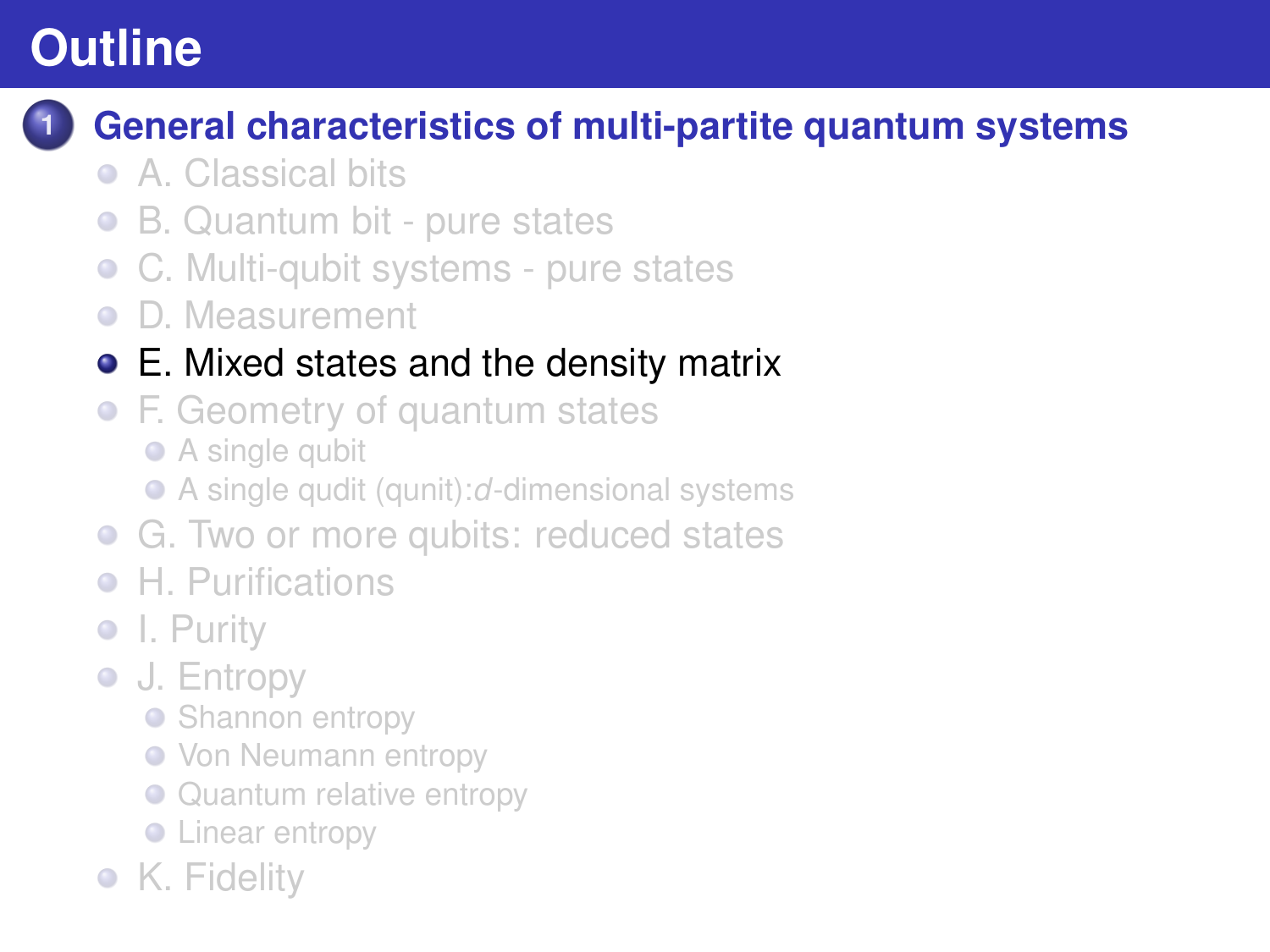- So far we were talking about pure states.
- In reality, in an experiment we do not have a situation where a machine always produces the  $|\Psi_1\rangle$  state.
- **•** Sometimes it makes mistakes, and produces the  $|\Psi_k\rangle$  states for  $k = 2, 3, ...$  How to describe such a situation?

| $\Psi_{1}$       |    |
|------------------|----|
| $ \Psi_2\rangle$ | りつ |
| $\ket{\Psi_3}$   | ٩  |
|                  |    |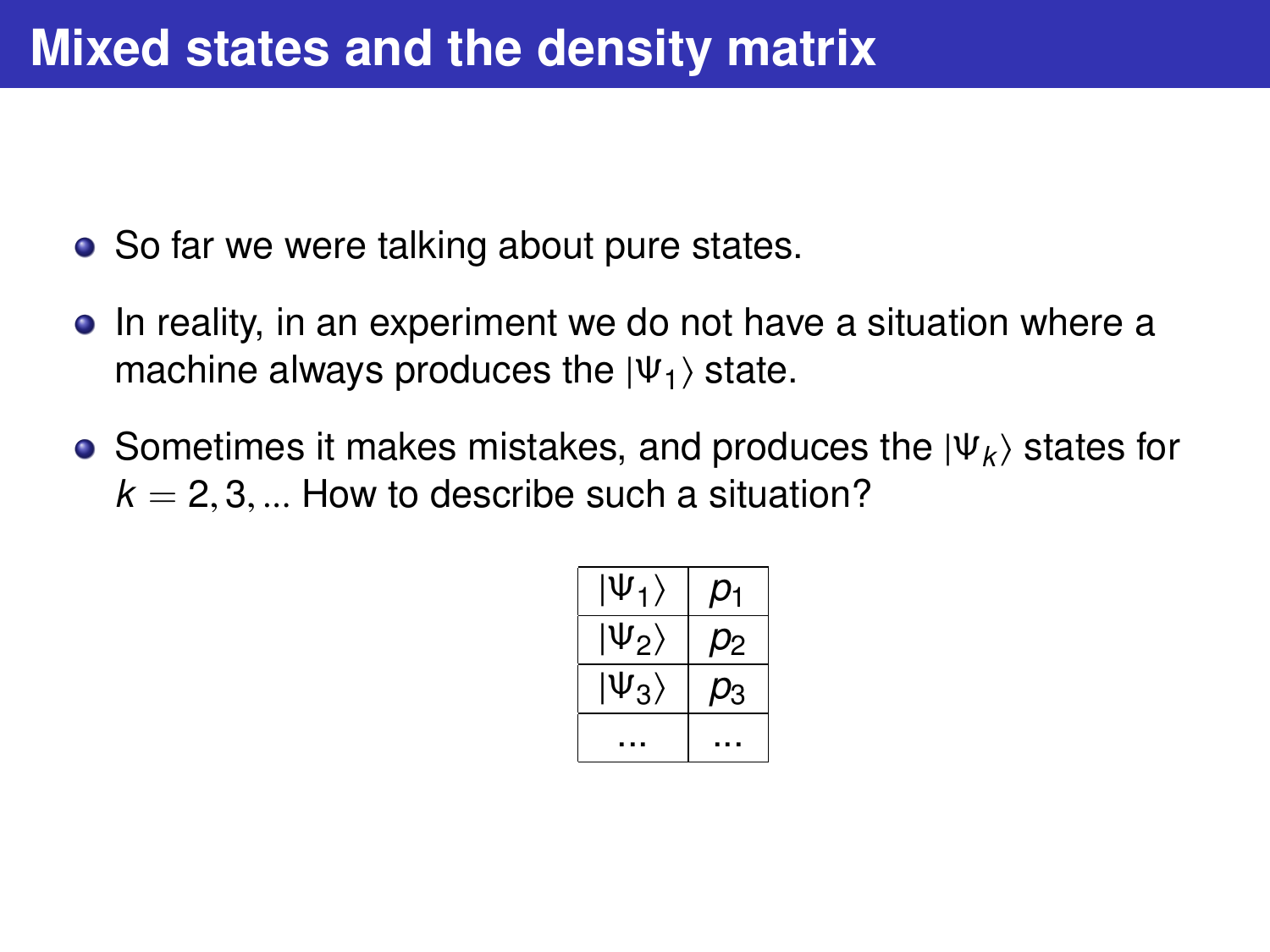# **Mixed states and the density matrix**

What is the expectation value of an operator in such a system? We can write it as

$$
\langle A \rangle = \sum_{k} p_{k} \langle \Psi_{k} | A | \Psi_{k} \rangle = \text{Tr} \left( A \sum_{k} p_{k} | \Psi_{k} \rangle \langle \Psi_{k} | \right). \tag{21}
$$

**•** This can be rewritten as

$$
\langle A \rangle = \text{Tr}(\varrho A),\tag{22}
$$

where

$$
\varrho = \sum_{k} p_{k} |\Psi_{k}\rangle\langle\Psi_{k}| \tag{23}
$$

is the density matrix (Neumann, Landau).

• Note that if  $\rho$  is diagonal, we obtain

$$
\langle A \rangle = \text{Tr}(\varrho A) = \sum_{k} \varrho_{kk} A_{kk}.
$$
 (24)

That is, A is written in the eigenbasis of  $\rho$ . This is the scalar product of two vectors as in  $\langle f \rangle = \vec{\rho} f$  [given in Eq. [\(8\)](#page-9-0)].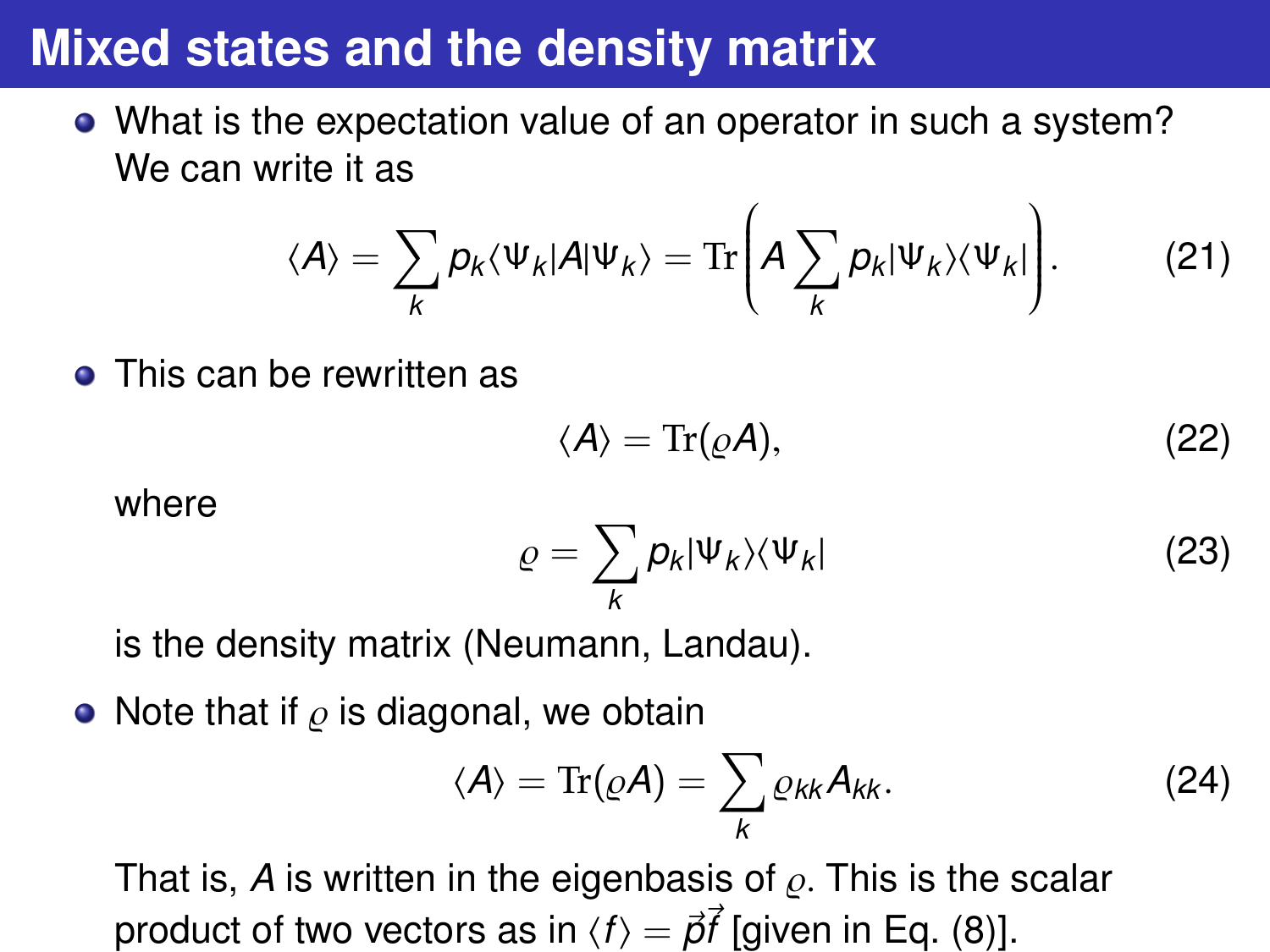# **Mixed states and the density matrix II**

**•** The density matrix describes the state completely. Now we see, why the overall phase does not matter:

$$
e^{-i\theta}|\Psi_k\rangle\langle\Psi_k|e^{+i\theta}=|\Psi_k\rangle\langle\Psi_k|.\tag{25}
$$

• The properties of the density matrix are

<span id="page-22-0"></span>
$$
\begin{array}{rcl}\n\varrho & = & \varrho^{\dagger}, \\
\varrho & \geq & 0, \\
\text{Tr}(\varrho) & = & 1.\n\end{array} \tag{26}
$$

#### **A**  $2^N \times 2^N$  density matrix has  $4^N-1$  real parameters.

 $\bullet$  For  $N = 1$ , this means 3 real parameters, corresponding to the three coordinates of the Bloch vector. For  $r = 2$ , this means 8 real parameters.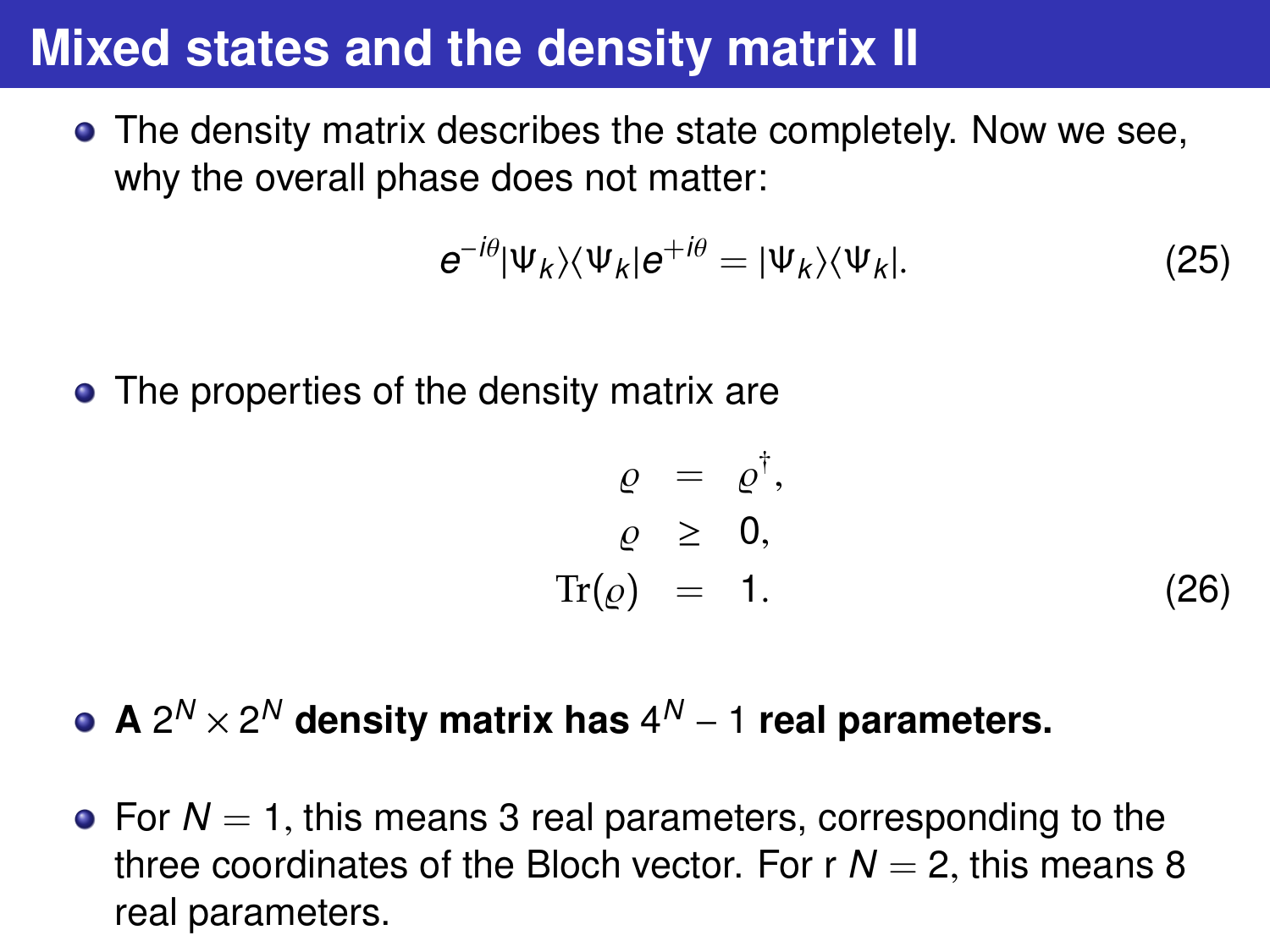• We can also say that

$$
\operatorname{Tr}(\varrho^2) \le 1. \tag{27}
$$

It is one only for pure (rank-1) states.

• The density matrix can be decomposed into the sum of pure states in many ways. The decomposition

$$
\varrho = \sum_{k} p_{k} |\Psi_{k}\rangle\langle\Psi_{k}| \tag{28}
$$

is not unique, i.e., it is not necessarily an eigendecomposition. This has a large importance for entanglement theory.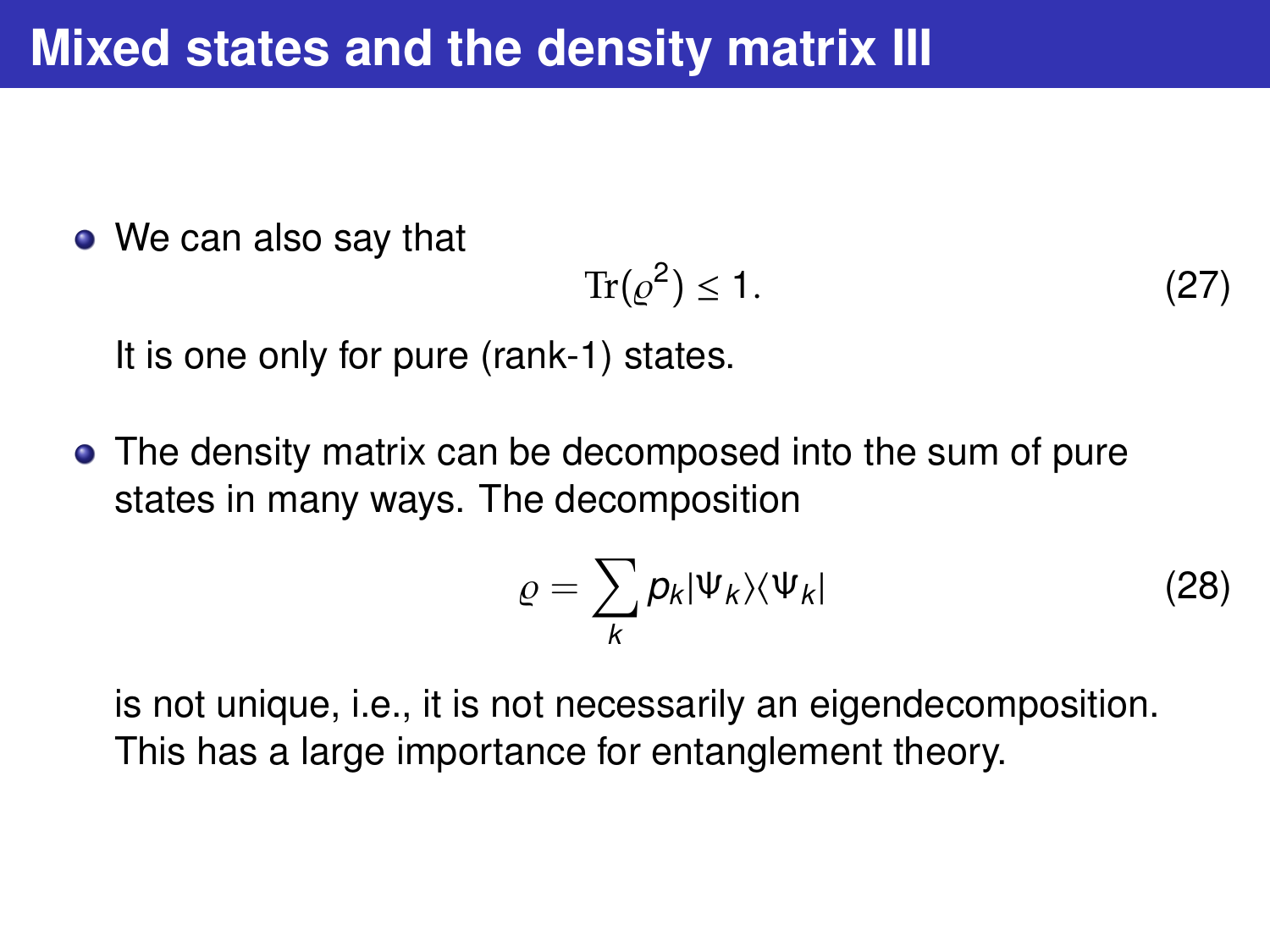#### Summary:

|                          | N bits               | N qubits           |
|--------------------------|----------------------|--------------------|
| Number of DOF            |                      |                    |
| Description              |                      |                    |
| <b>Expectation value</b> | $\vec f\vec p$       | $\text{Tr}(A_{Q})$ |
| Normalization            | $\sum_{k} p_{k} = 1$ | $Tr(\rho) = 1$     |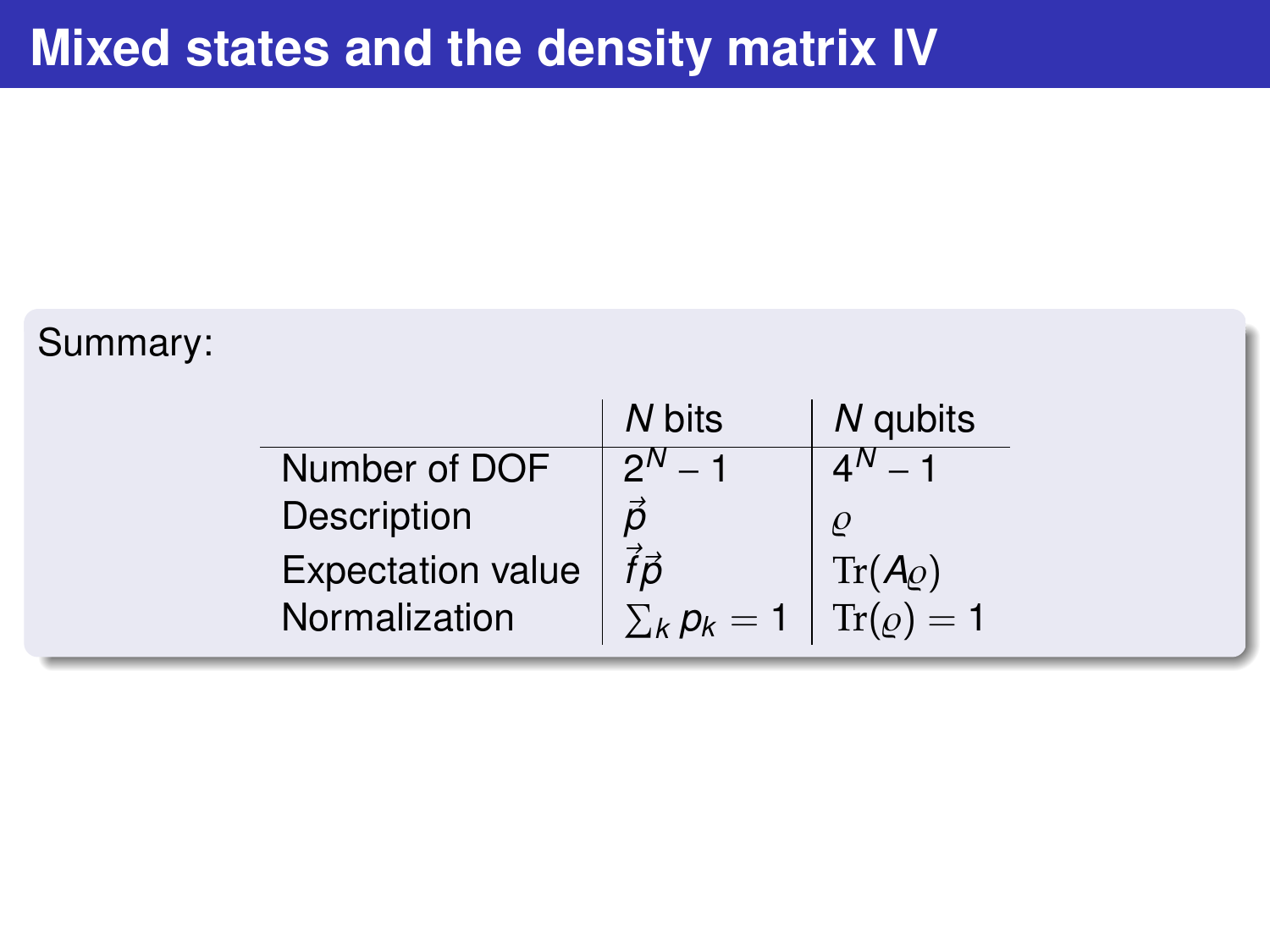# <span id="page-25-0"></span>**Outline**

### **1 [General characteristics of multi-partite quantum systems](#page-1-0)**

- [A. Classical bits](#page-1-0)
- [B. Quantum bit pure states](#page-11-0)  $\bullet$
- [C. Multi-qubit systems pure states](#page-13-0)  $\bullet$
- [D. Measurement](#page-17-0)  $\bullet$
- [E. Mixed states and the density matrix](#page-19-0)

## [F. Geometry of quantum states](#page-25-0)

- [A single qubit](#page-26-0)
- A single qudit (qunit):*d*[-dimensional systems](#page-29-0)
- **G.** Two or more qubits: reduced states
- [H. Purifications](#page-45-0)
- [I. Purity](#page-49-0)
- **[J. Entropy](#page-51-0)** 
	- [Shannon entropy](#page-52-0)
	- **[Von Neumann entropy](#page-55-0)**
	- [Quantum relative entropy](#page-59-0)
	- **C** [Linear entropy](#page-61-0)
- [K. Fidelity](#page-62-0)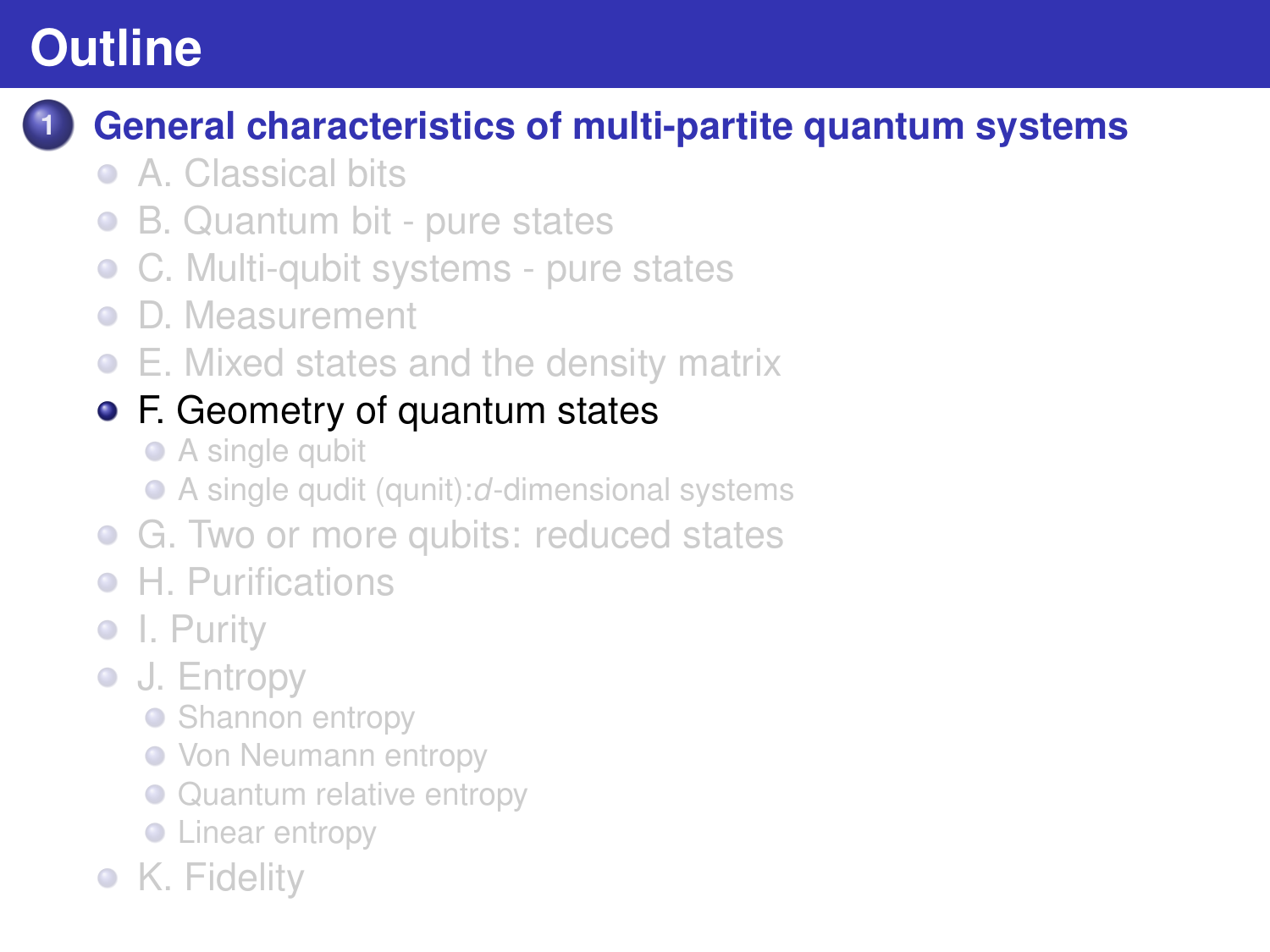<span id="page-26-0"></span>For a single qubit, **the density matrix has three real parameters**. It can be written as

$$
\varrho = \frac{1}{2} \left( \mathbb{1} + \sum_{l=x,y,z} v_l \sigma_l \right), \tag{29}
$$

where  $\sigma_l$  are the Pauli spin matrices.

• Using  $Tr(\sigma_k \sigma_l) = 2\delta_{kl}$ , we can write

$$
Tr(\varrho^2) = \frac{1}{2} + \frac{1}{2} \sum_{l=x,y,z} v_l^2.
$$
 (30)

That is, the Bloch vector has a maximal length for pure states.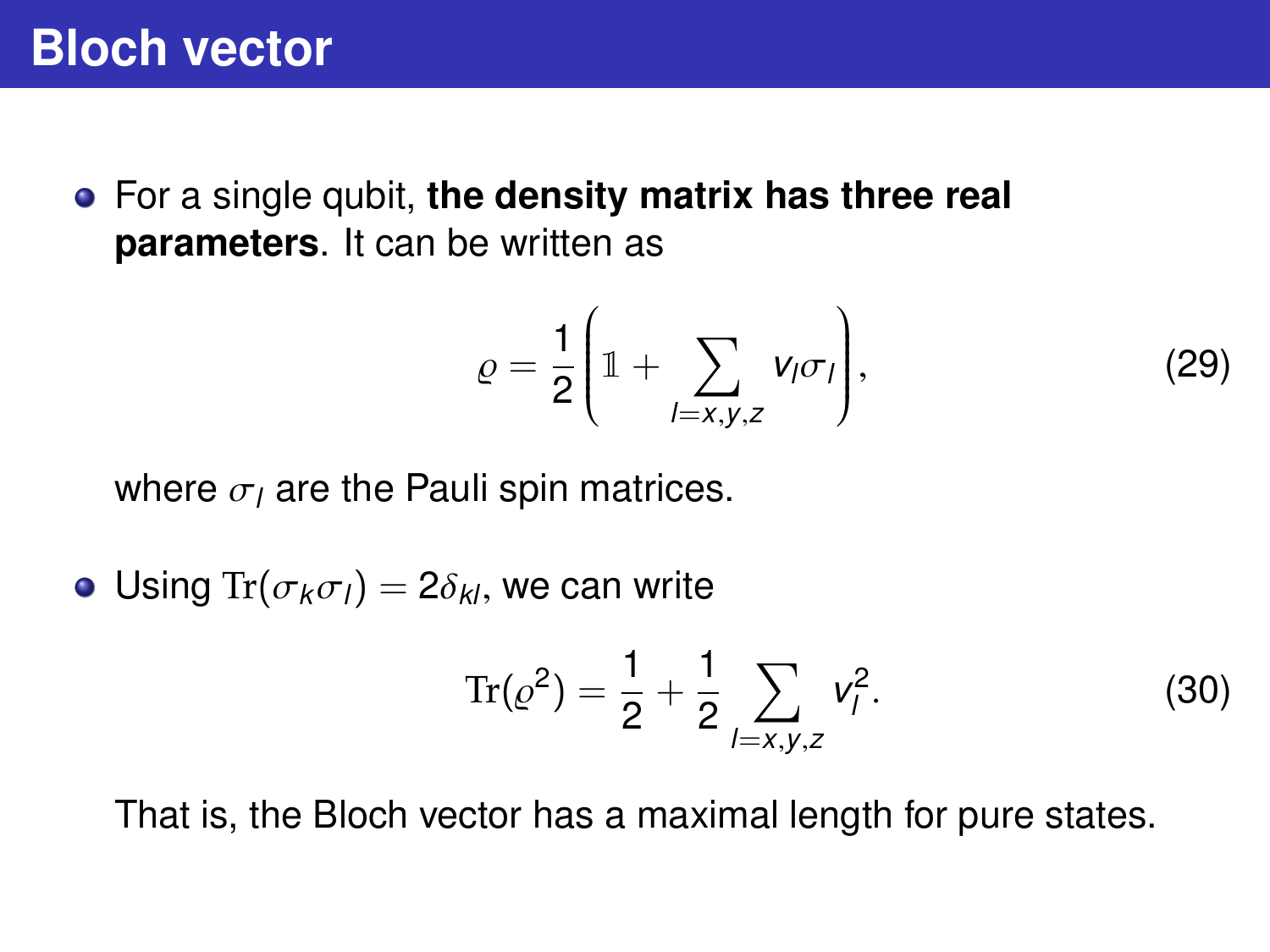From  $\text{Tr}(\varrho^2)\leq 1$ , the condition for being physical is Eq. [\(26\)](#page-22-0), which<br>is equivalent to is equvalent to

$$
\sum_{l=x,y,z} |v_l|^2 \le 1.
$$
 (31)

The three-element vector is called the Bloch vector.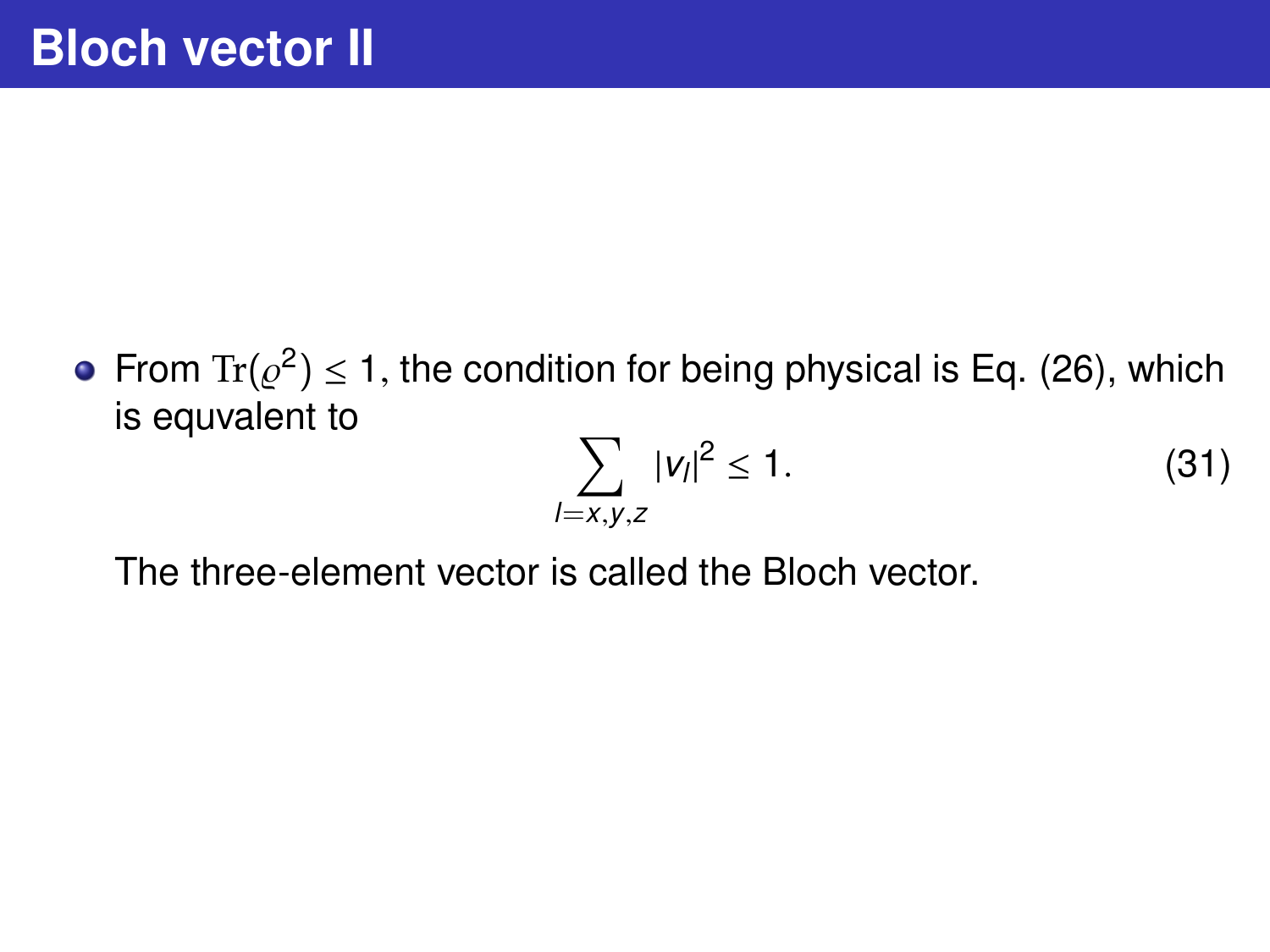# **Bloch vector III**

- Let us identify the points in  $(v_x, v_y, v_z)$  corresponding to physical states. They are in a ball.
- The pure states are on the surface.
- Mixed states are inside the Ball. This is because  $\text{Tr}(\varrho^2)$  is directly<br>related to the length of the Bloch vector related to the length of the Bloch vector.
- $\bullet$  The  $|0\rangle$  and  $|1\rangle$  correspond to the North and South Pole.
- $|0\rangle + \exp(-i\phi)|1\rangle$  correspond to points on the equator.



Set of physical quantum states for a single qubit. The axes correspond to  $v_l$  for  $l = x, y, z$ . Pure states correspond to points<br>on the surface mixed states correspond to internal points on the surface, mixed states correspond to internal points.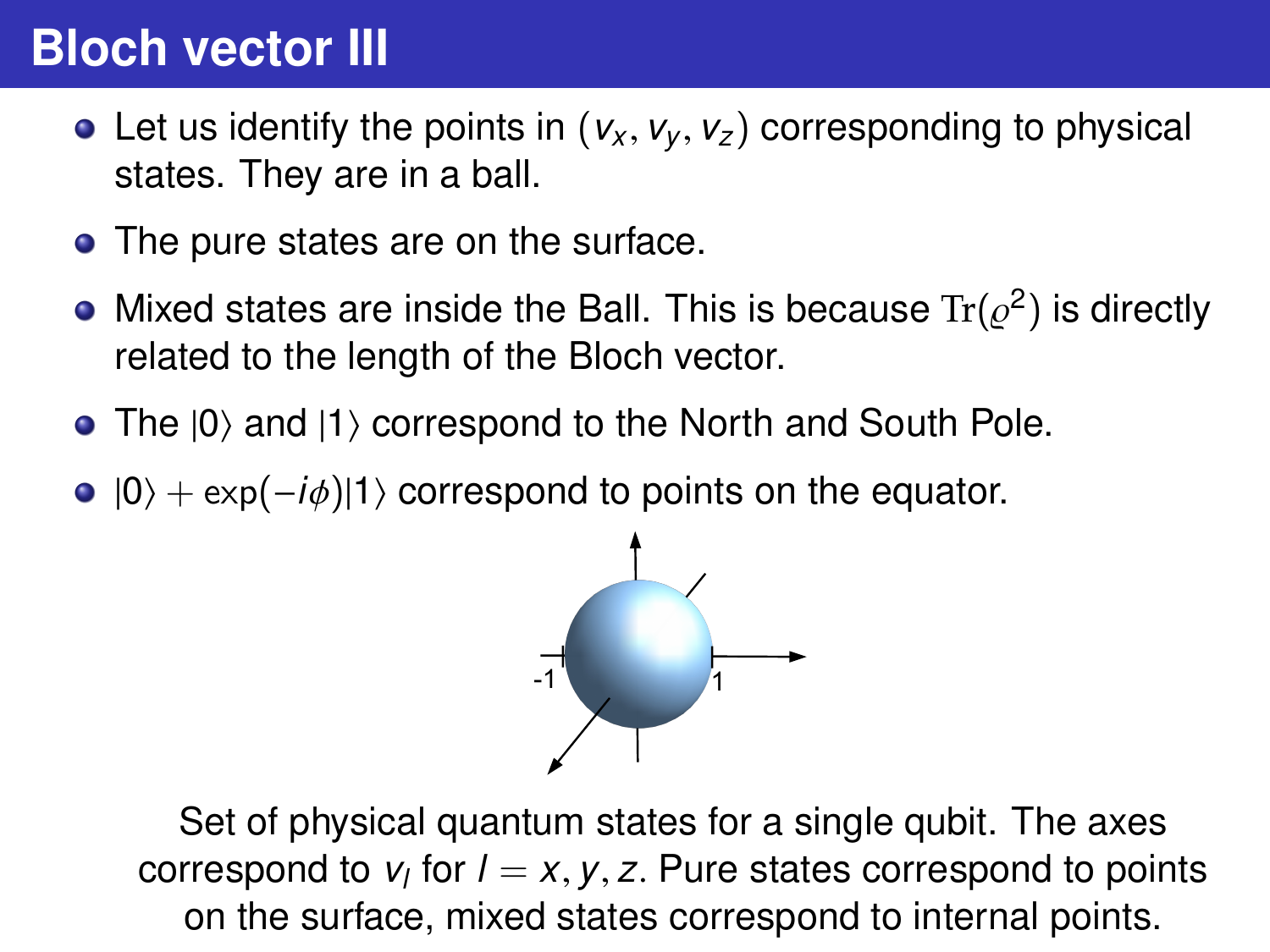# <span id="page-29-0"></span>**A single qudit (qunit):***d***-dimensional systems**

- For higher dimensional systems the picture is much more complicated. Let us consider qudits with dimension *<sup>d</sup>*.
- Similarly to the case before,  $\mathbf{a} \, d \times d$  **Hermitian matrix with a unit trace has** *d* <sup>2</sup> − 1 **degrees of freedom**.
- Hence, we can write a density matrix as a linear combination of *d*<sup>2</sup> − 1 SU(d) generators as

$$
\varrho = \frac{1}{d} \mathbb{1} + \frac{1}{2} \sum_{l=1}^{d^2-1} v_l g_l. \tag{32}
$$

Here,

$$
\operatorname{Tr}(g_k g_l) = 2\delta_{kl}.\tag{33}
$$

(Like for the Pauli matrices. Thus, we have something like the generalized Pauli matrices.  $d = 3$ : Gell-Mann matrices.)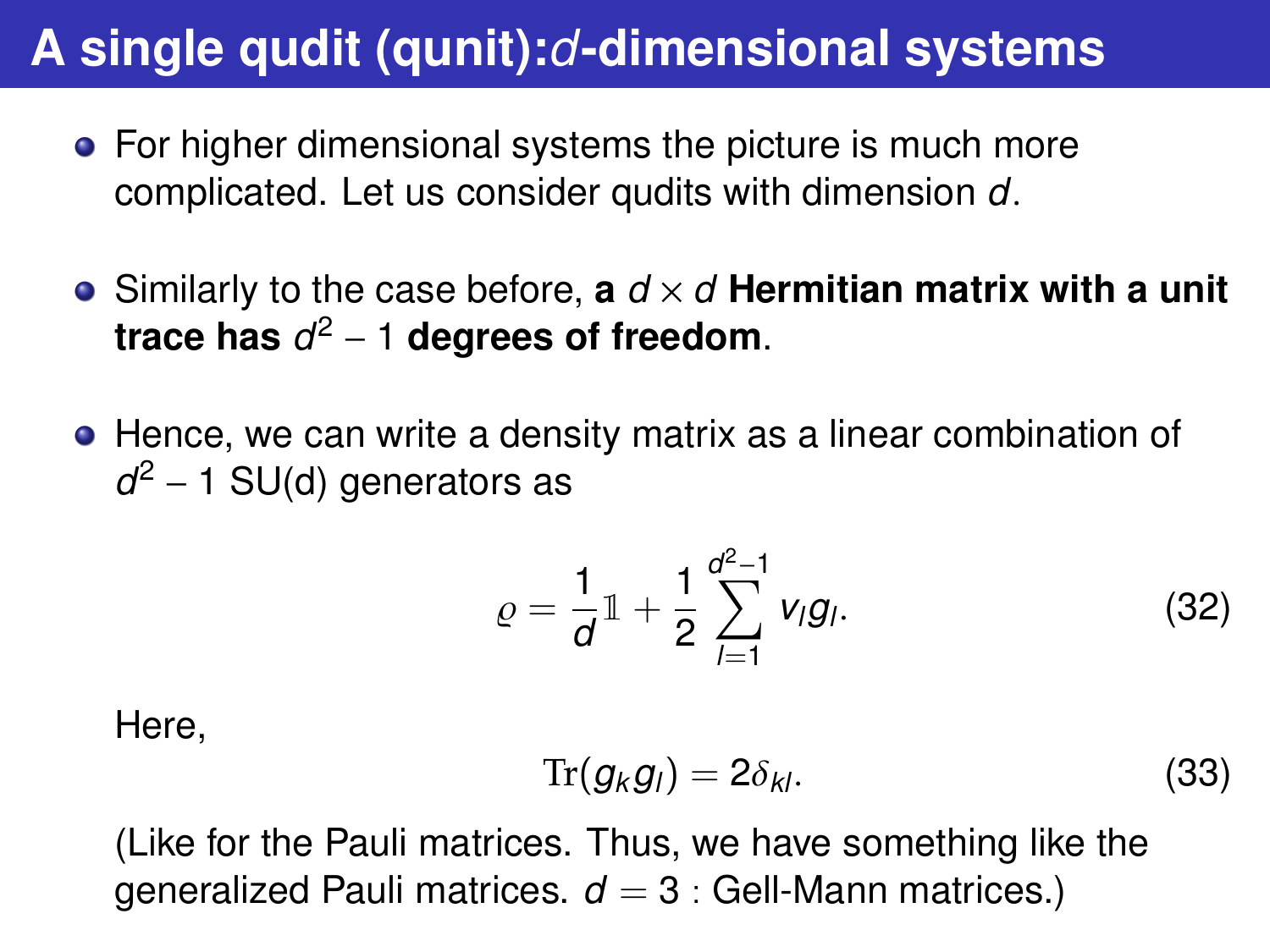# **A single qudit (qunit):***d***-dimensional systems**

- For higher dimensional systems the picture is much more complicated. Let us consider qudits with dimension *<sup>d</sup>*.
- $\bullet$  Similarly to the case before, **a**  $d \times d$  **Hermitian matrix with a unit trace has** *d* <sup>2</sup> − 1 **degrees of freedom**. Hence, we can write a density matrix as a linear combination of *d* <sup>2</sup> − 1 SU(d) generators as

$$
\varrho = \frac{1}{d} \mathbb{1} + \frac{1}{2} \sum_{l=1}^{d^2-1} v_l g_l. \tag{34}
$$

Here,

$$
\operatorname{Tr}(g_k g_l) = 2\delta_{kl}.\tag{35}
$$

• Like for the Pauli matrices. Thus, we have something like the generalized Pauli matrices.  $d = 3$ : for instance, Gell-Mann matrices.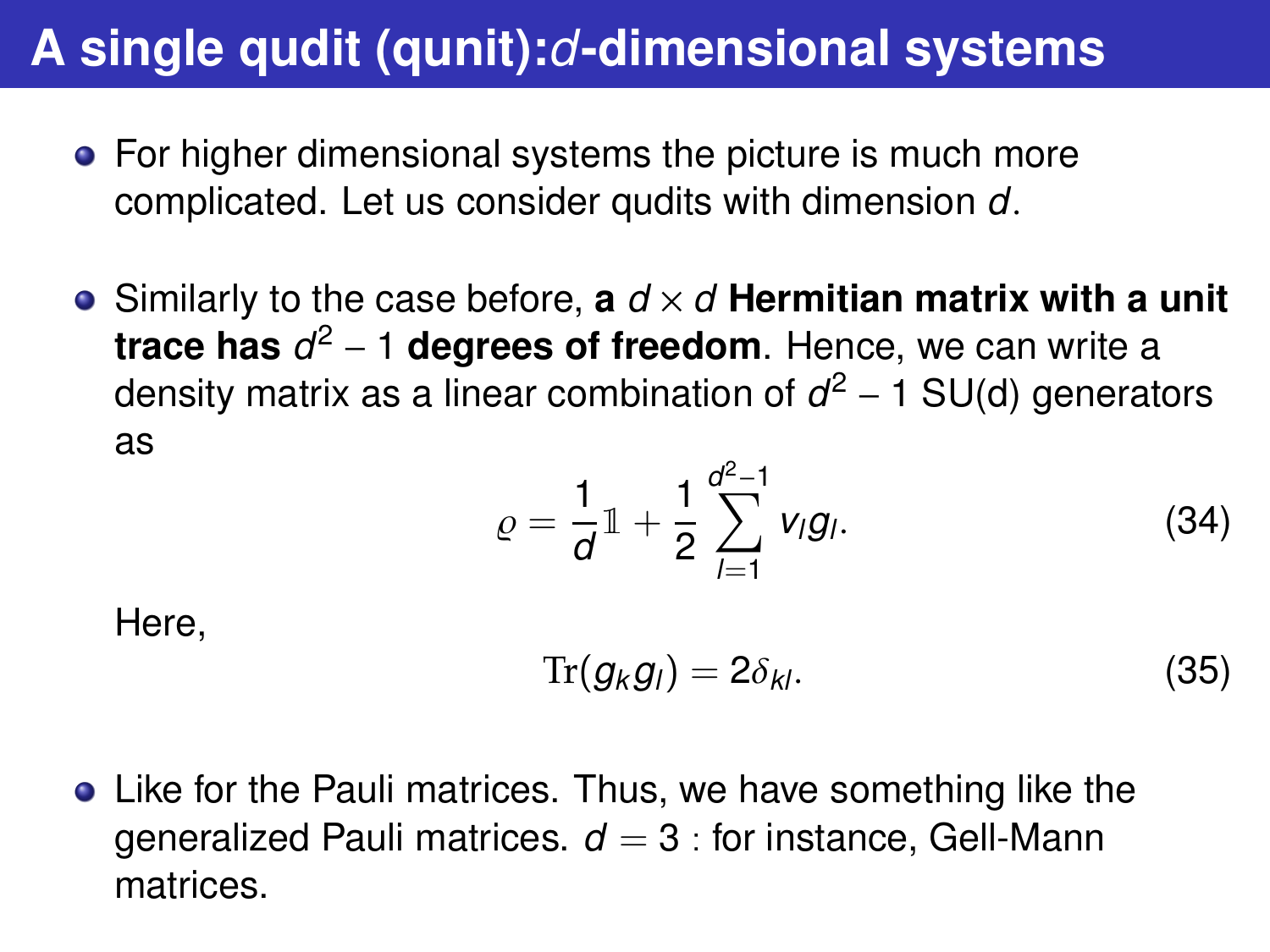# **A single qudit (qunit):***d***-dimensional systems II**

#### **• Gell-Mann matrices:**

$$
\lambda_1 = \begin{pmatrix} 0 & 1 & 0 \\ 1 & 0 & 0 \\ 0 & 0 & 0 \end{pmatrix} \quad \lambda_2 = \begin{pmatrix} 0 & -i & 0 \\ i & 0 & 0 \\ 0 & 0 & 0 \end{pmatrix} \quad \lambda_3 = \begin{pmatrix} 1 & 0 & 0 \\ 0 & -1 & 0 \\ 0 & 0 & 0 \end{pmatrix}
$$

$$
\lambda_4 = \begin{pmatrix} 0 & 0 & 1 \\ 0 & 0 & 0 \\ 1 & 0 & 0 \end{pmatrix} \quad \lambda_5 = \begin{pmatrix} 0 & 0 & -i \\ 0 & 0 & 0 \\ i & 0 & 0 \end{pmatrix}
$$

$$
\lambda_6 = \begin{pmatrix} 0 & 0 & 0 \\ 0 & 0 & 1 \\ 0 & 1 & 0 \end{pmatrix} \quad \lambda_7 = \begin{pmatrix} 0 & 0 & 0 \\ 0 & 0 & -i \\ 0 & i & 0 \end{pmatrix} \quad \lambda_8 = \frac{1}{\sqrt{3}} \begin{pmatrix} 1 & 0 & 0 \\ 0 & 1 & 0 \\ 0 & 0 & -2 \end{pmatrix}.
$$

There are other possibilities: J. Lawrence, quant-ph/0403095.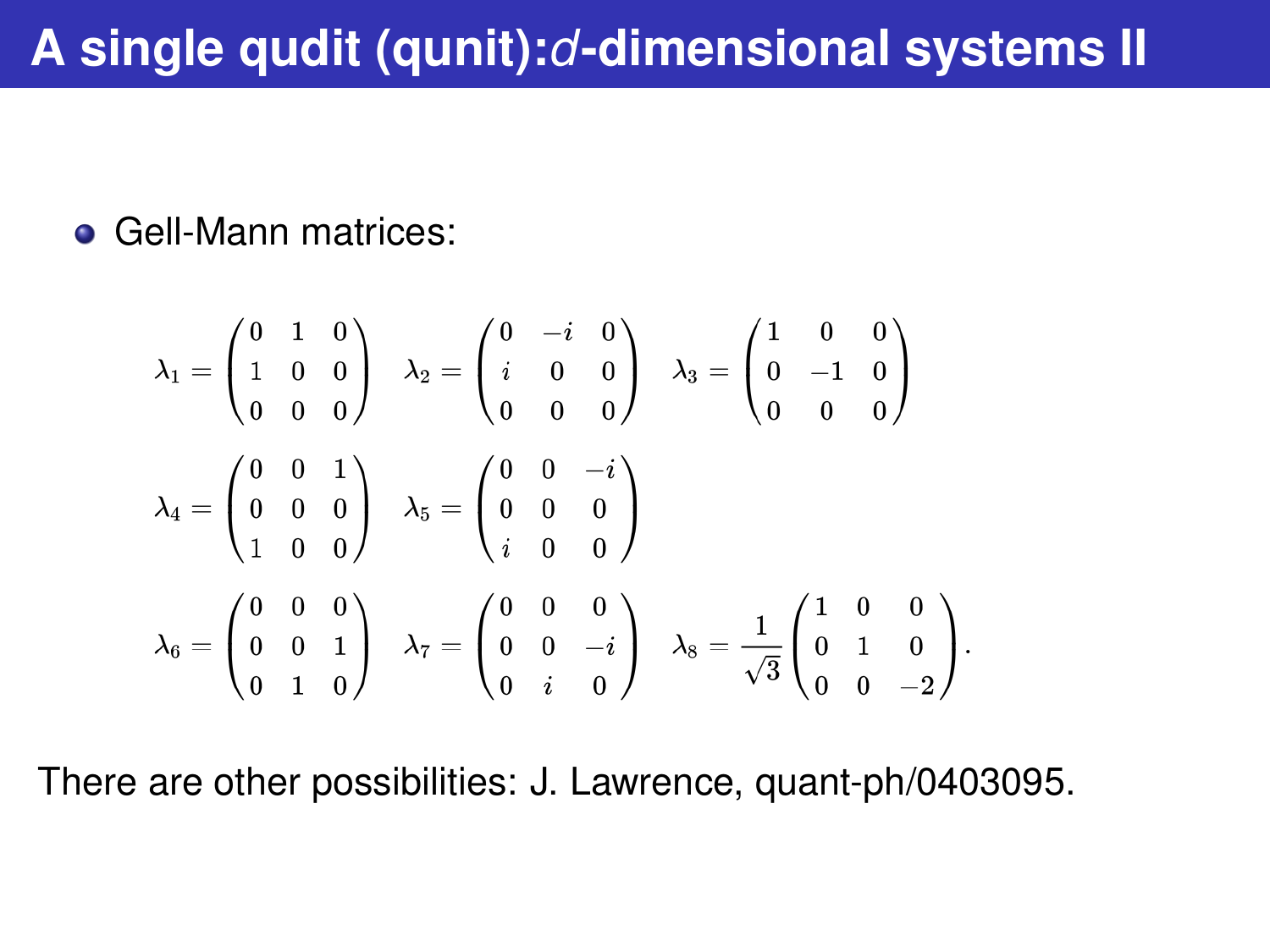- Let us again look at the points (*v*<sub>1</sub>, *v*<sub>2</sub>, ..., *v<sub>d*²−1</sub>) corresponding to<br>physical states physical states.
- First note that the set of convex. This is because mixing two physical states  $\rho_1$  and  $\rho_2$ , we always get a physical state

$$
\varrho = \rho \varrho_1 + (1 - \rho) \varrho_2. \tag{36}
$$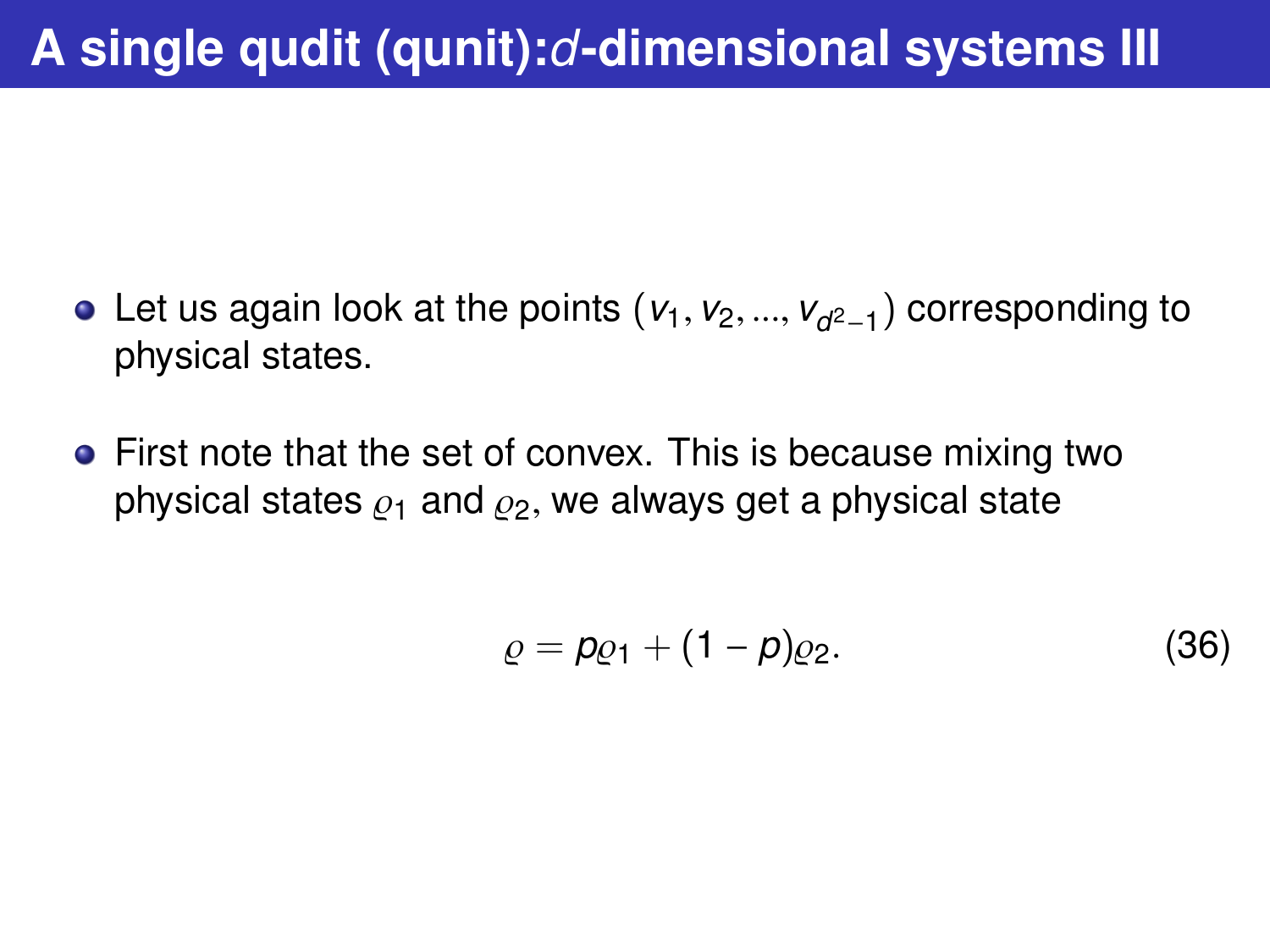# **A single qudit (qunit):***d***-dimensional systems IV**



#### Two convex objects and one that is not convex.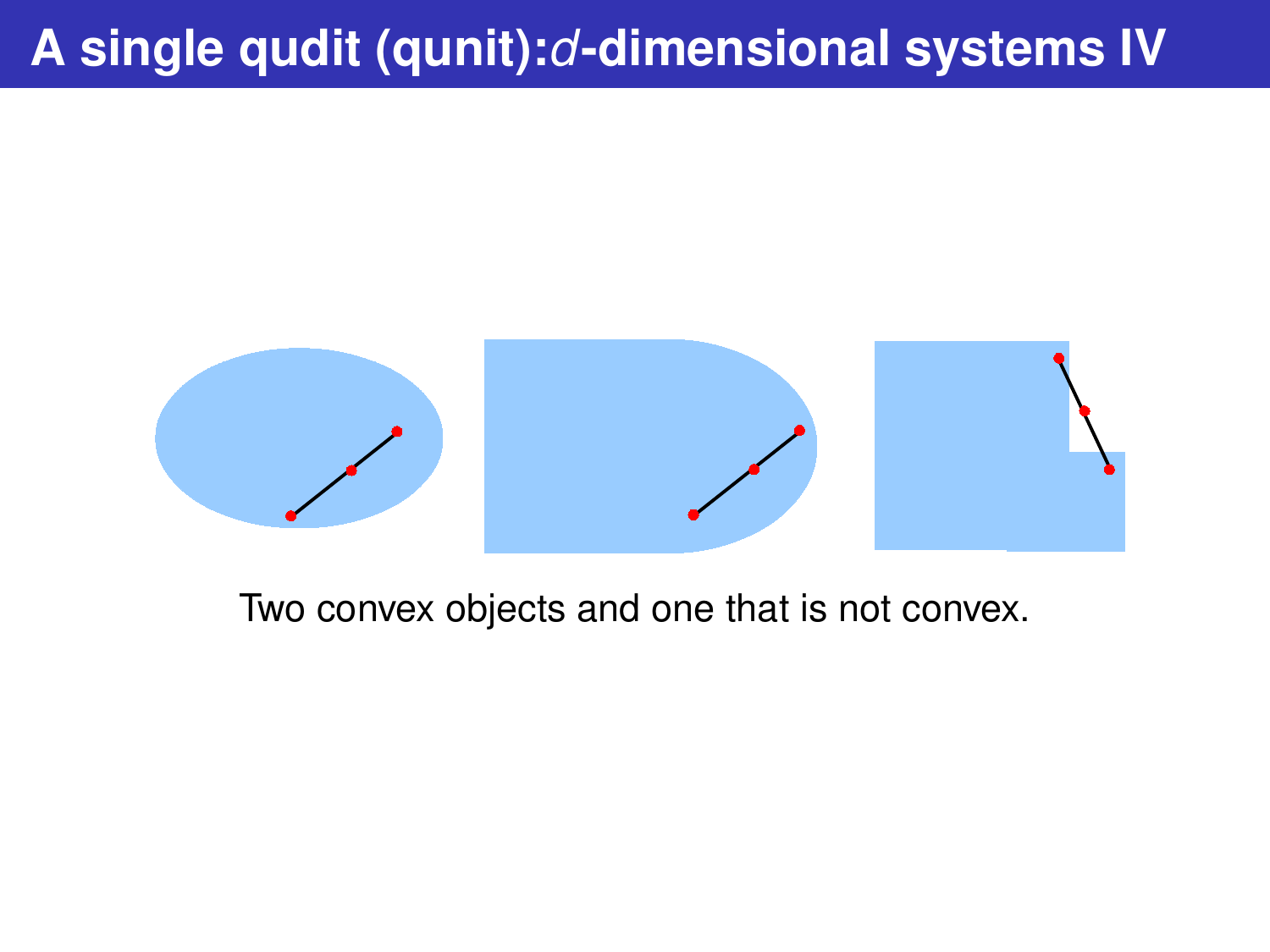# **A single qudit (qunit):***d***-dimensional systems V**

- On the next figure we will show the set of quantum states.
- The cooridnate axis could be the *v<sup>l</sup>* , for example.
- Inside the set there are the density matrices with full rank.
- On the boundary there are the states with less than full rank, such as for example rank-1 states, which are pure states.



Set of physical quantum states. Note that the set is convex. A,B,D: rank-1 states. C: rank-2 state. E: full rank states.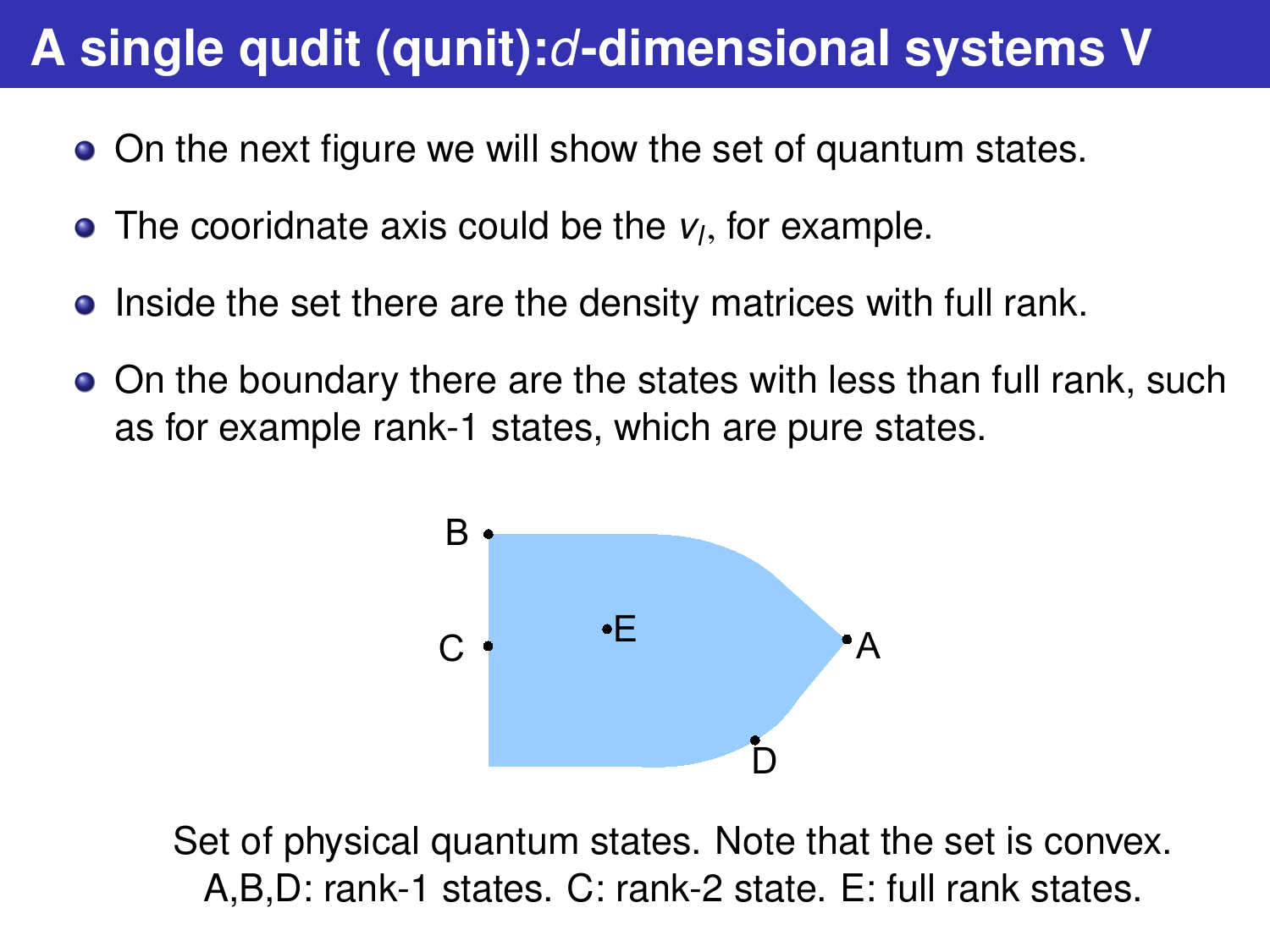# **A single qudit (qunit):***d***-dimensional systems VI**

**• Observation.** The following inequality is true

$$
\lambda_{\min}(A+B) \ge \lambda_{\min}(A) + \lambda_{\min}(B). \tag{37}
$$

*Proof.* Let us consider that for a Hermitian matrix *X* we have

$$
\lambda_{\min}(X) = \min_{\psi} \langle \psi | X | \psi \rangle. \tag{38}
$$

Then, for *A* and *B* Hermitian matrices we have

$$
\lambda_{\min}(A + B) = \min_{\psi} \langle \psi | A + B | \psi \rangle \ge \min_{\psi} \langle \psi | A | \psi \rangle + \min_{\psi} \langle \psi | B | \psi \rangle
$$
  
=  $\lambda_{\min}(A) + \lambda_{\min}(B).$  (39)

We can prove similarly that

п

$$
\lambda_{\max}(A+B) \leq \lambda_{\max}(A) + \lambda_{\max}(B). \tag{40}
$$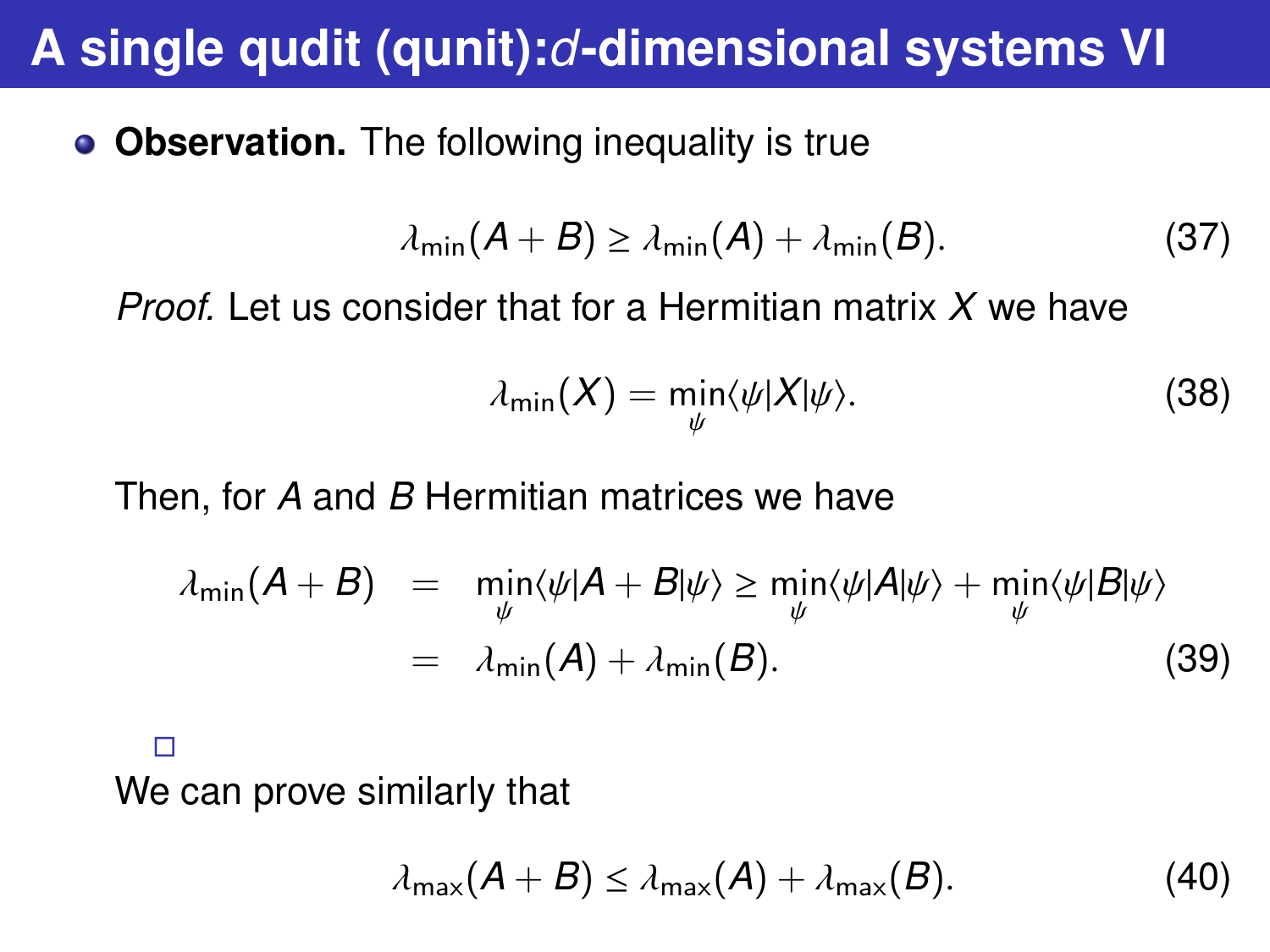- Using this, we can say the following.
- **Observation.** Full-rank states are inside the set. *Proof.* If the state is full rank, it means that for some small  $\epsilon$

$$
\varrho' = \varrho + \epsilon H \tag{41}
$$

is also physical, where *H* is a trace 0 Hermitian matrix. Why is that? See also the next figure.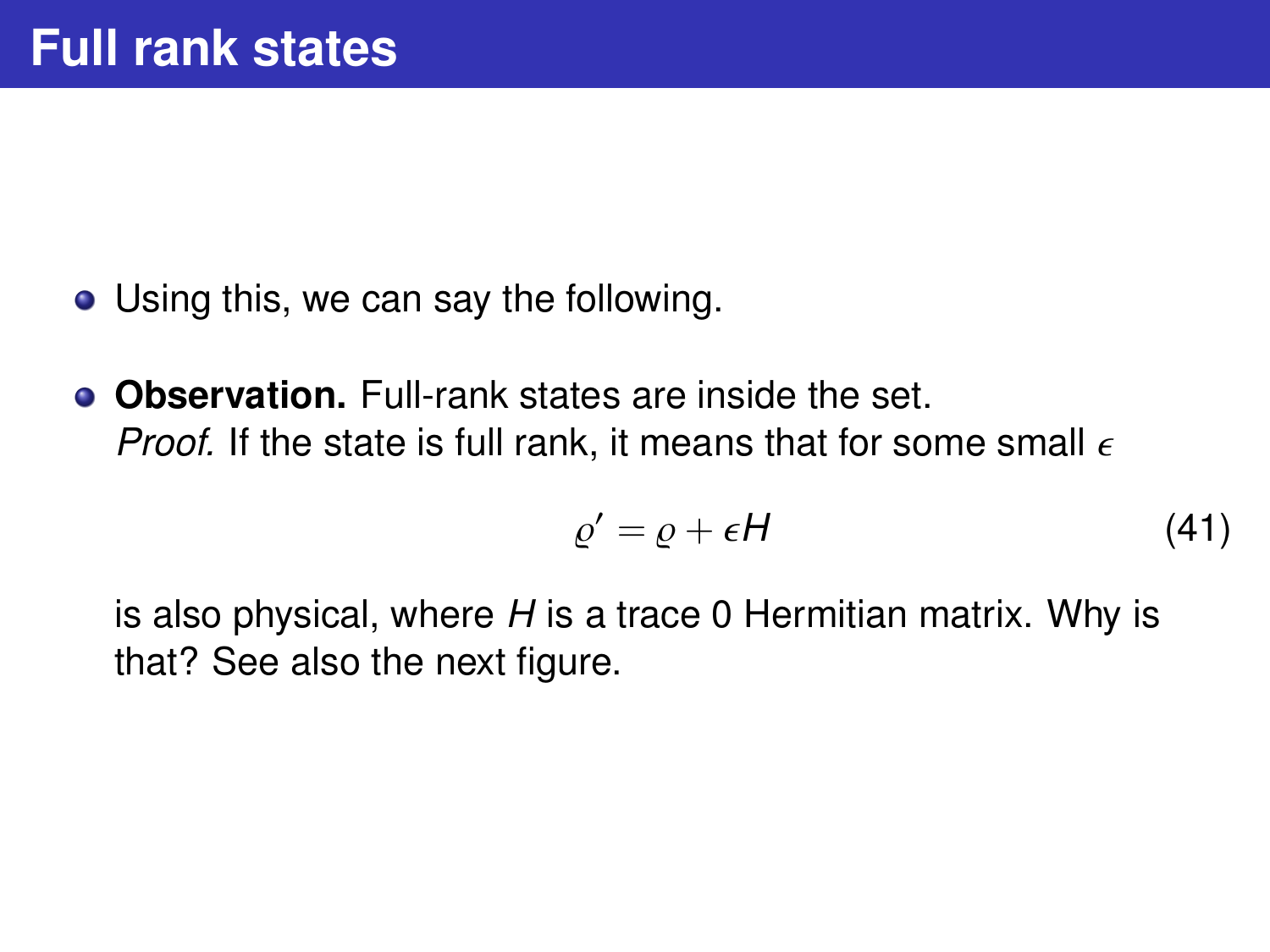# **Full rank states II**



#### We take an internal state  $\rho$  and consider the states  $\rho'$  in its<br>neighborhood neighborhood.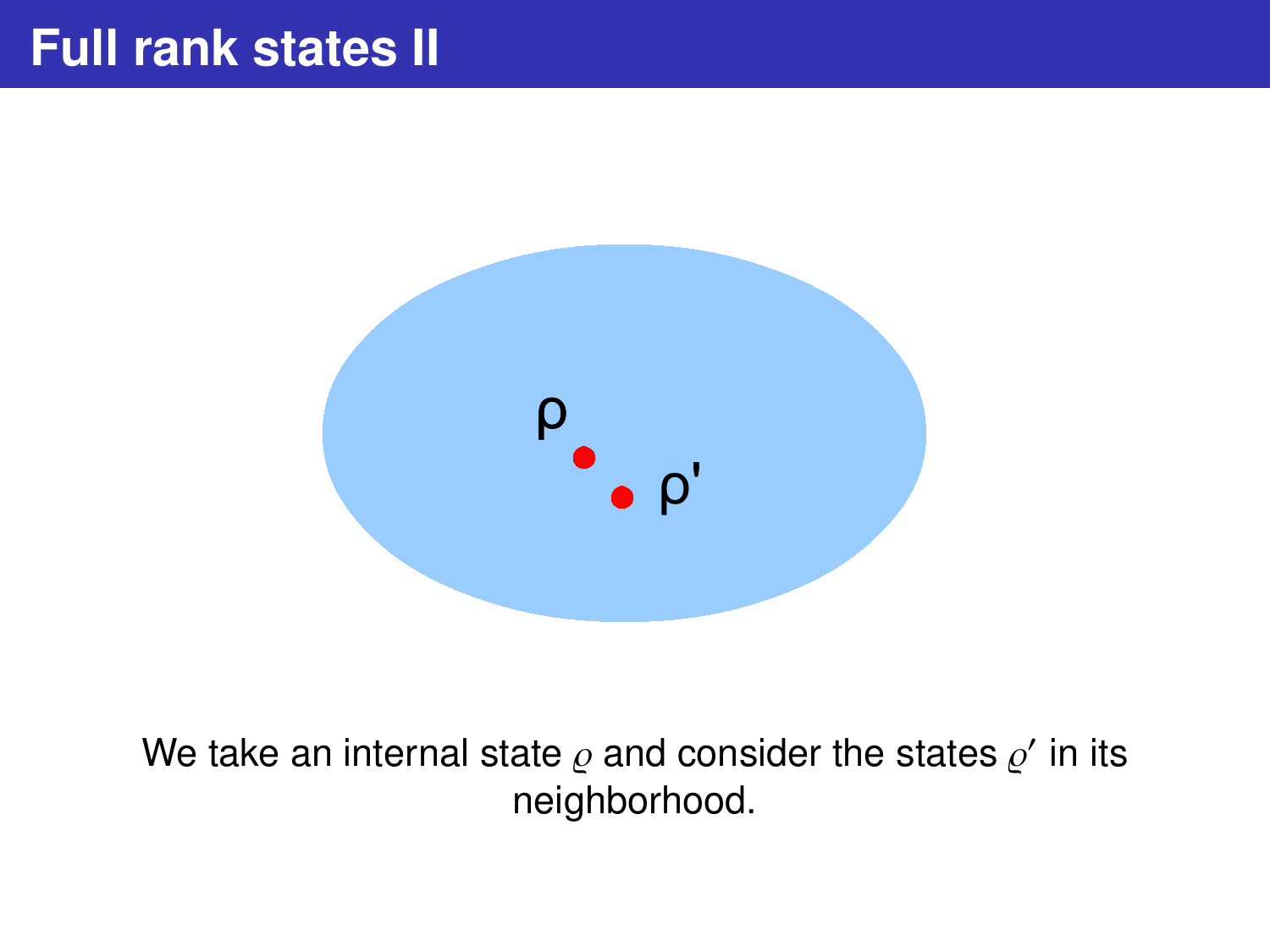- $\bullet$  It is physical since
	- **<sup>1</sup>** Trace is 1.
	- **<sup>2</sup>** Hermitian.
	- **<sup>3</sup>** Eigenvalues are nonzero for small epsilon. This is because

$$
\lambda_{\max}(\varrho) + \lambda_{\max}(\epsilon H) \ge \lambda_k(\varrho') \ge \lambda_{\min}(\varrho) + \lambda_{\min}(\epsilon H). \tag{42}
$$

Here we have

$$
\lambda_{\min}(\epsilon H) = \begin{cases} +\epsilon \lambda_{\min}(H), & \text{if } \epsilon \ge 0, \\ -\epsilon \lambda_{\max}(H), & \text{if } \epsilon < 0. \end{cases}
$$
 (43)

Similar statement holds for  $\lambda_{\text{max}}(\epsilon H)$ .  $\Box$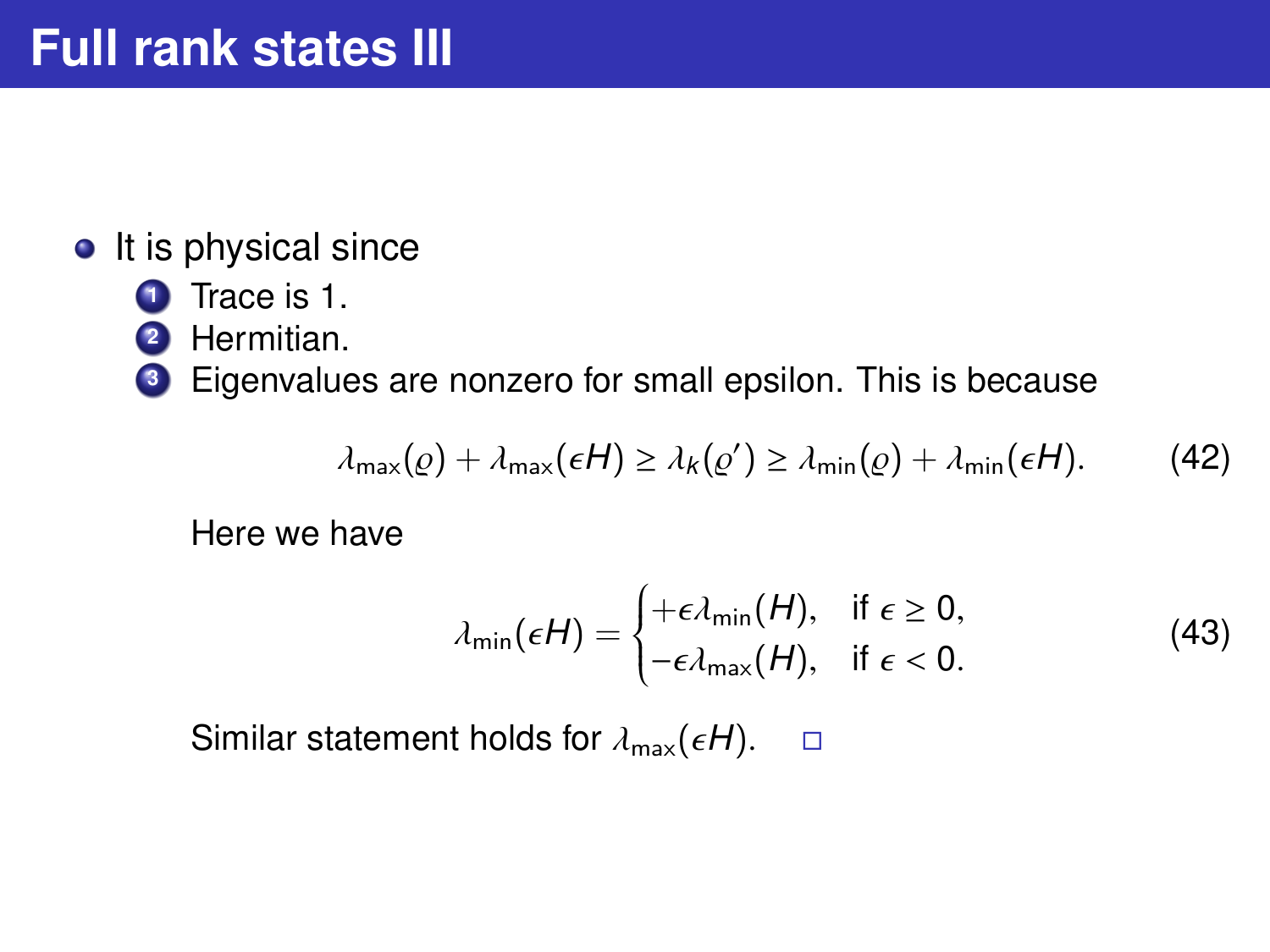- **Observation.** Non-full-rank states are on the surface of the set.
- *Proof.* If the state is not full rank, then it has zero eigenvalues. Thus, there is an H such that  $\varrho'$  is aphisical for any  $\epsilon > 0$  or any  $\epsilon > 0$  $\epsilon < 0$ .
- To be more explicit, let us write

$$
\varrho = UDU^{\dagger}, \qquad (44)
$$

such that *D* contains the eigenvalues. Here,

$$
D = \text{diag}(\lambda_1, \lambda_2, \lambda_3, ..., \lambda_d), \tag{45}
$$

and the eigenvectors are

$$
U = [|\Psi_1\rangle, |\Psi_2\rangle, |\Psi_3\rangle, ..., |\Psi_d\rangle]. \tag{46}
$$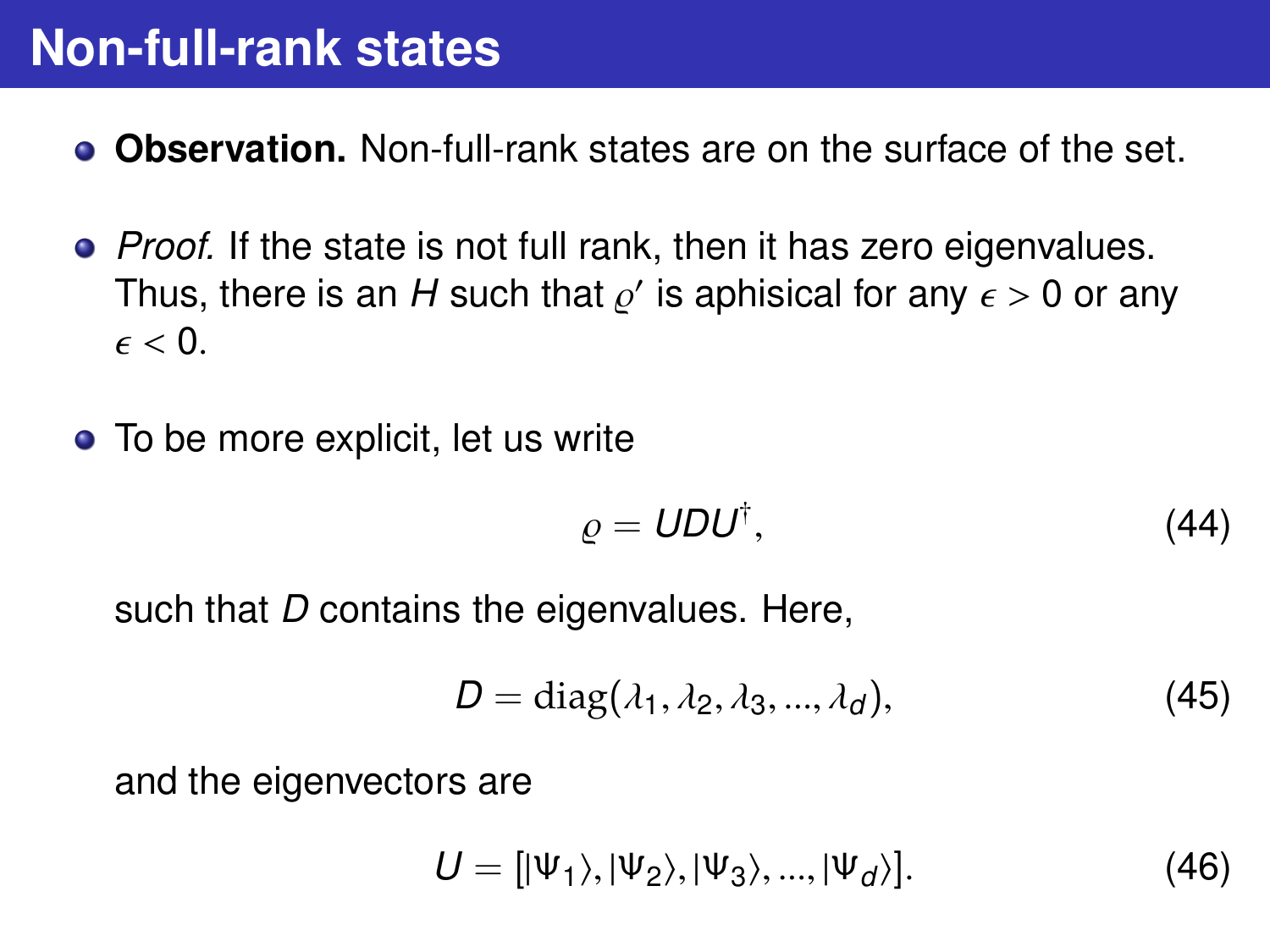• Assume that  $\lambda_d = 0$ . Then,

$$
\varrho' = \varrho + \epsilon (|\Psi_d\rangle\langle\Psi_d| - \mathbb{1}/d) \tag{47}
$$

has a negative eigenvalue for any  $\epsilon$  < 0. The Identity is needed to make the expression zero-trace.

• This is because the eigenvalues of this matrix are

$$
D' = \text{diag}(\lambda_1 - \epsilon, \lambda_2 - \epsilon, \lambda_3 - \epsilon, ..., \lambda_d + \epsilon(1 - 1/d)).
$$
 (48)

□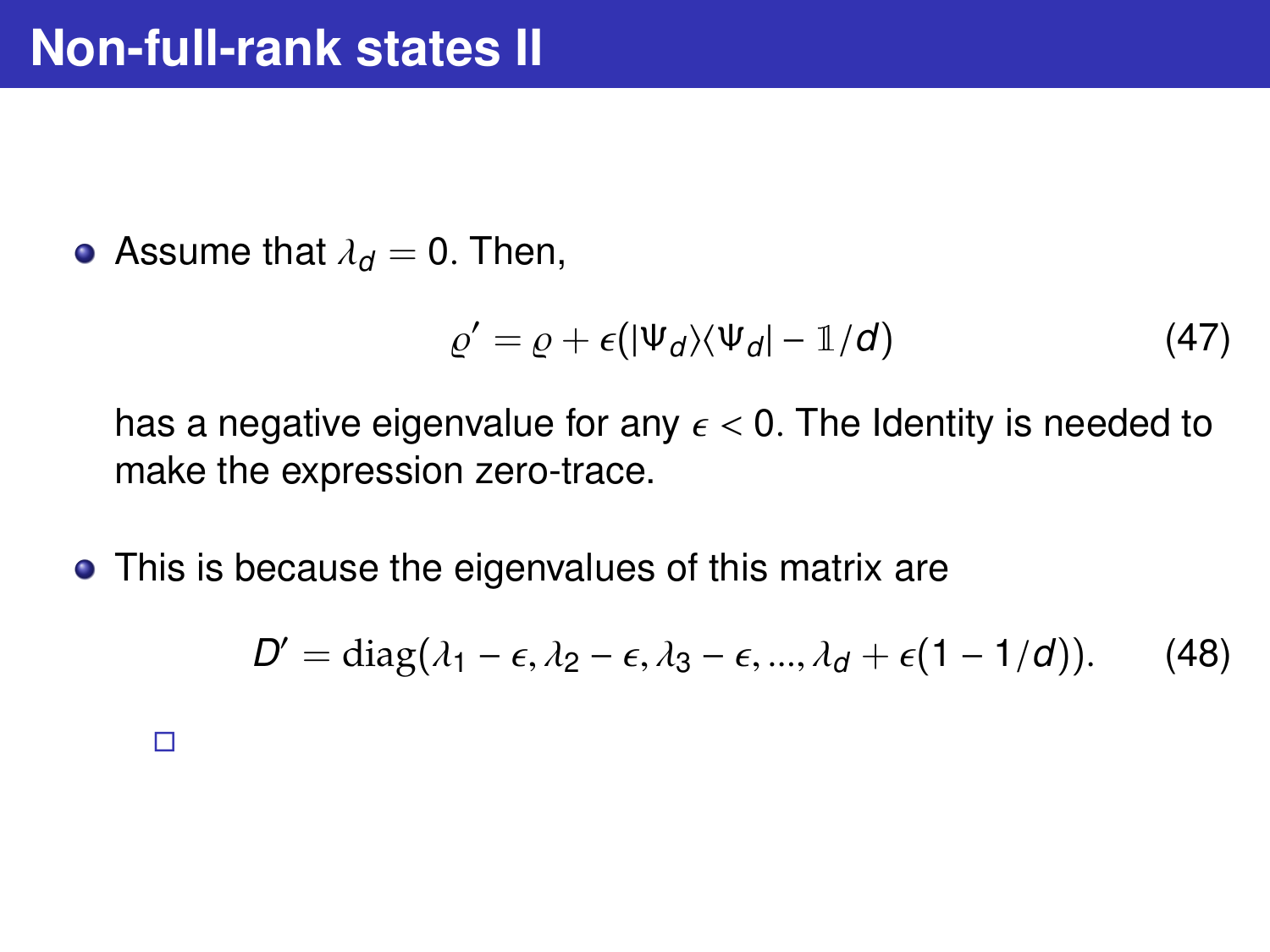# <span id="page-41-0"></span>**Outline**

## **1 [General characteristics of multi-partite quantum systems](#page-1-0)**

- [A. Classical bits](#page-1-0)
- [B. Quantum bit pure states](#page-11-0)  $\bullet$
- [C. Multi-qubit systems pure states](#page-13-0)  $\bullet$
- [D. Measurement](#page-17-0)  $\bullet$
- [E. Mixed states and the density matrix](#page-19-0)
- [F. Geometry of quantum states](#page-25-0)
	- [A single qubit](#page-26-0)
	- A single qudit (qunit):*d*[-dimensional systems](#page-29-0)

## • [G. Two or more qubits: reduced states](#page-41-0)

- [H. Purifications](#page-45-0)
- [I. Purity](#page-49-0)
- **[J. Entropy](#page-51-0)** 
	- [Shannon entropy](#page-52-0)
	- **[Von Neumann entropy](#page-55-0)**
	- [Quantum relative entropy](#page-59-0)
	- **C** [Linear entropy](#page-61-0)
- [K. Fidelity](#page-62-0)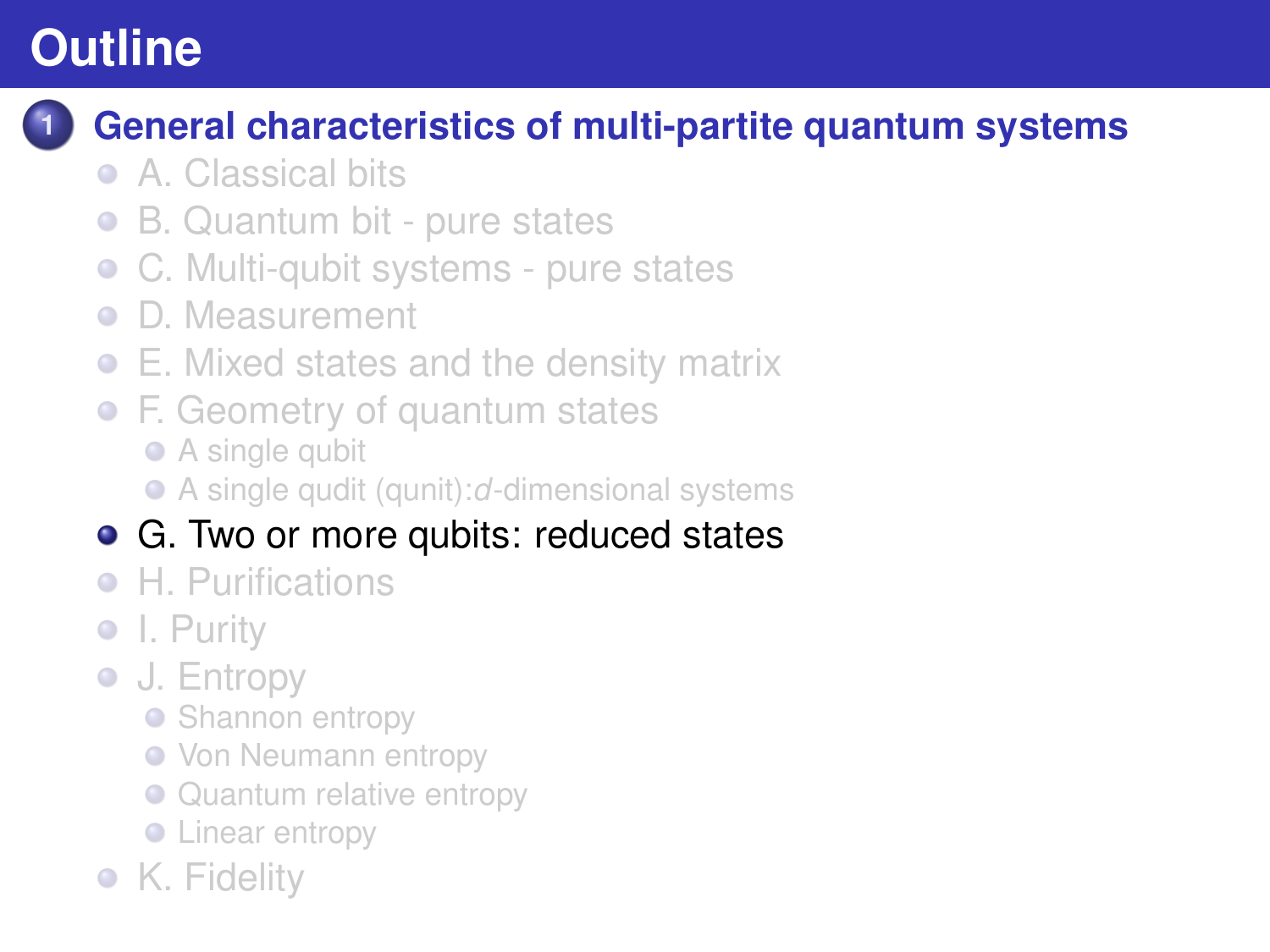# **Two or more qubits: reduced states**

- How can one see the state of a qubit, if it is the part of an entangled state?
- A reduced state of a bipartite system can be obtained after tracing out one of the subsystems. Let us consider a two-qubit system and write the density matrix in the basis  $|00\rangle$ ,  $|01\rangle$ ,  $|10\rangle$ ,  $|11\rangle$ . Then, denote the elements of the density matrix by

$$
Q_{ij,kl},\tag{49}
$$

where  $i, j, k, l = 0, 1$ . In other words, it looks like

$$
\varrho = \n\begin{array}{c}\n\ket{00} & \ket{01} & \ket{10} & \ket{11} \\
\varrho = \n\begin{array}{c}\n\ket{01} & \begin{pmatrix} \varrho_{00,00} & \varrho_{00,01} & \varrho_{00,10} & \varrho_{00,11} \\ \varrho_{01,00} & \varrho_{01,01} & \varrho_{01,10} & \varrho_{01,11} \\ \varrho_{10,00} & \varrho_{10,01} & \varrho_{10,10} & \varrho_{10,11} \\ \varrho_{11,00} & \varrho_{11,01} & \varrho_{11,10} & \varrho_{11,11}\n\end{pmatrix}\n\end{array} \n\end{array} \n\tag{50}
$$

Thus, the size of the density matrix is 4x4.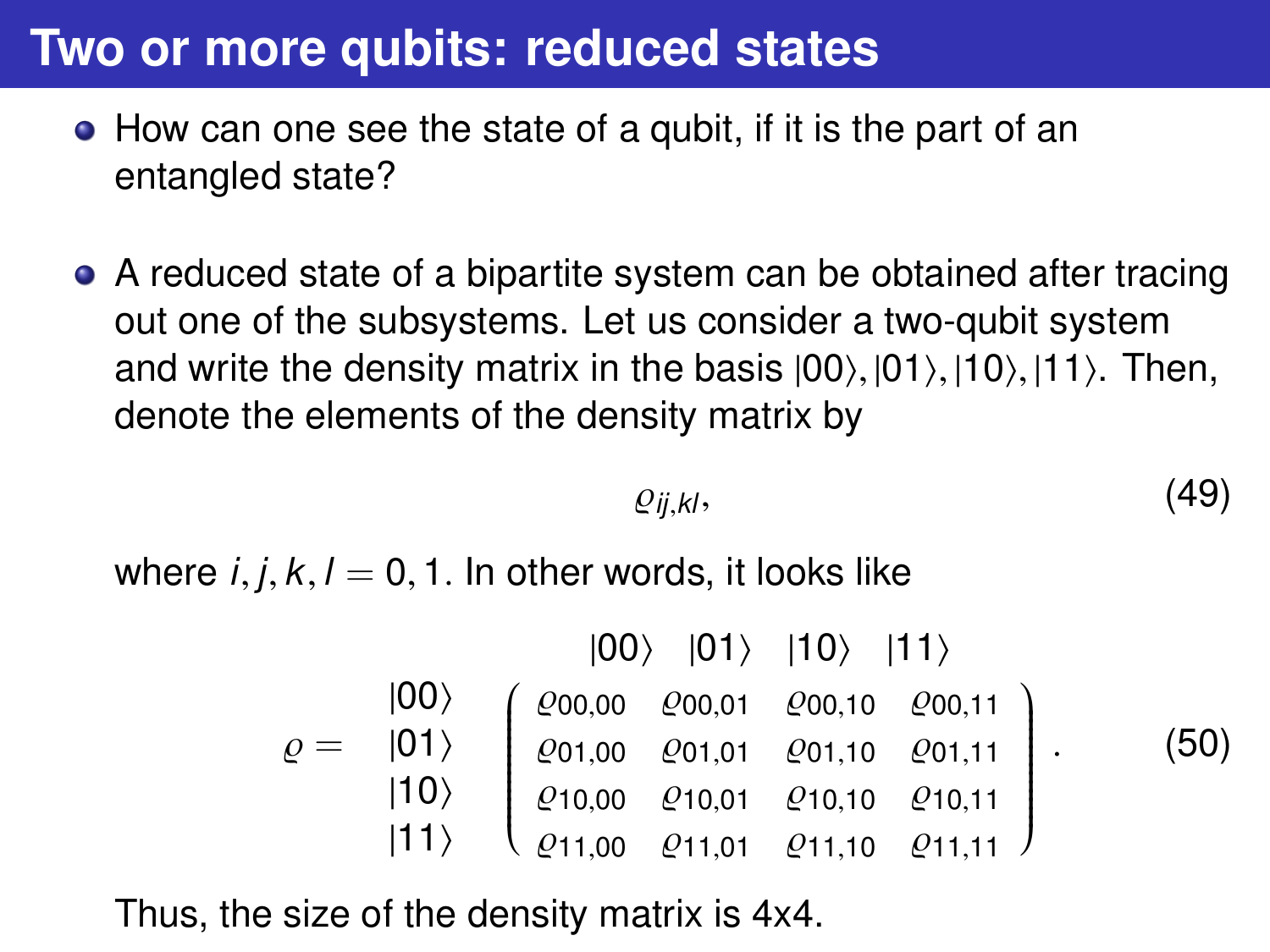## **Two or more qubits: reduced states II**

To become familiar with bras and kets, one can even use the completeness relation

Identity = 
$$
\sum_{ij} |ij\rangle\langle ij|
$$
. (51)

Then, one obtains

Identity 
$$
\times \rho \times
$$
 Identity  $=\sum_{ijkl} |ij\rangle \langle \langle ij|\rho|kl\rangle \rangle \langle kl|,$  (52)

where the expression in the bracket is just the matrix element of the density matrix

$$
\varrho_{ij,kl} = \langle ij|\varrho|kl\rangle. \tag{53}
$$

Hence, the density matrix can be written as

$$
\varrho = \sum_{ijkl} \varrho_{ij,kl} |ij\rangle\langle kl|.
$$
 (54)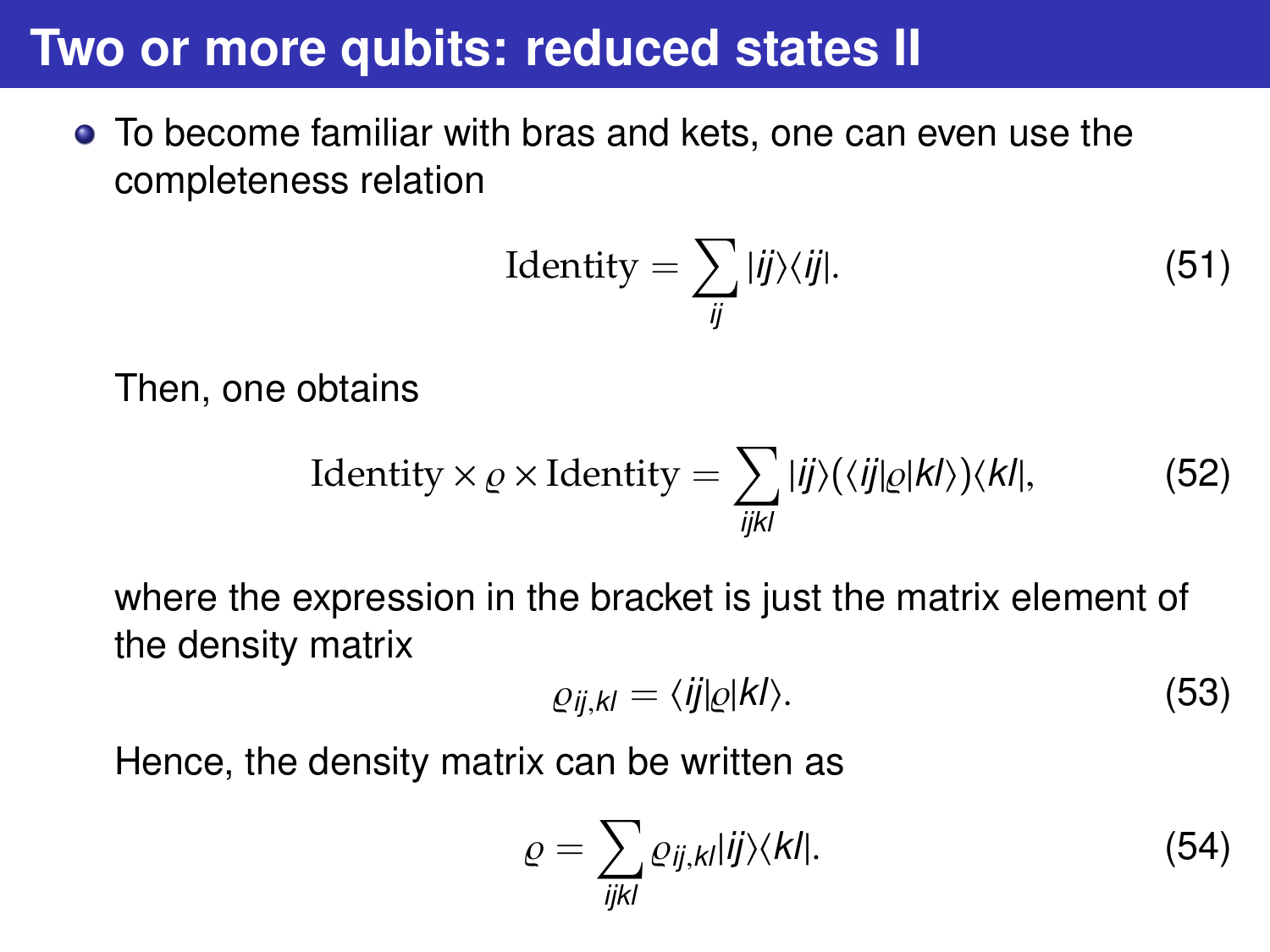# **Two or more qubits: reduced states III**

• Then, tracing out the second subsystem gives the reduced state

$$
\operatorname{Tr}_2(\varrho) = \varrho_{\text{red}},\tag{55}
$$

which is given as

$$
\varrho_{\text{red},ik} = \sum_{m} \varrho_{im,km}.\tag{56}
$$

This is a 2x2 density matrix of a qubit. With this

$$
\langle A \otimes \mathbb{1} \rangle_{\varrho} = \langle A \rangle_{\varrho_{\text{red}}}.
$$
 (57)

- Graphical representation: in the blockdiagonal representation, we sum the elements in the diagonal of the small matrices.
- Tracing out for pure states:

$$
\mathrm{Tr}_{2}\left(\sum_{k} \alpha_{k} |\psi_{k}\rangle |\phi_{k}\rangle\right) = \sum_{k} |\alpha_{k}|^{2} |\psi_{k}\rangle\langle\psi_{k}|.
$$
 (58)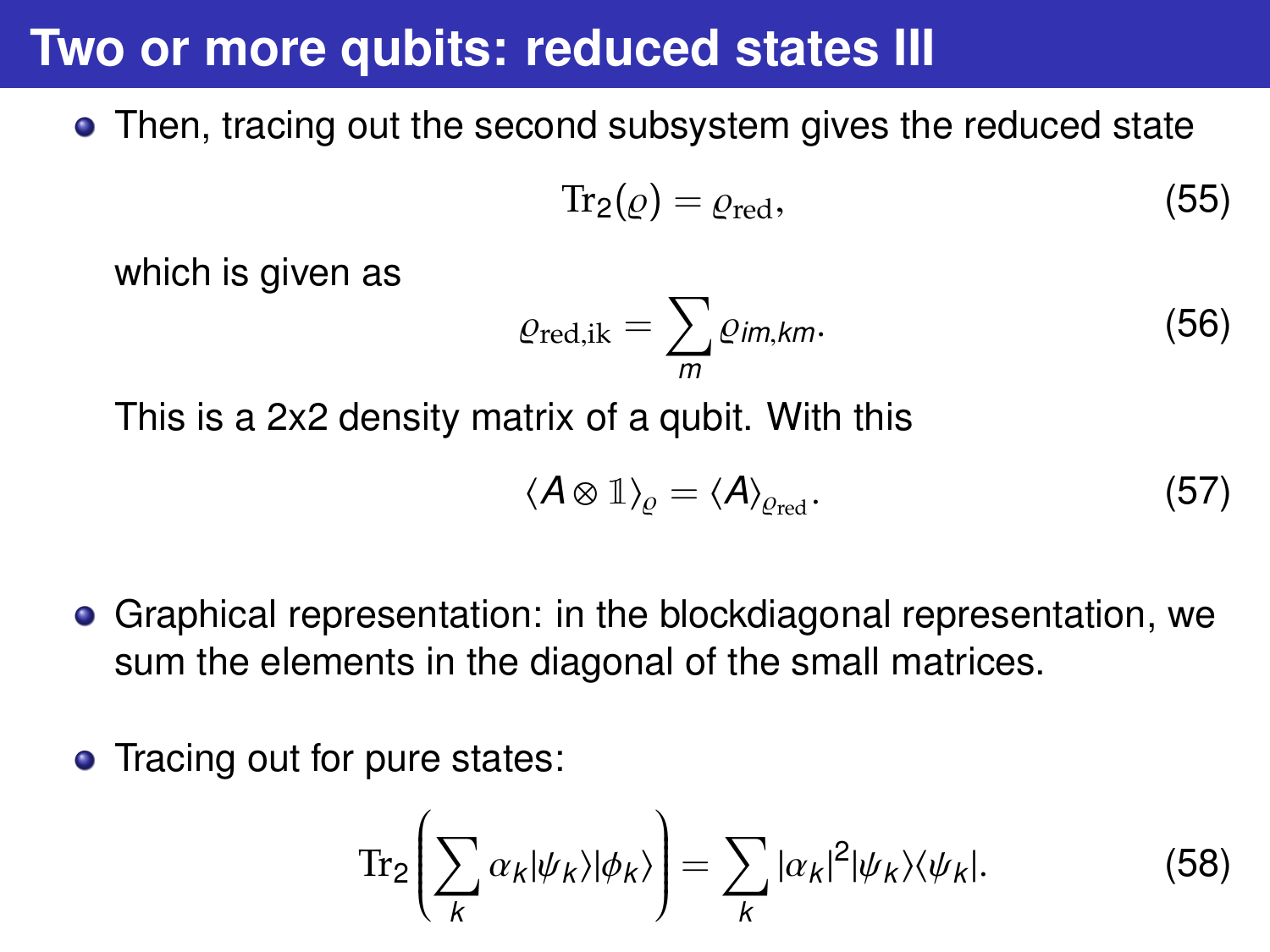# <span id="page-45-0"></span>**Outline**

### **1 [General characteristics of multi-partite quantum systems](#page-1-0)**

- [A. Classical bits](#page-1-0)
- [B. Quantum bit pure states](#page-11-0)  $\bullet$
- $\bullet$ [C. Multi-qubit systems - pure states](#page-13-0)
- [D. Measurement](#page-17-0)  $\bullet$
- [E. Mixed states and the density matrix](#page-19-0)
- [F. Geometry of quantum states](#page-25-0)
	- [A single qubit](#page-26-0)
	- A single qudit (qunit):*d*[-dimensional systems](#page-29-0)
- **G.** Two or more qubits: reduced states

## **•** [H. Purifications](#page-45-0)

- [I. Purity](#page-49-0)
- **[J. Entropy](#page-51-0)** 
	- [Shannon entropy](#page-52-0)
	- **[Von Neumann entropy](#page-55-0)**
	- [Quantum relative entropy](#page-59-0)
	- **C** [Linear entropy](#page-61-0)
- [K. Fidelity](#page-62-0)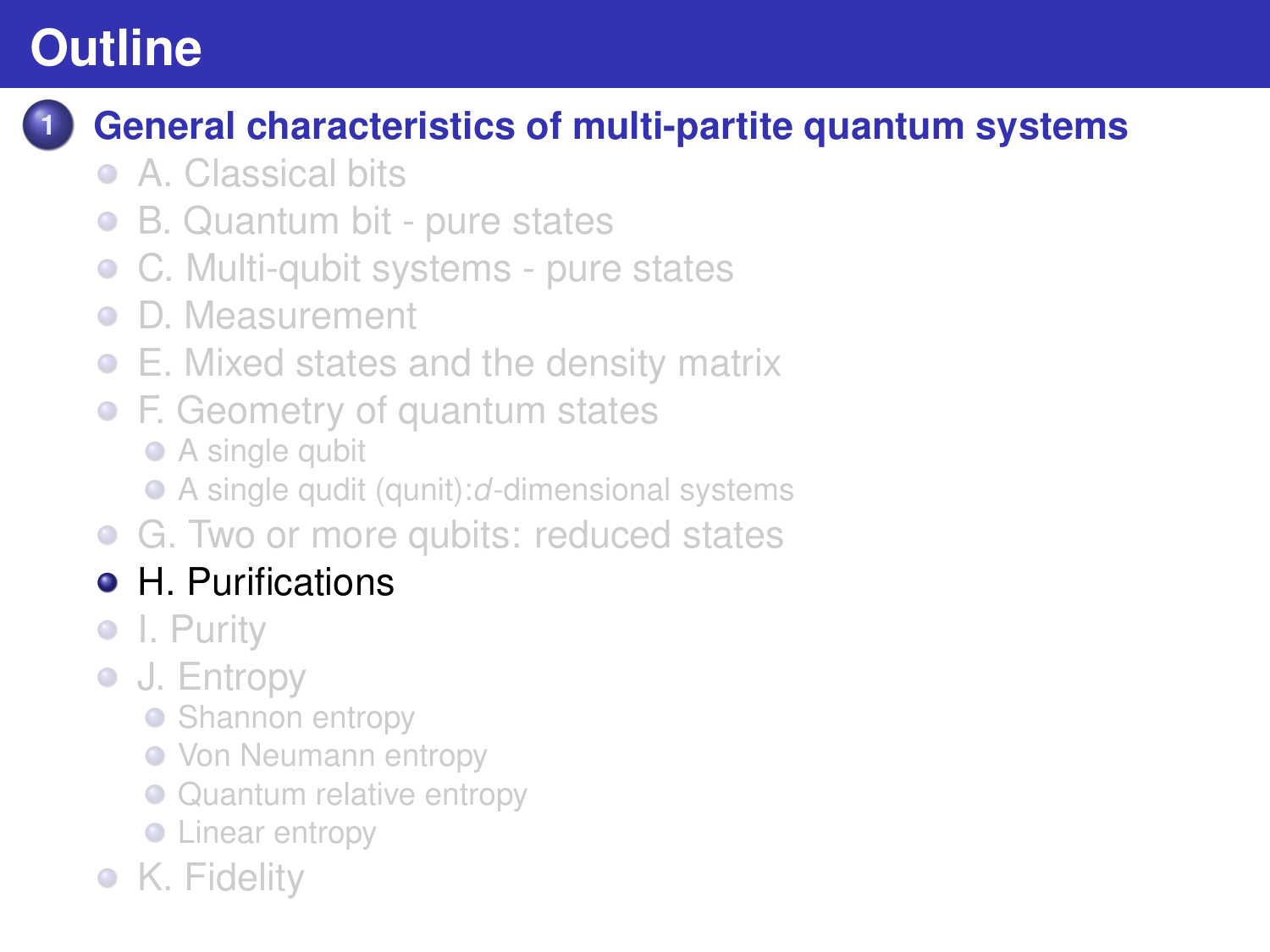• The pure state  $\Psi_{AB}$  state is the purification of the mixed state  $\rho_A$  if

$$
\text{Tr}_B(|\Psi_{AB}\rangle\langle\Psi_{AB}|) = \varrho_A. \tag{59}
$$

Note that  $|\Psi_{AB}\rangle$  on subsystems *A* and *B*, while  $\rho_A$  lives on subsystem *A* only.

Let us assume that a density matrix is defined as

$$
\varrho_A = \sum_k p_k |\phi\rangle\langle\phi|_A. \tag{60}
$$

• Then, a purification can be a pure state

$$
|\Psi\rangle_{AB} = \sum_{k} \sqrt{p_k} |\phi\rangle_A \otimes |k\rangle_B, \tag{61}
$$

where  $|k\rangle_B$  denotes an orthonormal basis of the subsystem *B*.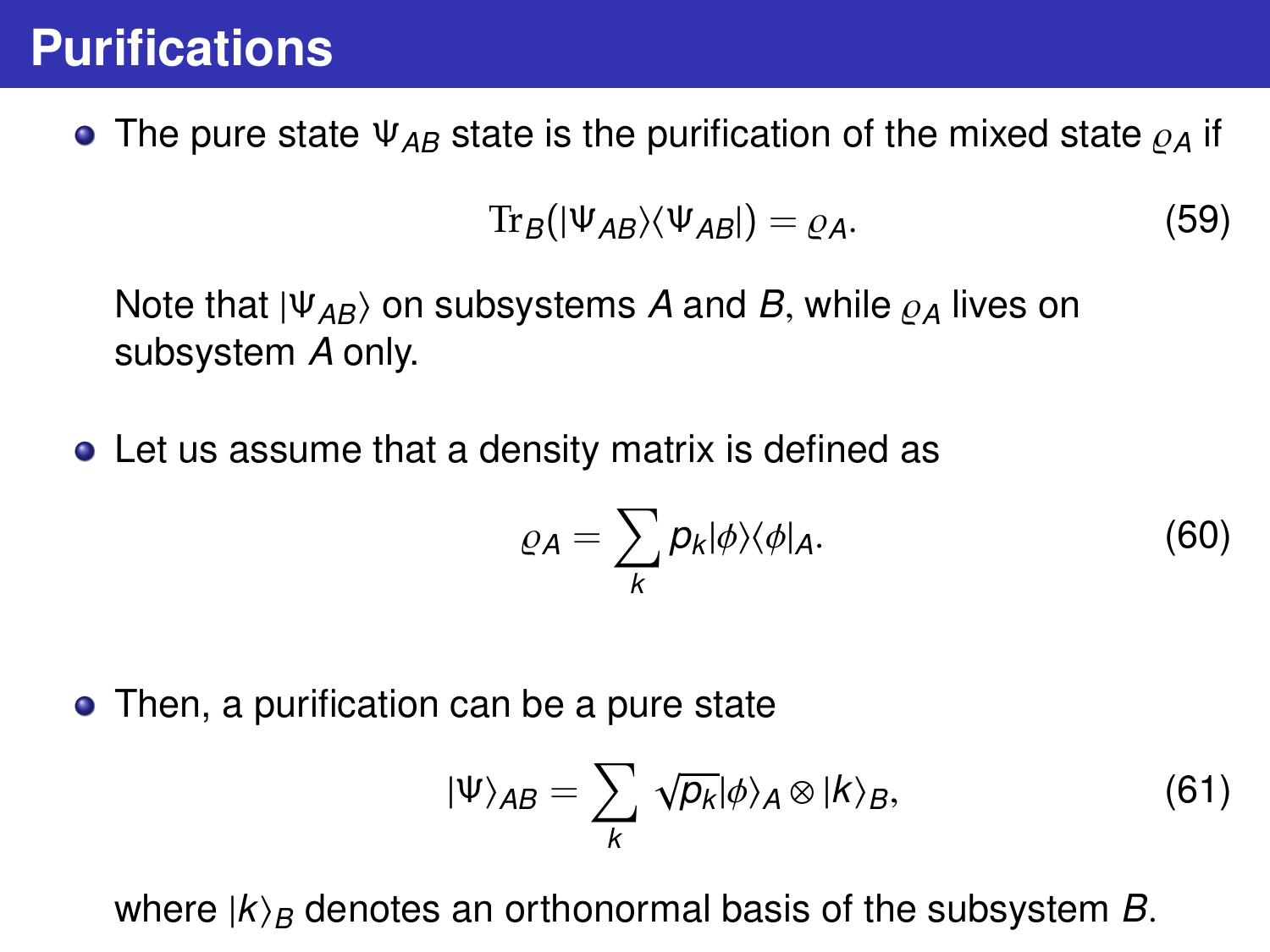**If**  $|\Psi\rangle_{AB}$  is a purification then

$$
|\Psi\rangle'_{AB} = \mathbb{1}_A \otimes U_B |\Psi\rangle_{AB}, \tag{62}
$$

is also a purification.

• We can use the eigedecompostion

$$
\varrho_A = \sum_k p_k |\lambda\rangle\langle\lambda|_A. \tag{63}
$$

for purification. We get

$$
|\Psi\rangle_{AB} = \sum_{k} \sqrt{\lambda_k} |\phi\rangle_A \otimes |k\rangle_B. \tag{64}
$$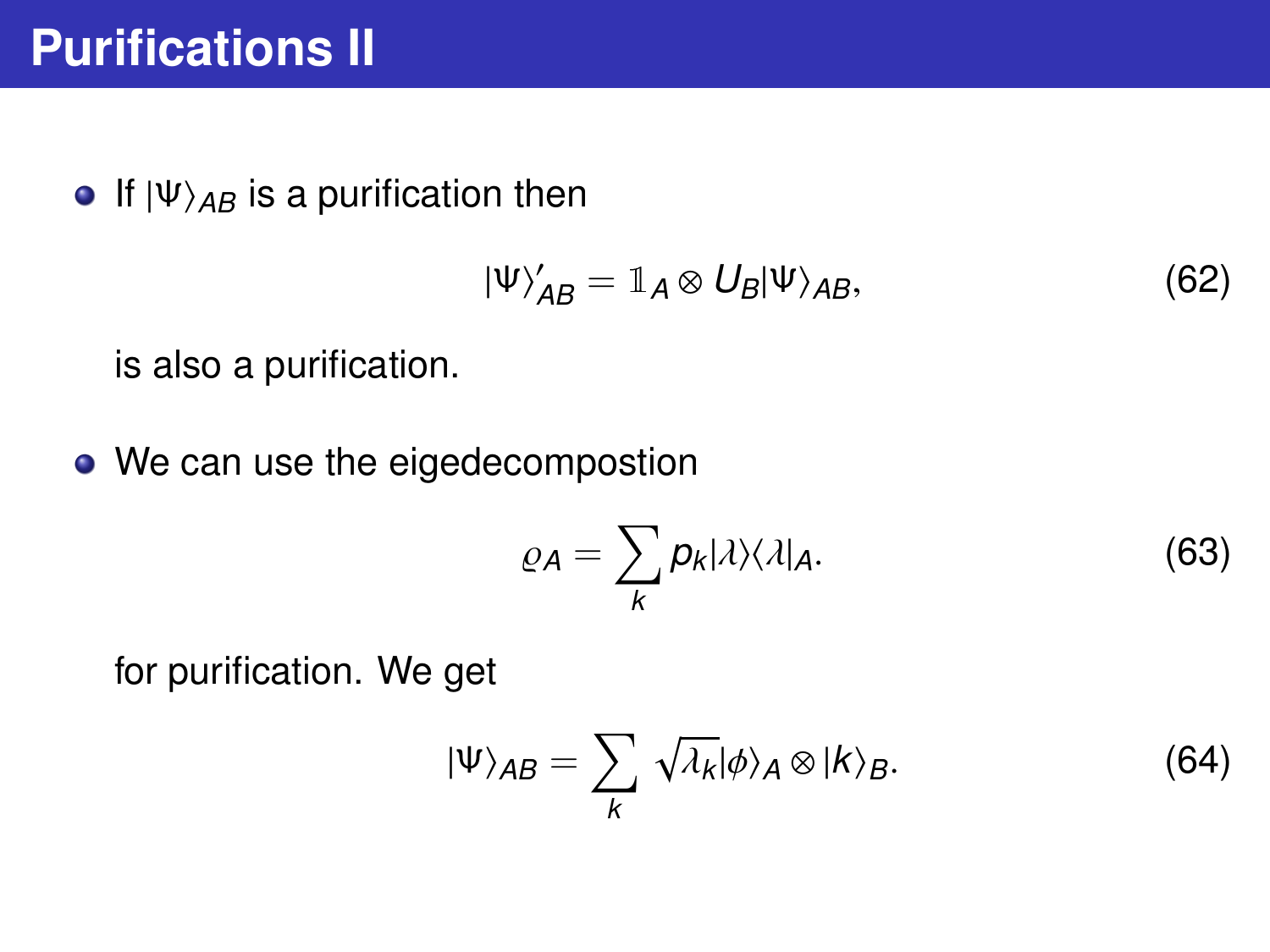• Purification of the eigendecomposition,

$$
\varrho_A = \sum_k \lambda_k |\phi\rangle\langle\phi|_A. \tag{65}
$$

Then,

$$
|\Psi\rangle_{AB} = \sum_{k} \sqrt{\lambda_k} |\phi\rangle_A \otimes |k\rangle_B. \tag{66}
$$

If  $\rho_A$  is full rank then the size of *B* is the same of the size of *A*.

In general, *<sup>B</sup>* can also have a larger dimension that *<sup>A</sup>*.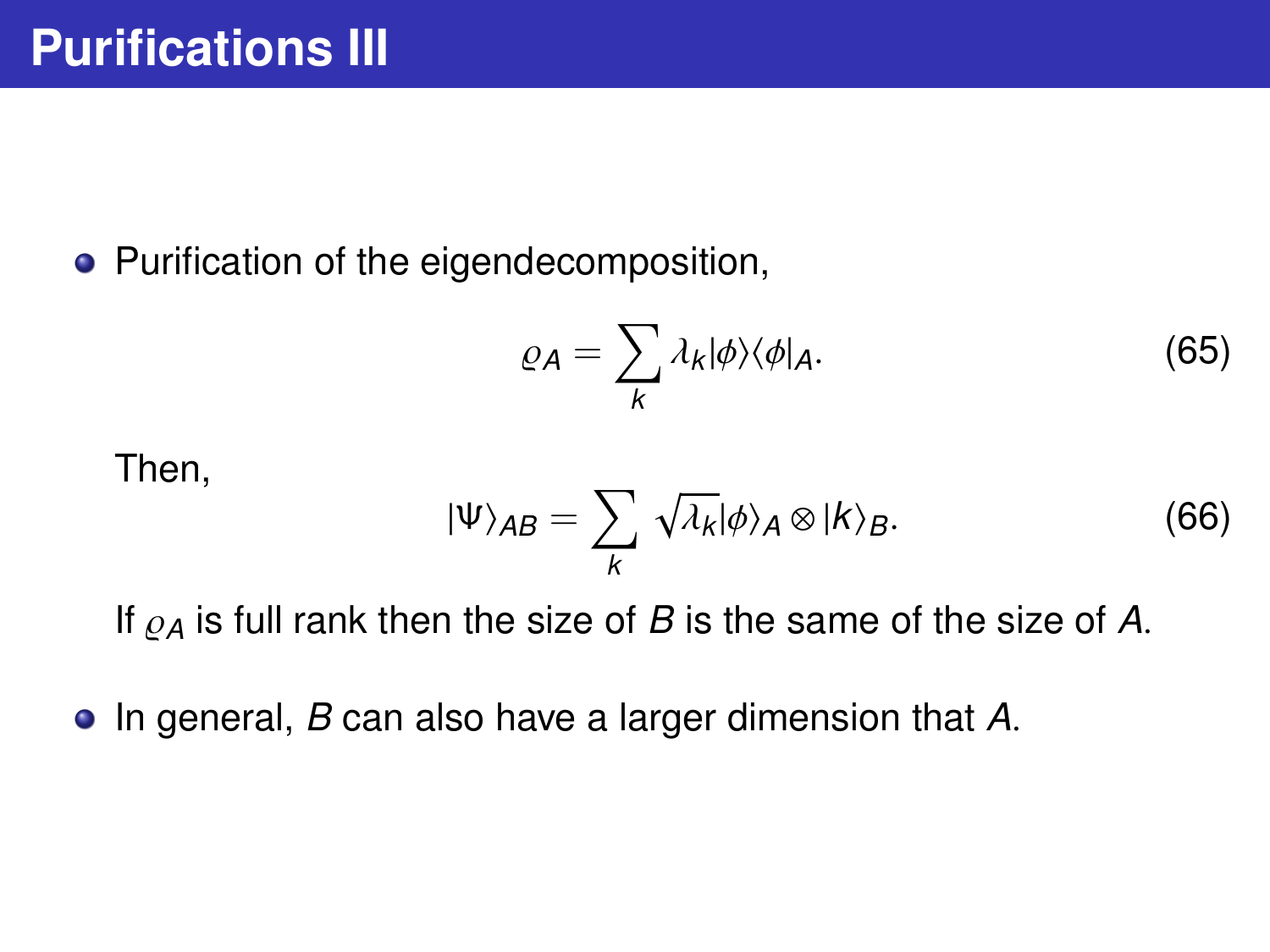# <span id="page-49-0"></span>**Outline**

## **1 [General characteristics of multi-partite quantum systems](#page-1-0)**

- [A. Classical bits](#page-1-0)
- [B. Quantum bit pure states](#page-11-0)  $\bullet$
- $\bullet$ [C. Multi-qubit systems - pure states](#page-13-0)
- [D. Measurement](#page-17-0)  $\bullet$
- [E. Mixed states and the density matrix](#page-19-0)
- [F. Geometry of quantum states](#page-25-0)
	- [A single qubit](#page-26-0)
	- A single qudit (qunit):*d*[-dimensional systems](#page-29-0)
- **G.** Two or more qubits: reduced states
- [H. Purifications](#page-45-0)

## ● [I. Purity](#page-49-0)

- **[J. Entropy](#page-51-0)** 
	- [Shannon entropy](#page-52-0)
	- **[Von Neumann entropy](#page-55-0)**
	- [Quantum relative entropy](#page-59-0)
	- **C** [Linear entropy](#page-61-0)
- [K. Fidelity](#page-62-0)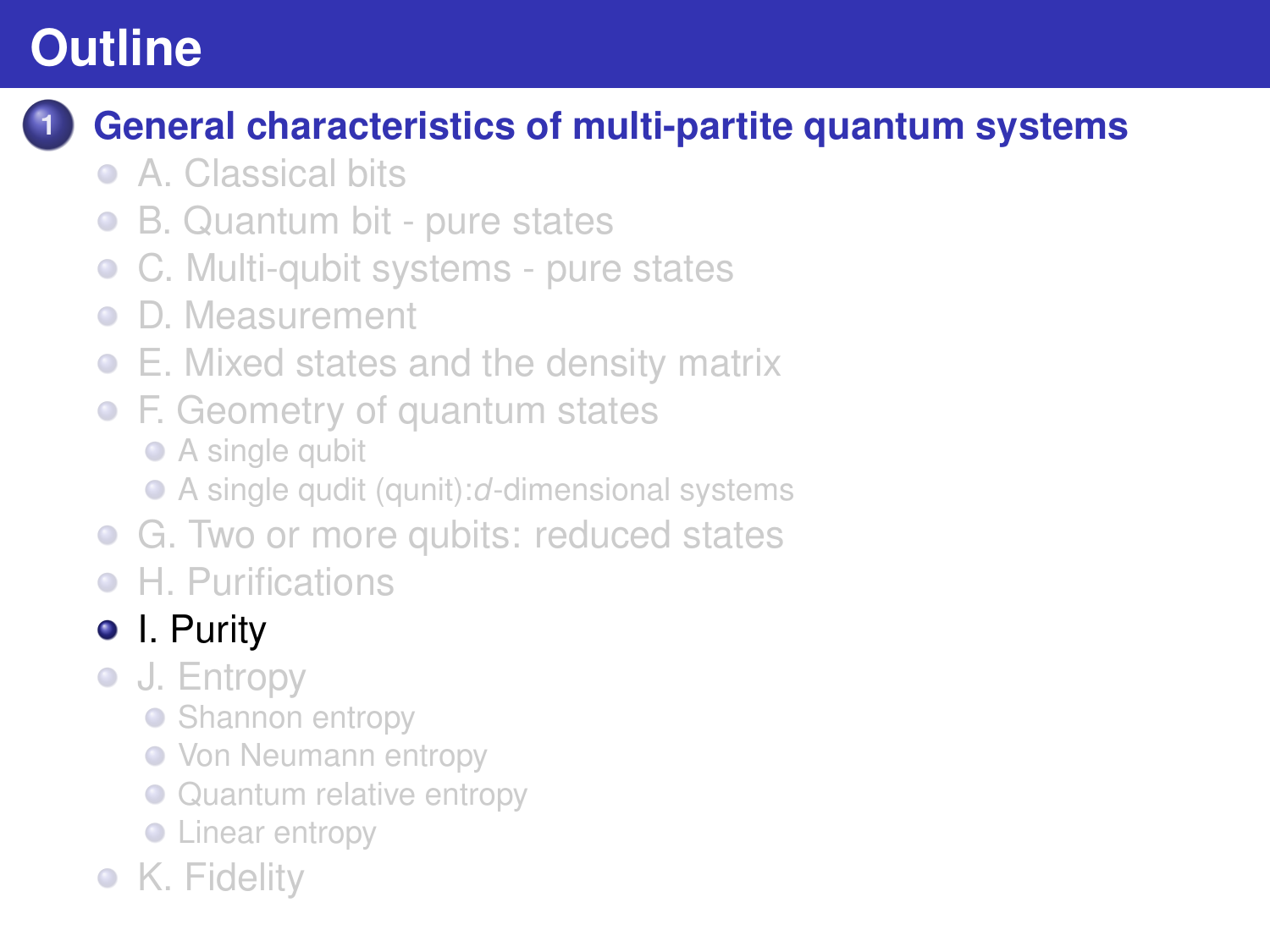#### • Defined as

$$
Tr(\varrho^2). \tag{67}
$$

- 1 for pure states.
- 1/*d* for the completely mixed state.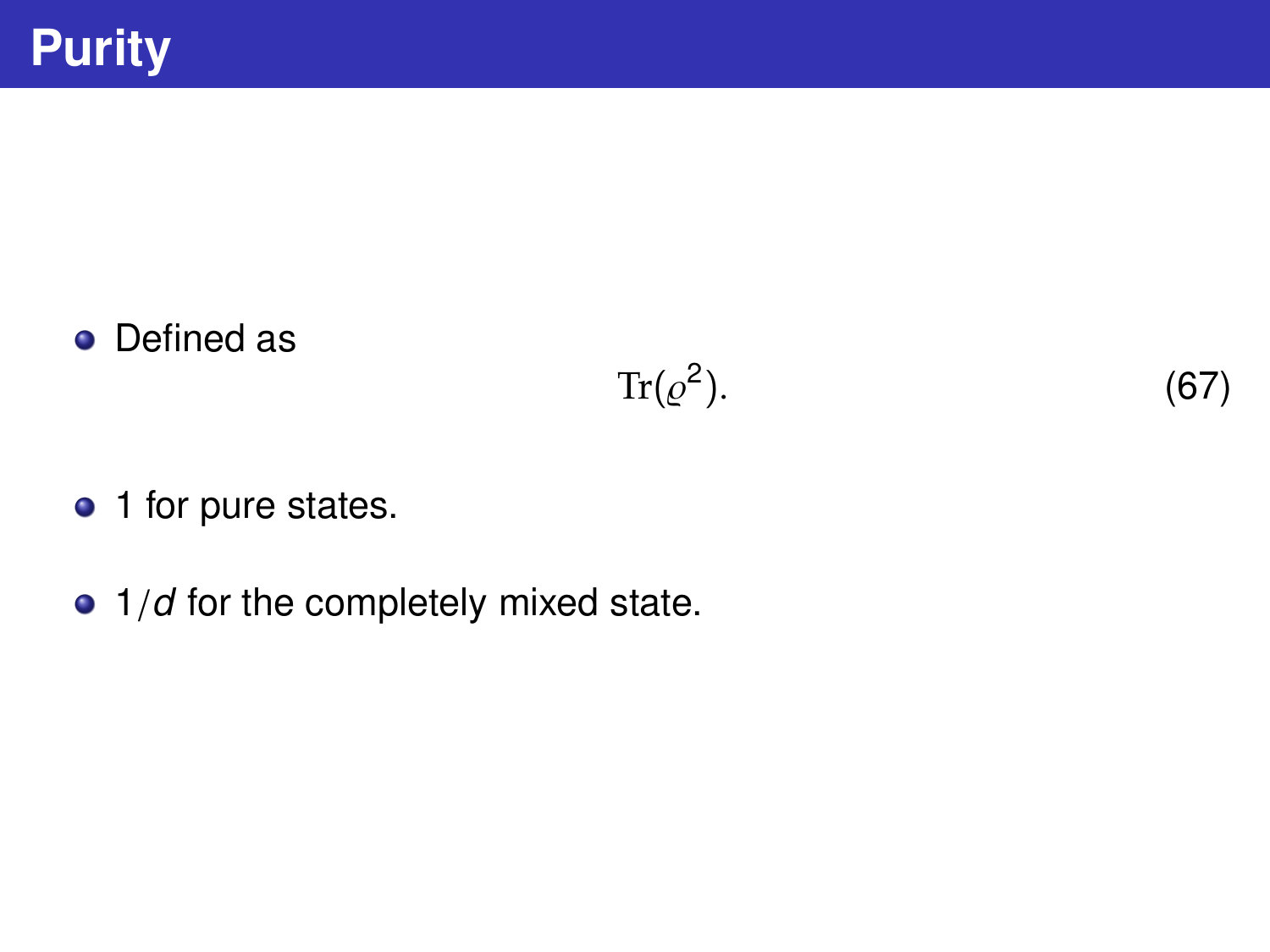# <span id="page-51-0"></span>**Outline**

## **1 [General characteristics of multi-partite quantum systems](#page-1-0)**

- [A. Classical bits](#page-1-0)
- [B. Quantum bit pure states](#page-11-0)  $\bullet$
- $\bullet$ [C. Multi-qubit systems - pure states](#page-13-0)
- [D. Measurement](#page-17-0)  $\bullet$
- [E. Mixed states and the density matrix](#page-19-0)
- [F. Geometry of quantum states](#page-25-0)
	- [A single qubit](#page-26-0)
	- A single qudit (qunit):*d*[-dimensional systems](#page-29-0)
- **G.** Two or more qubits: reduced states
- [H. Purifications](#page-45-0)
- [I. Purity](#page-49-0)

## ● **[J. Entropy](#page-51-0)**

- [Shannon entropy](#page-52-0)
- **[Von Neumann entropy](#page-55-0)**
- [Quantum relative entropy](#page-59-0)
- **C** [Linear entropy](#page-61-0)
- [K. Fidelity](#page-62-0)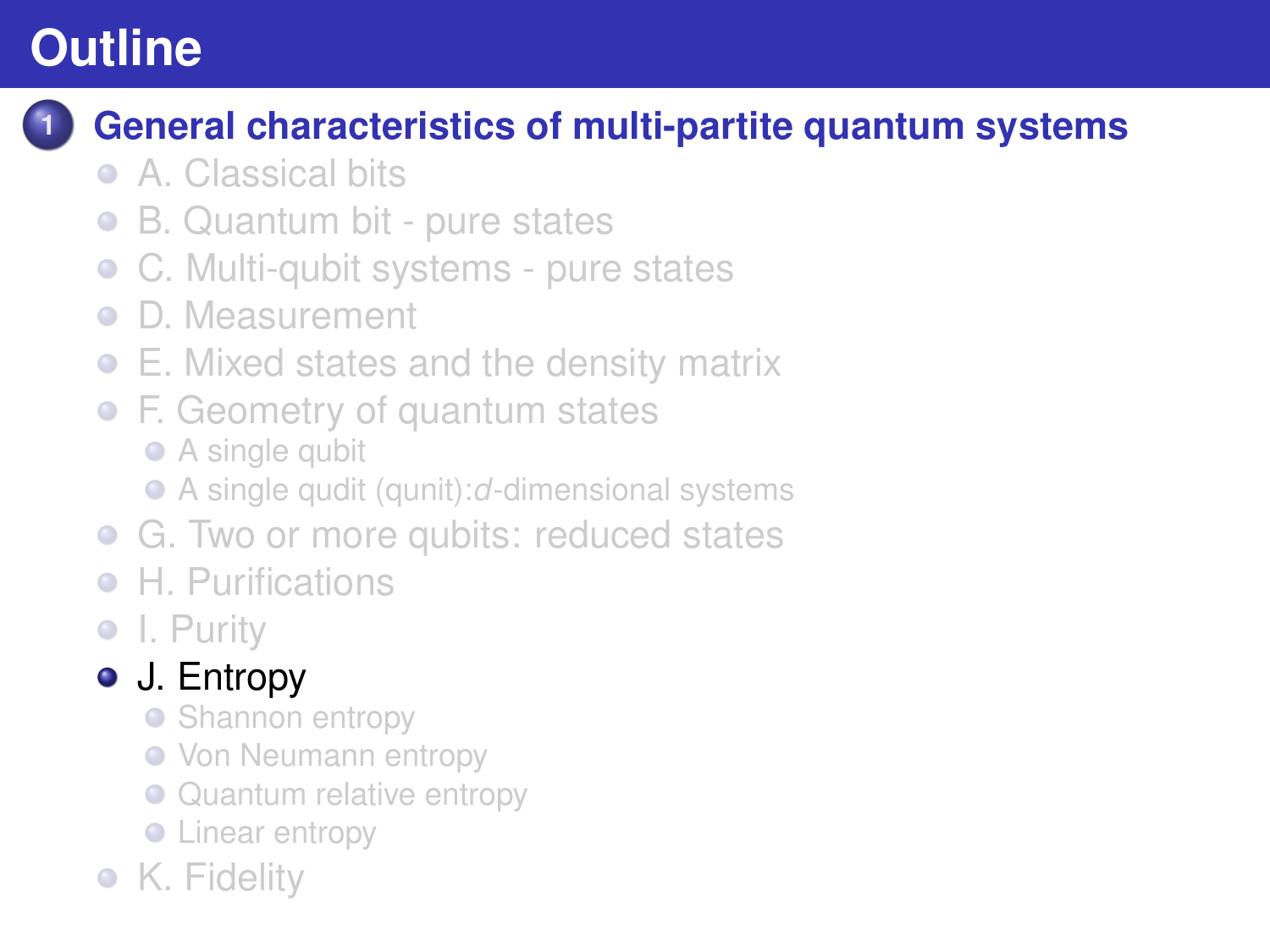- <span id="page-52-0"></span>There is a source that outputs an integer number between 1 and *d*.
- The Shannon entropy is given as

$$
H = -\sum_{k=1}^{d} p_k \log p_k. \tag{68}
$$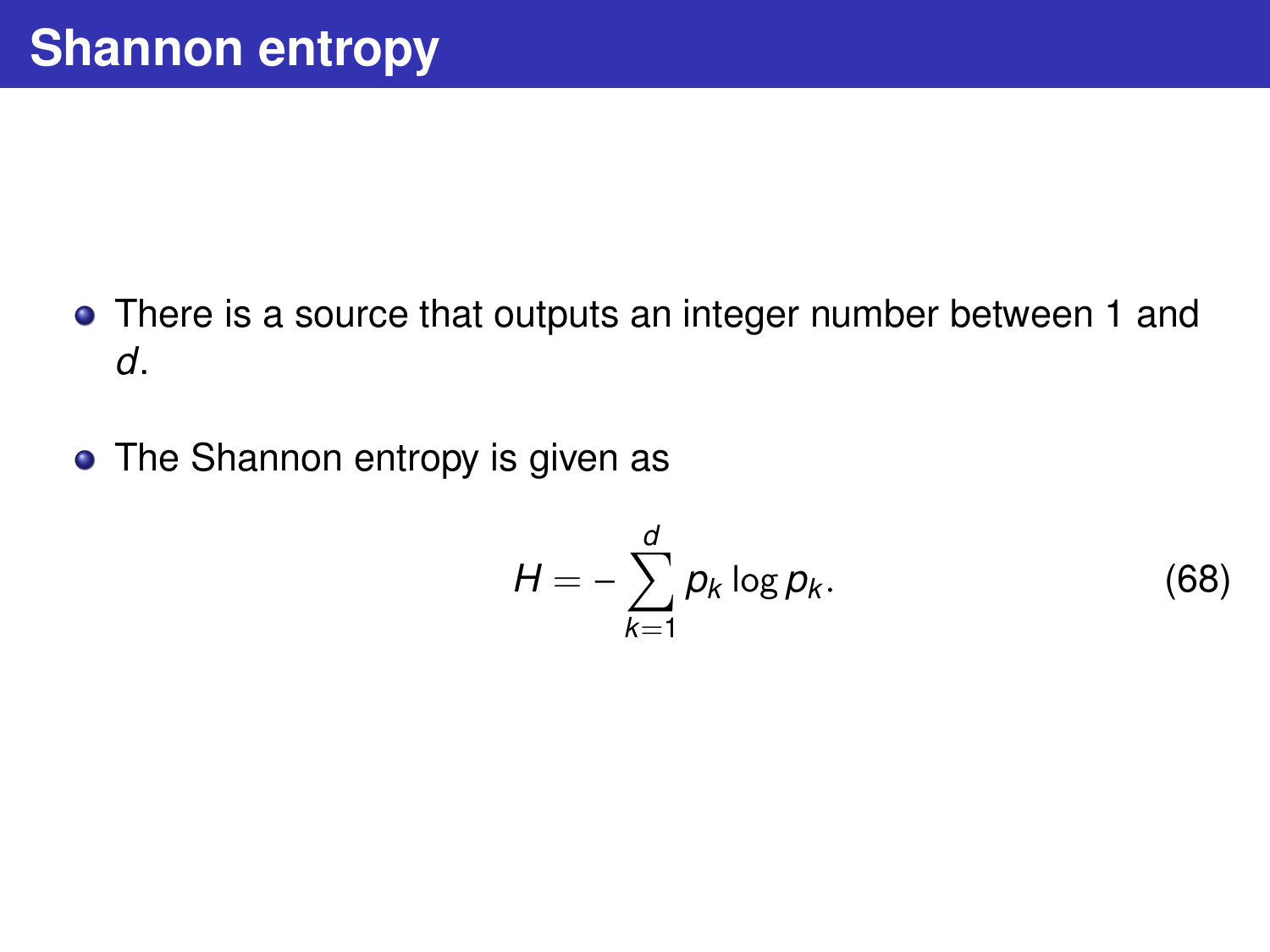#### **•** Properties

- Classical, not quantum.
- The source can have *d* possible outputs with some probability.
- In information theory, the entropy of a random variable is the average level of "information", "surprise", or "uncertainty" inherent in the variable's possible outcomes (Wikipedia).
- There is a clear relation to compression of data. If the entropy is lower, one can compress the data to a smaller space.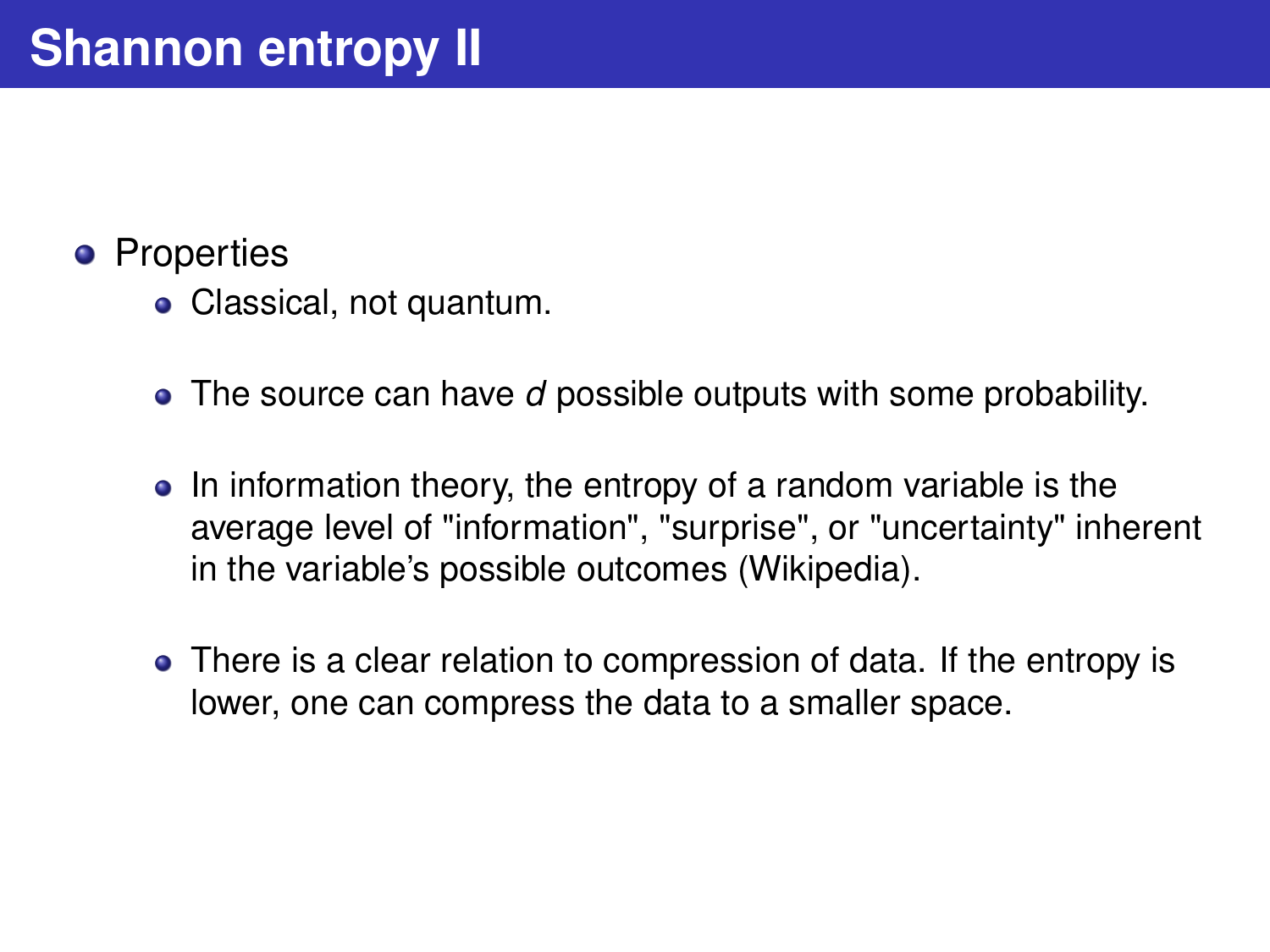#### **•** Further properties

- $H = 0$  if  $p_1 = 1$ , all other  $p_k = 0$ .  $\vec{p} = (1, 0, 0, 0, ...)$ . The output is always the same. No information is provided.
- Comment: we can show that, using L'Hospitals rule,

$$
\lim_{x \to 0} (x \log x) = \lim_{x \to 0} \frac{\log x}{1/x} = \lim_{x \to 0} \frac{1/x}{-1/x^2} = -\lim_{x \to 0} x = 0. \tag{69}
$$

*H* = log *d* (maximal) if  $p_k = \frac{1}{d}$ .  $\vec{\rho} = (\frac{1}{d}, \frac{1}{d}, \frac{1}{d}, \frac{1}{d}, \ldots)$ . All outputs are equally probable, a lot of information is provided.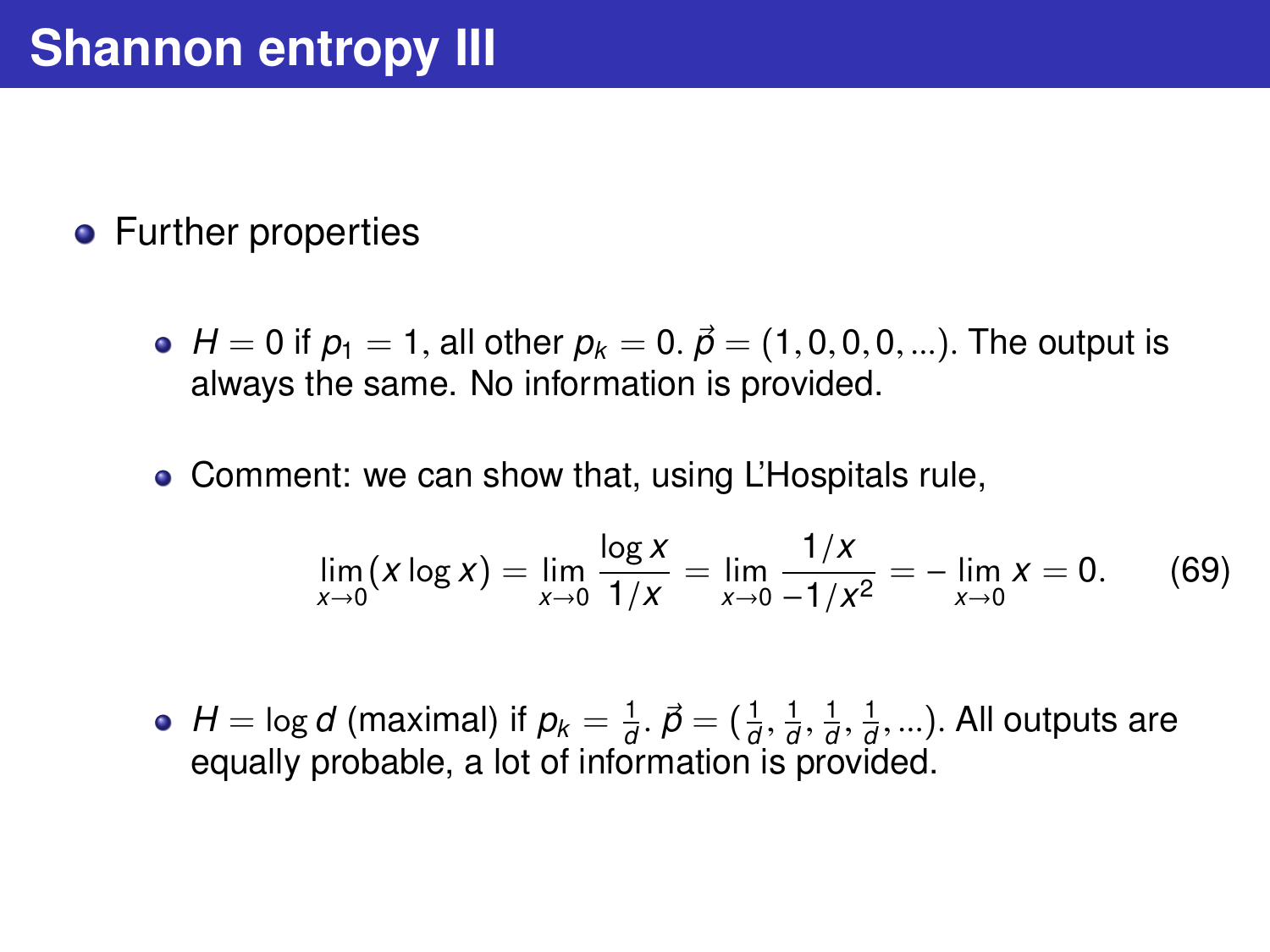<span id="page-55-0"></span>• Von Neumann entropy for a quantum state is defined as

$$
S(\varrho) = -\text{Tr}(\varrho \log \varrho) \equiv -\langle \log \varrho \rangle. \tag{70}
$$

• Note: matrix logarithm! It can be written with the eigenvalues of the density matrix as

$$
S(\varrho) = -\sum_{k=1}^{d} \lambda_k \log_2 \lambda_k. \tag{71}
$$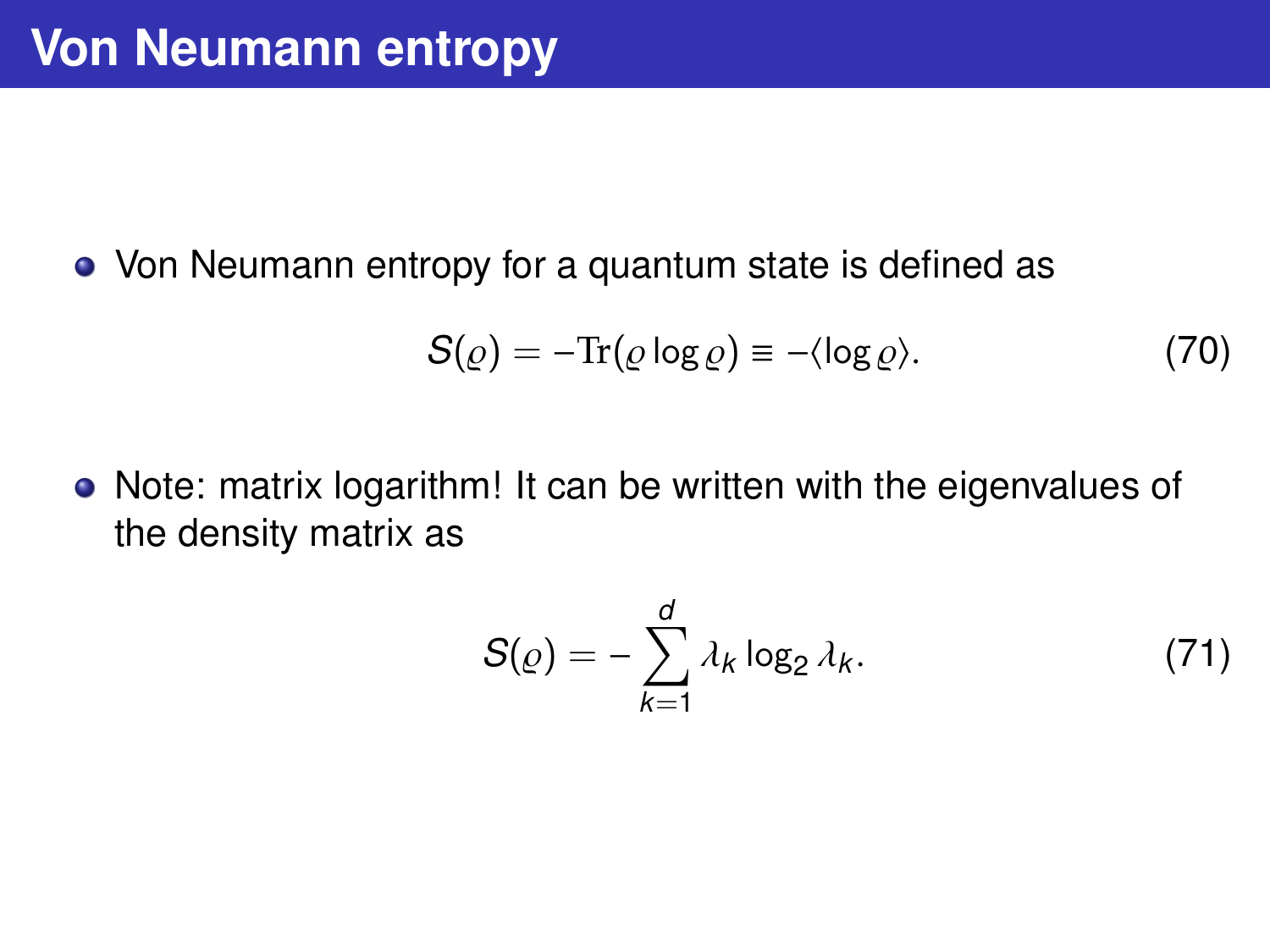#### **•** Properties

- Quantum. "Quantum version" of the Shannon entropy.
- For a pure state we have  $\lambda_k = \{1, 0, 0, ..., 0\}$ , and thus it is zero.
- Its maximal is for the completely mixed state for which  $\lambda_k = \{\frac{1}{d},$ 1 *d* , 1 *d* , ...,  $\frac{1}{d}$ }, and its value is log<sub>2</sub> *d*.
- Concave, i.e.,

$$
S(p_{\mathcal{Q}1}+(1-p)_{\mathcal{Q}2})\geq pS(\mathcal{Q}_1)+(1-p)S(\mathcal{Q}_2). \hspace{1cm} (72)
$$

• Invariant under change of basis:

$$
S(\varrho) = S(U_{\varrho}U^{\dagger}). \tag{73}
$$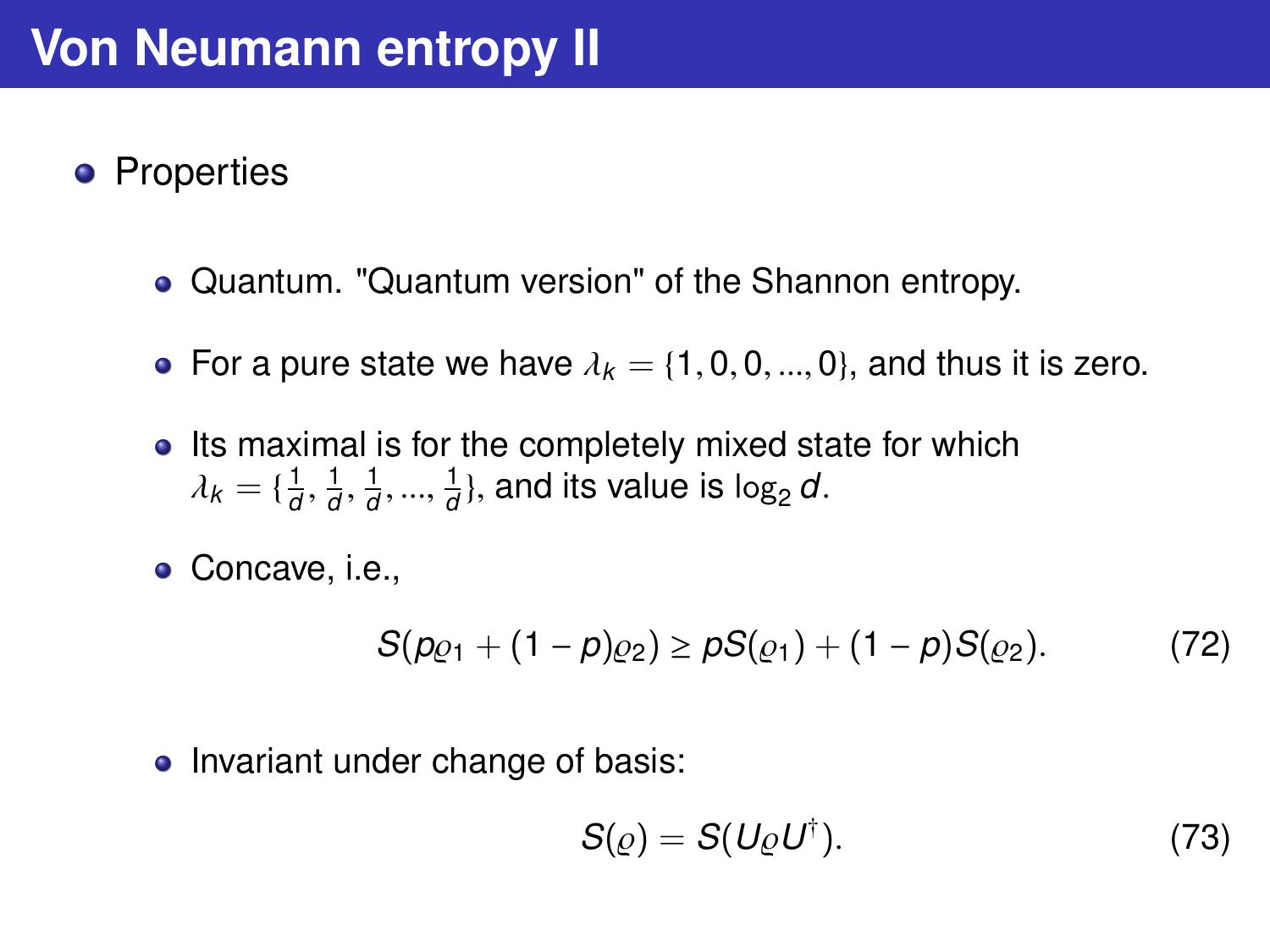# **Von Neumann entropy III**

**•** Further property

• Additive for independent systems.

$$
S(\varrho_1 \otimes \varrho_2) = -\text{Tr}[(\varrho_1 \otimes \varrho_2) \log(\varrho_1 \otimes \varrho_2)]. \tag{74}
$$

Let us prove it. Let us first use

$$
\log(\varrho_1 \otimes \varrho_2) = \log(\varrho_1) \otimes \mathbb{1} + \mathbb{1} \otimes \log(\varrho_2). \tag{75}
$$

We obtain

 $S(\varrho_1 \otimes \varrho_2) = -\text{Tr}[(\varrho_1 \otimes \varrho_2) \log(\varrho_1) \otimes 1] - \text{Tr}[(\varrho_1 \otimes \varrho_2) \mathbbm{1} \otimes \log(\varrho_2)].$ Let us now consider

$$
(A \otimes B)(C \otimes D) = (AB) \otimes (CD). \tag{76}
$$

We obtain

$$
S(\varrho_1 \otimes \varrho_2) = -\mathrm{Tr}\{[\varrho_1 \log(\varrho_1)] \otimes \varrho_2\} - \mathrm{Tr}\{[\varrho_1 \otimes \varrho_2 \log(\varrho_2)]\}.
$$
 (77)

Finally, let us use

$$
\operatorname{Tr}(A \otimes B) = \operatorname{Tr}(A)\operatorname{Tr}(B). \tag{78}
$$

We arrive at

$$
S(\varrho_1 \otimes \varrho_2) = -\text{Tr}[\varrho_1 \log(\varrho_1)] - \text{Tr}[\varrho_2 \log(\varrho_2)] = S(\varrho_1) + S(\varrho_2). \quad (79)
$$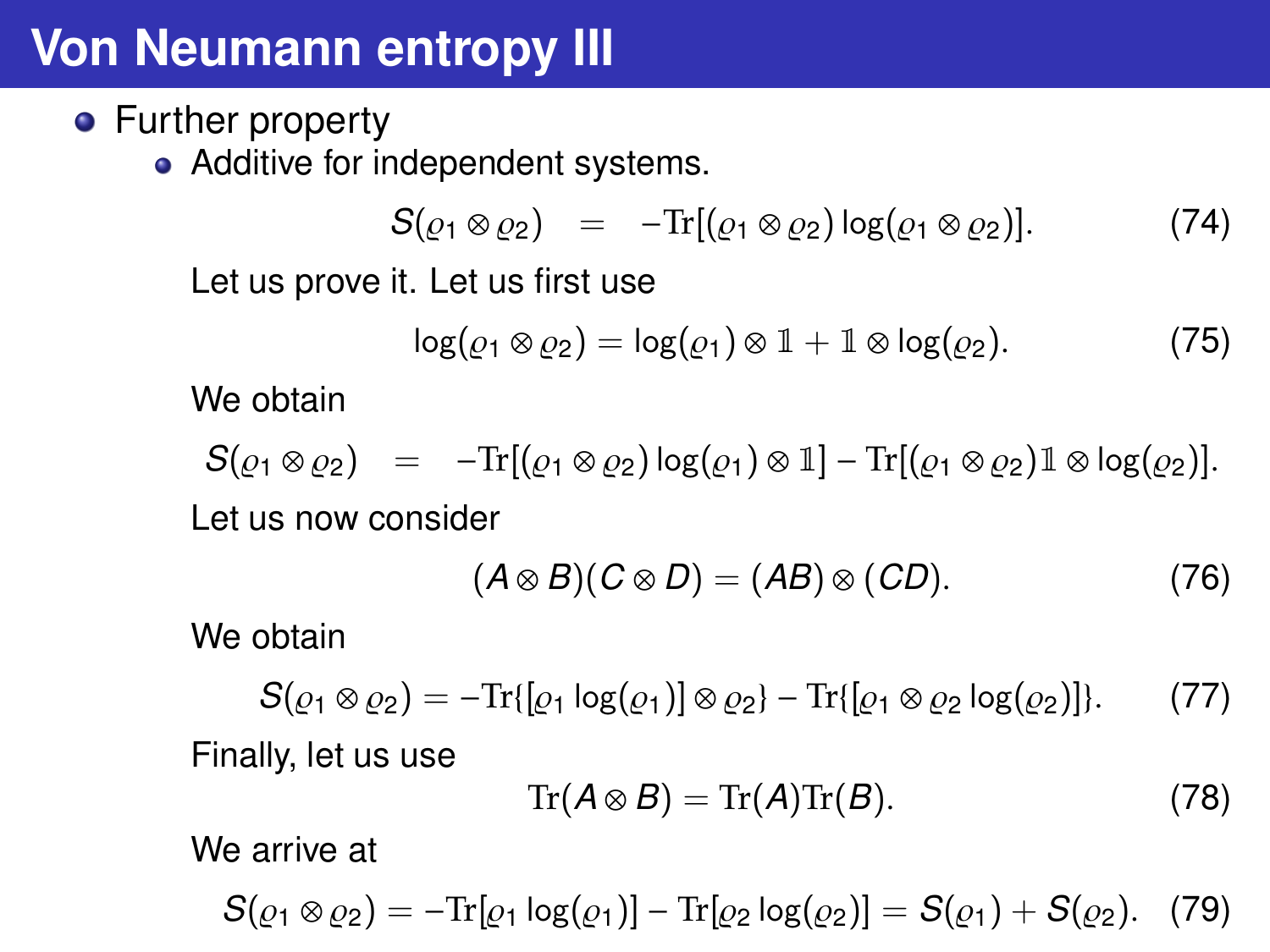# **Von Neumann entropy IV**

- **•** Further properties
	- Strongly subadditive,

$$
S(\varrho_{ABC})+S(\varrho_B)\leq S(\varrho_{AB})+S(\varrho_{BC}). \hspace{1.5cm} (80)
$$

The matrices  $\rho_B$ ,  $\rho_{AB}$ , etc. reduced states.

• Subadditive,

$$
S(\varrho_{AC}) \leq S(\varrho_A) + S(\varrho_C) \equiv S(\varrho_A \otimes \varrho_C). \tag{81}
$$

• Araki-Lieb inequality

$$
|S(\varrho_A) - S(\varrho_C)| \le S(\varrho_{AC}). \tag{82}
$$

Often used in condensed matter physics and field theory. See block entropy depending on the block size.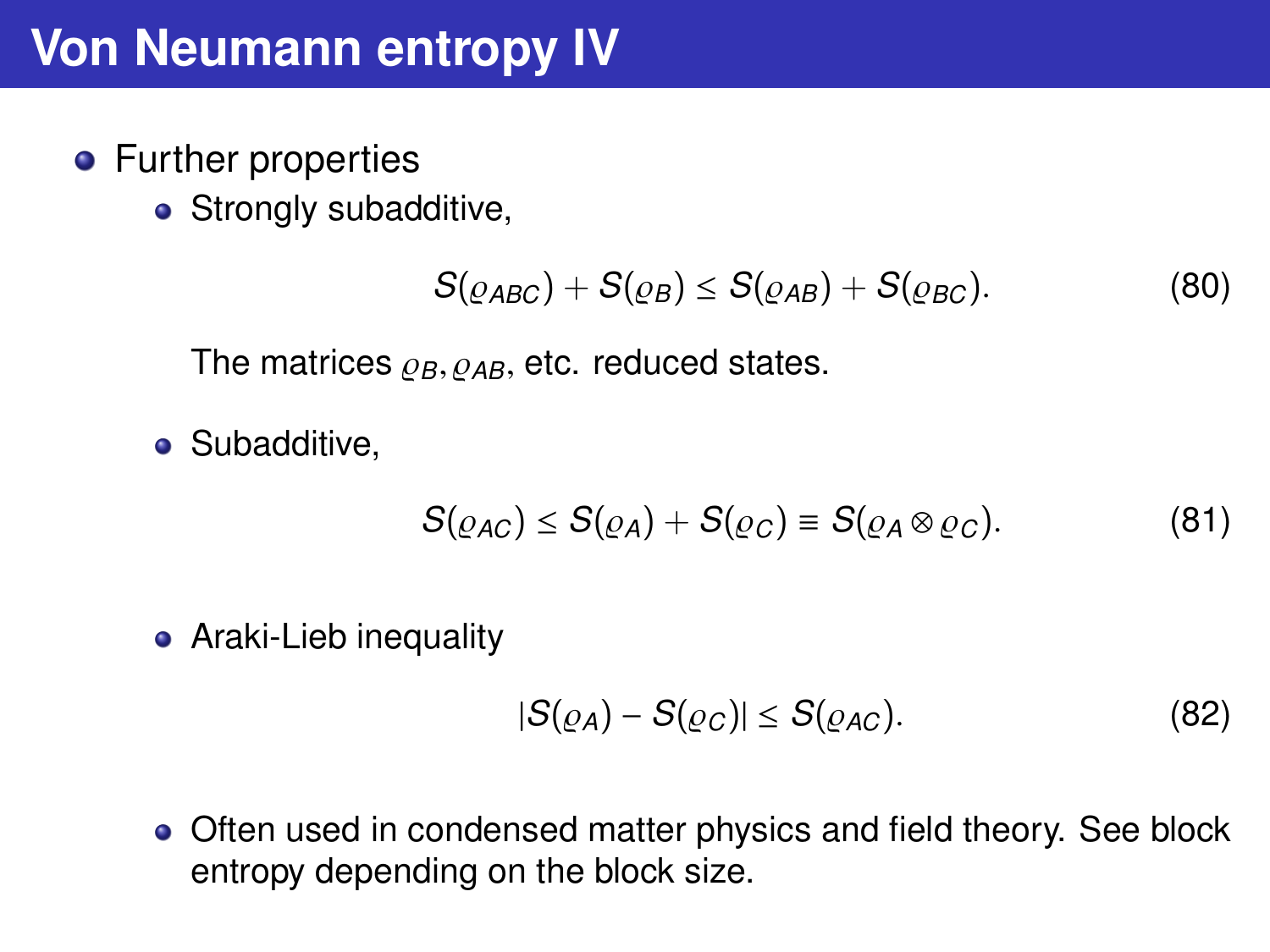# <span id="page-59-0"></span>**Quantum relative entropy**

• The relative entropy is given as

$$
S(\varrho||\sigma) = -\text{Tr}[\varrho(\log \sigma - \log \varrho)] = -\text{Tr}(\varrho \log \sigma) - S. \tag{83}
$$

**•** Properties

 $\bullet$  *S*( $\rho$ || $\sigma$ )  $\geq$  0.

- $S(\rho||\sigma) = 0$  if and only if  $\rho = \sigma$ .
- Not symmetric  $S(\rho||\sigma) \neq S(\sigma||\rho)$ .
- Sort of a distance between two quantum states.
- Invariant under simultaneous change of basis:  $S(\varrho\|\sigma) = S(U_{\varrho}U^{\dagger}\|U_{\sigma}U^{\dagger}).$

• 
$$
S(\varrho_1 \otimes \varrho_2 || \sigma_1 \otimes \sigma_2) = S(\varrho_1 || \sigma_1) + S(\varrho_2 || \sigma_2).
$$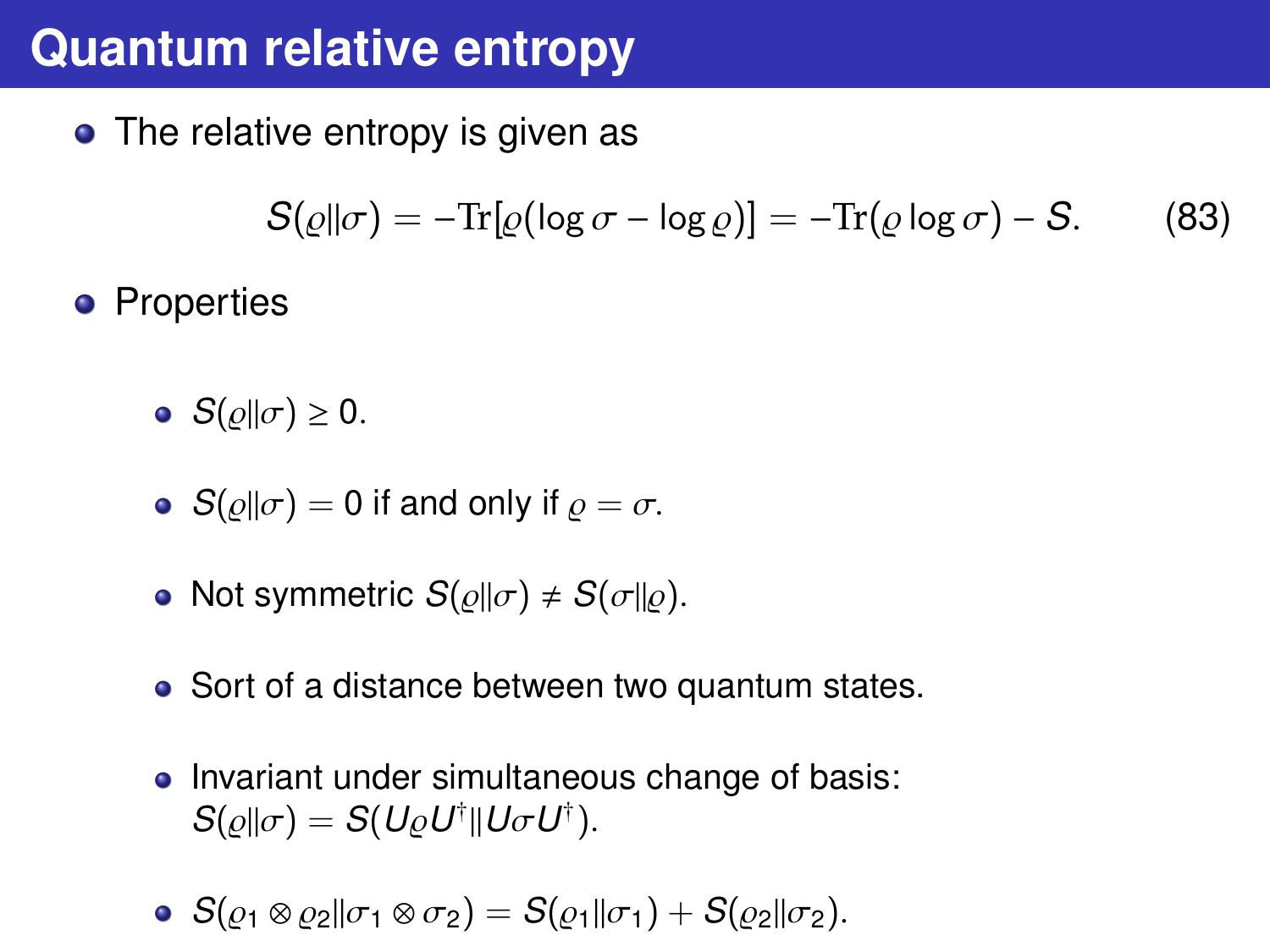#### **•** Further properties

• For the relative entropy to the completely mixed state

$$
Q_{\text{completely mixed}} = 1/d \tag{84}
$$

we have

$$
S(\varrho||\varrho_{\text{completely mixed}}) = \log(d) - S(\varrho). \tag{85}
$$

• Monotonicity under CP maps (completely positive maps = physical maps).  $\rho$  and  $\sigma$  evolves under the same CP map.  $S(\rho||\sigma)$  cannot increase.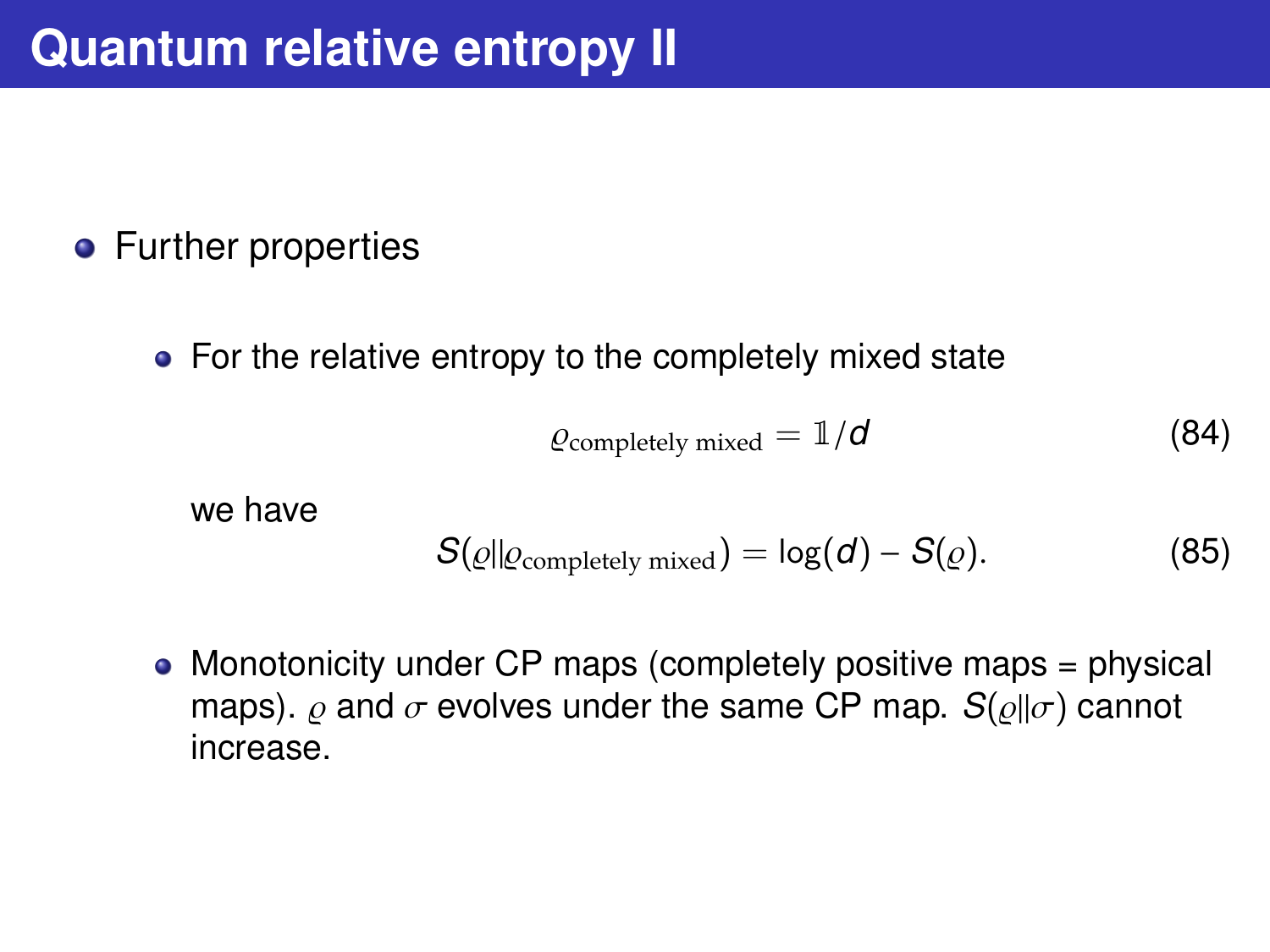# <span id="page-61-0"></span>**Linear entropy**

• The linear entropy is defined as

$$
S_{\rm lin}(\varrho) = 1 - \text{Tr}(\varrho^2) \equiv \langle 1 - \varrho \rangle. \tag{86}
$$

- It is often easier to obtain than the von Neumann entropy.
- **Its relation to von Neumann entropy via the Mercator series is**

$$
-\langle \log \varrho \rangle = \langle \mathbb{1} - \varrho \rangle + \langle (\mathbb{1} - \varrho)^2 \rangle / 2 + \langle (\mathbb{1} - \varrho)^3 \rangle / 3 + \dots \tag{87}
$$

This is based on expanding

$$
\log(1-(1-\varrho))\tag{88}
$$

using the Mercator series

$$
log(1 + x) = x - x2/2 + x3/3 - + ...
$$
 (89)

Note that

$$
1 - \varrho \ge 0. \tag{90}
$$

Hence,

$$
S \geq S_{\rm lin}. \tag{91}
$$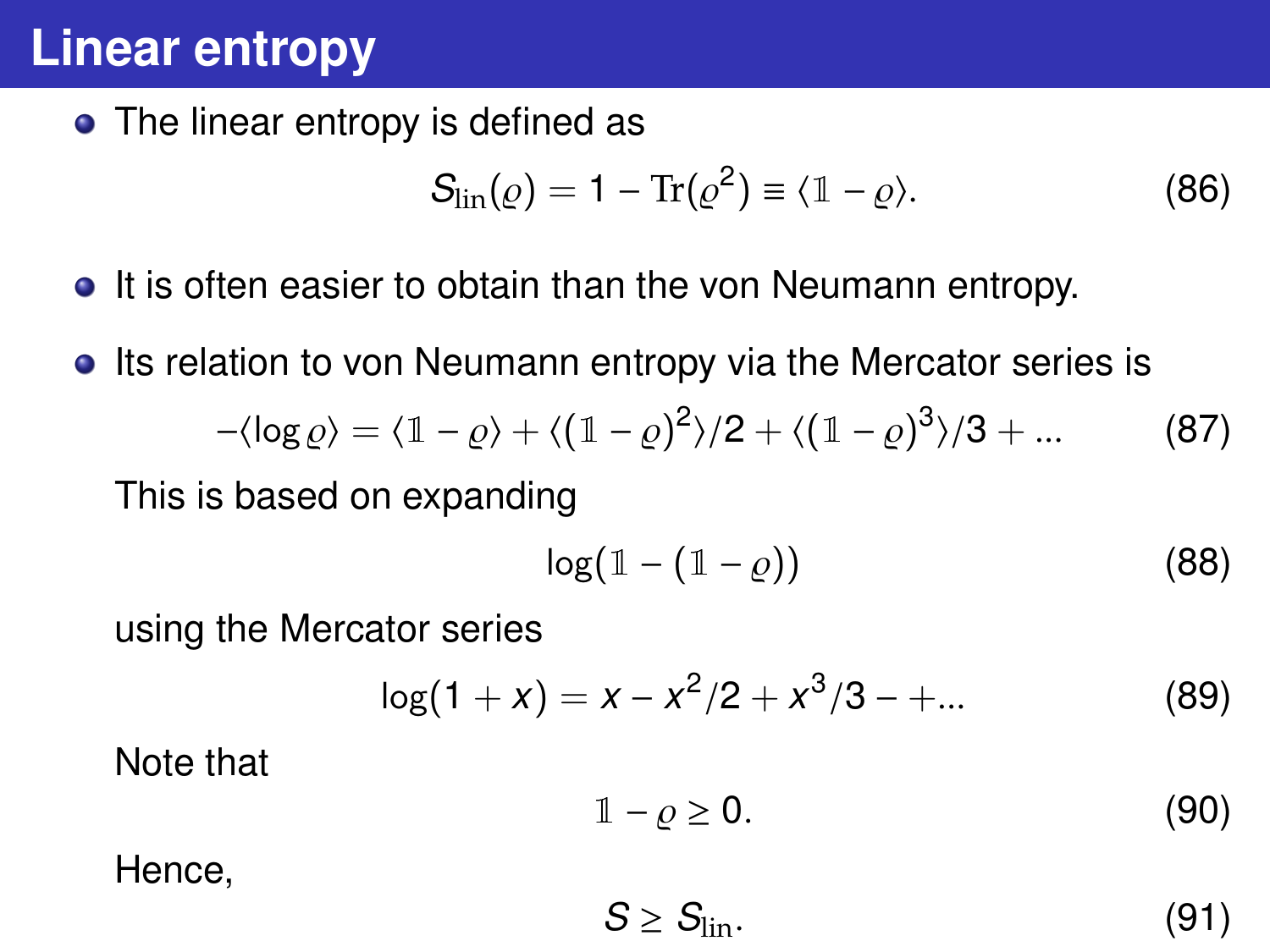# <span id="page-62-0"></span>**Outline**

## **1 [General characteristics of multi-partite quantum systems](#page-1-0)**

- [A. Classical bits](#page-1-0)
- [B. Quantum bit pure states](#page-11-0)  $\bullet$
- [C. Multi-qubit systems pure states](#page-13-0)  $\bullet$
- [D. Measurement](#page-17-0)  $\bullet$
- [E. Mixed states and the density matrix](#page-19-0)
- [F. Geometry of quantum states](#page-25-0)
	- [A single qubit](#page-26-0)
	- A single qudit (qunit):*d*[-dimensional systems](#page-29-0)
- **G.** Two or more qubits: reduced states
- [H. Purifications](#page-45-0)
- [I. Purity](#page-49-0)
- **[J. Entropy](#page-51-0)** 
	- [Shannon entropy](#page-52-0)
	- **[Von Neumann entropy](#page-55-0)**
	- [Quantum relative entropy](#page-59-0)
	- **C** [Linear entropy](#page-61-0)
- [K. Fidelity](#page-62-0)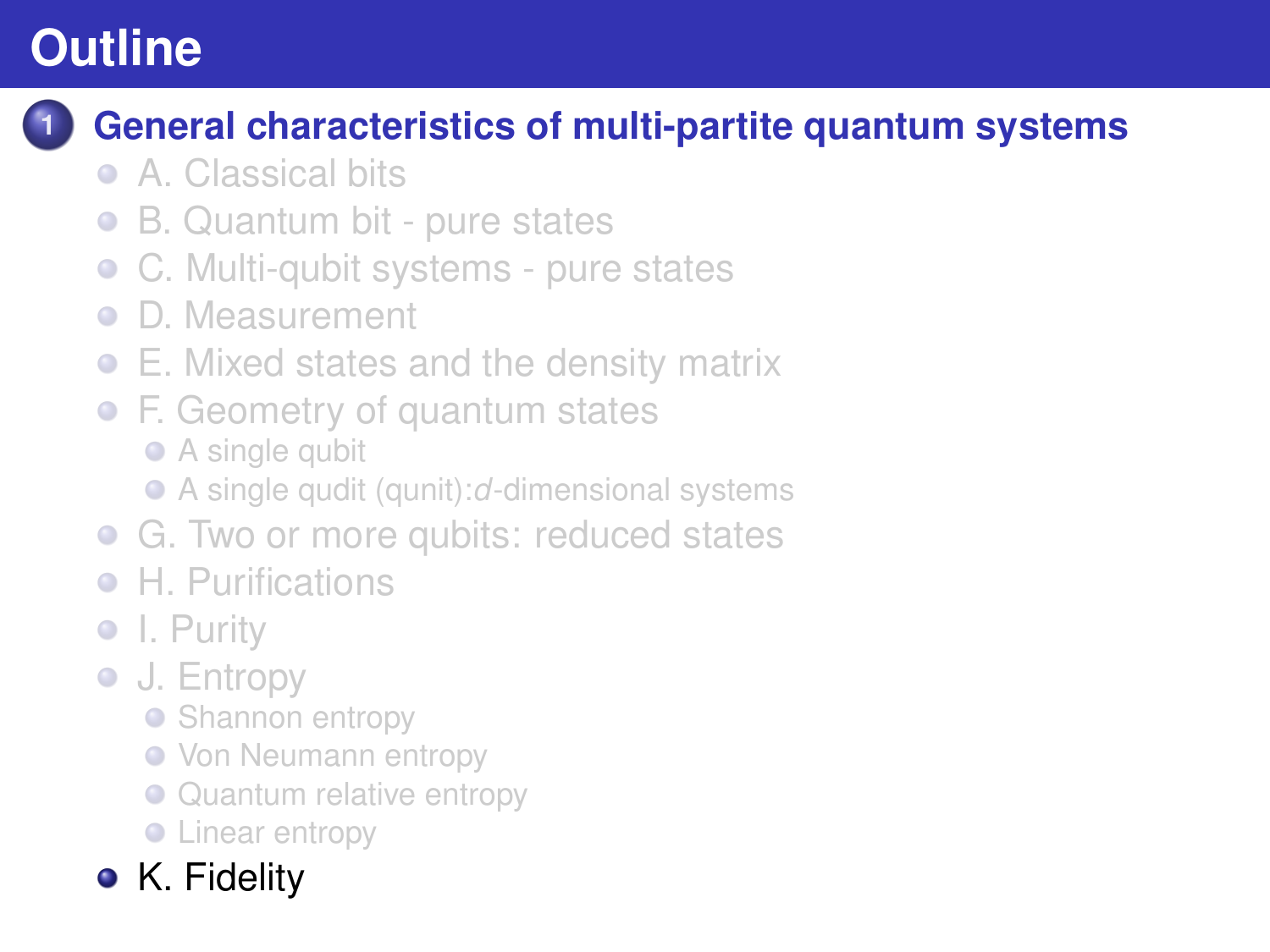# **Fidelity**

How to measure the distance between quantum states?

- Pure states: overlap square,  $\langle \psi | \phi \rangle^2$
- $\bullet \langle \psi | \phi \rangle = 0$  if and only if  $|\psi \rangle = |\phi \rangle$ .
- A pure state and a mixed state:

$$
\operatorname{Tr}(|\Psi\rangle\langle\Psi|\varrho)=\langle\Psi|\varrho|\Psi\rangle.
$$
 (92)

**•** Two mixed states: more difficult

$$
F(\varrho, \sigma) = \left( \text{Tr}(\sqrt{\sqrt{\varrho}\sigma \sqrt{\varrho}}) \right)^2. \tag{93}
$$

- $\bullet$  0  $\leq$   $F(\rho, \sigma) \leq 1$ .
- $F(\rho, \sigma) = 1$  if and only if  $\rho = \sigma$ .
- $F(\rho, \sigma) = 0$  if  $\rho$  and  $\sigma$  live on orthogonal subspaces.
- Symmetric  $F(\rho, \sigma) = F(\sigma, \rho)$ .
- Let us check consistency. If  $\rho = |\Psi\rangle\langle\Psi|$  then  $\sqrt{\varrho} = \varrho = |\Psi\rangle\langle\Psi|$ . Then,

$$
F(\varrho,\sigma)=\text{Tr}(\sqrt{|\Psi\rangle\langle\Psi|\sigma|\Psi\rangle\langle\Psi|})^2=\langle\Psi|\sigma|\Psi\rangle\text{Tr}(\sqrt{|\Psi\rangle\langle\Psi|})^2=\langle\Psi|\sigma|\Psi\rangle.
$$
\n(94)

Hence, we got back the formula for the simpler case.